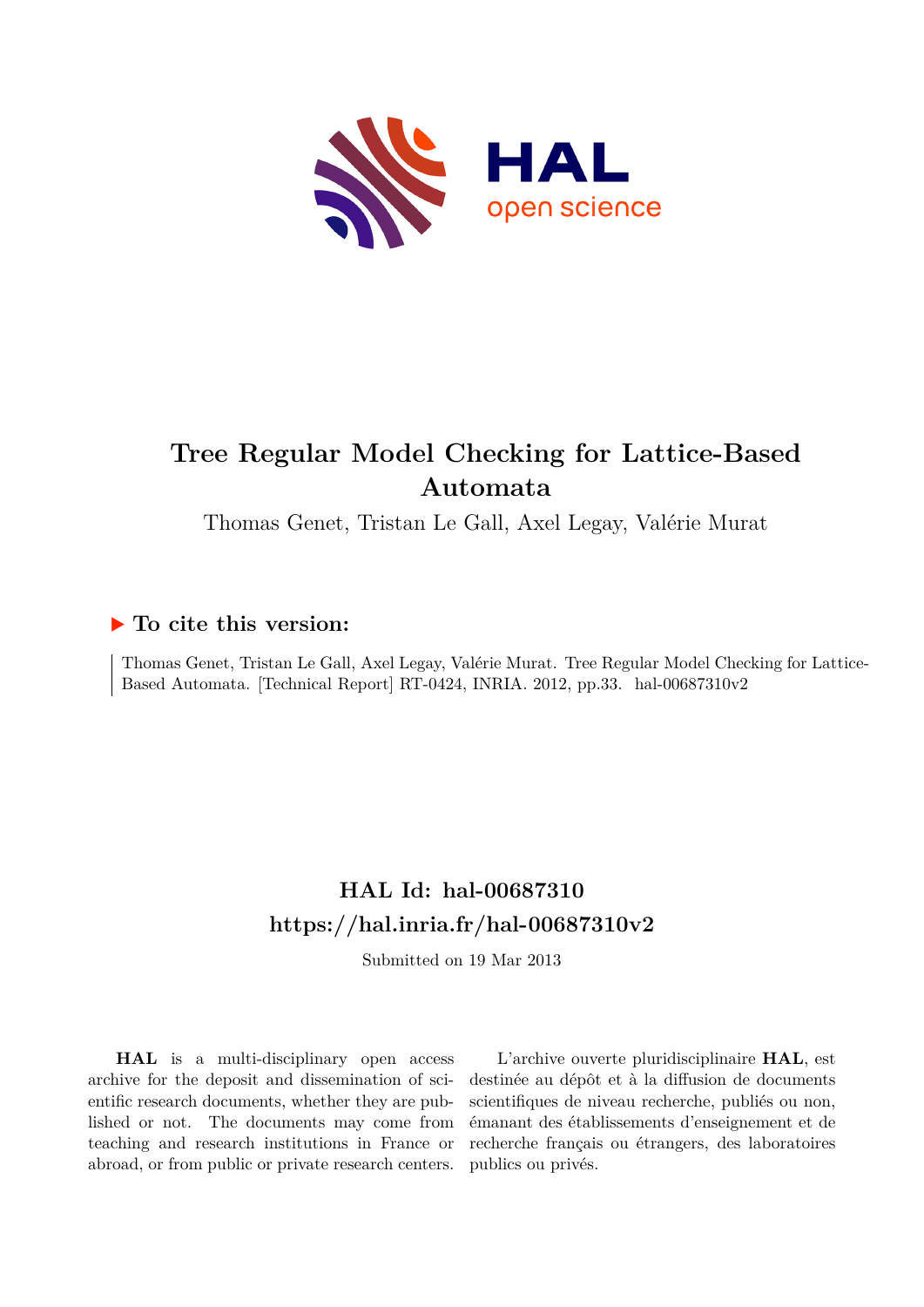

<span id="page-1-0"></span>INSTITUT NATIONAL DE RECHERCHE EN INFORMATIQUE ET EN AUTOMATIQUE

# *Tree Regular Model Checking for Lattice-Based Automata*

Thomas Genet — Tristan Le Gall — Axel Legay — Valérie Murat



March 2013

*apport technique*  Thèmes SYM et NUM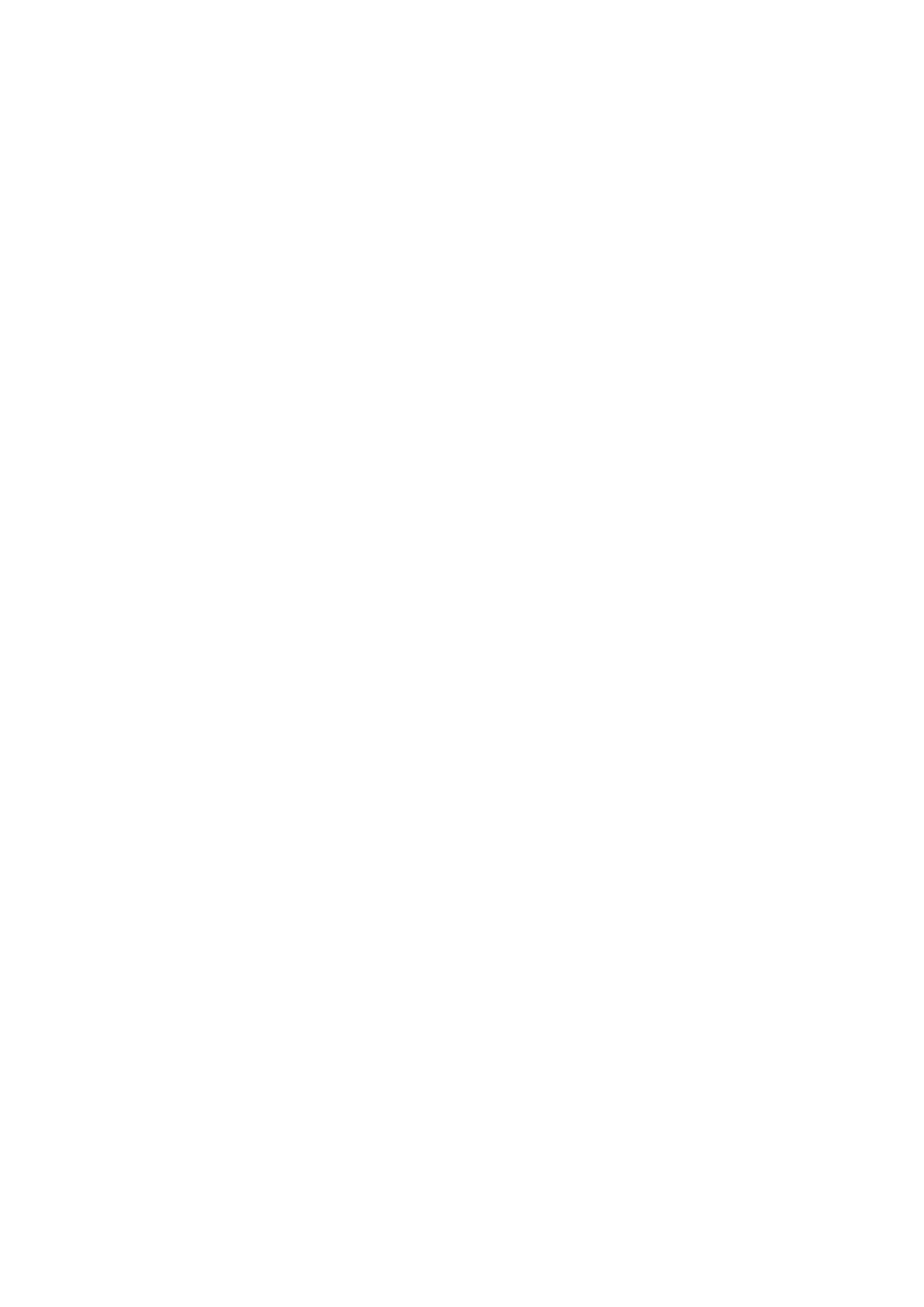

### Tree Regular Model Checking for Lattice-Based Automata

Thomas Genet<sup>\*</sup>, Tristan Le Gall<sup>\*\*</sup>, Axel Legay<sup>\*</sup>, Valérie Murat<sup>\*</sup>

Thèmes SYM et NUM — Systèmes symboliques et Systèmes numériques Projet ??

Rapport technique n° 424 — March 2013 — [36](#page-36-0) pages

Abstract: Tree Regular Model Checking (TRMC) is the name of a family of techniques for analyzing infinite-state systems in which states are represented by terms, and sets of states by Tree Automata (TA). The central problem in TRMC is to decide whether a set of bad states is reachable. The problem of computing a TA representing (an over-approximation of) the set of reachable states is undecidable, but efficient solutions based on completion or iteration of tree transducers exist. Unfortunately, the TRMC framework is unable to efficiently capture both the complex structure of a system and of some of its features. As an example, for JAVA programs, the structure of a term is mainly exploited to capture the structure of a state of the system. On the counter part, integers of the java programs have to be encoded with Peano numbers, which means that any algebraic operation is potentially represented by thousands of applications of rewriting rules. In this paper, we propose Lattice Tree Automata (LTAs), an extended version of tree automata whose leaves are equipped with lattices. LTAs allow us to represent possibly infinite sets of interpreted terms. Such terms are capable to represent complex domains and related operations in an efficient manner. We also extend classical Boolean operations to LTAs. Finally, as a major contribution, we introduce a new completion-based algorithm for computing the possibly infinite set of reachable interpreted terms in a finite amount of time.

Key-words: verification of infinite state systems, tree automata, abstract interpretation, lattice automata, completion, regular tree model checking

⋆ INRIA/IRISA, Rennes

⋆⋆ CEA, LIST, Centre de recherche de Saclay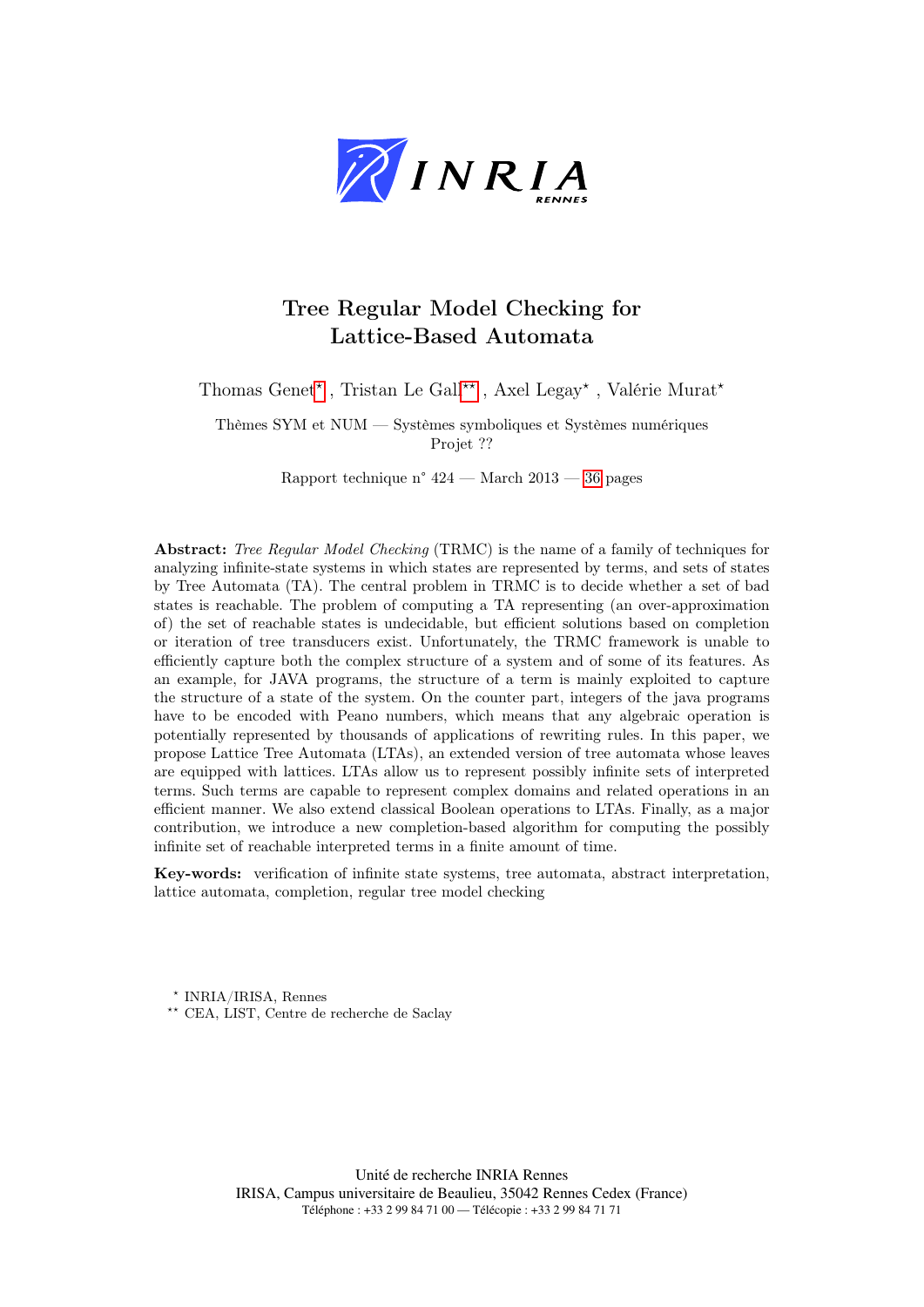### Model Checking régulier pour automate d'arbres à treillis

Résumé : Le model checking régulier sur termes (TRMC) est une famille de techniques permettant d'analyser les systèmes à espace d'états infini dans lequel les états sont représentés par des termes, et les ensembles de termes par des automates d'arbres. Le problème principal du TRMC est de savoir si un ensemble d'états erreur est accessible ou non. Le calcul d'un automate d'arbres représentant (une sur-approximation de) l'ensemble des états accessibles est un problème indécidable. Mais des solutions efficaces basées sur la complétion ou l'itération de transducteurs d'arbres existent. Malheureusement, les techniques actuelles liées au TRMC ne permettent pas de capturer efficacement à la fois la structure complexe d'un système et certaines de ces caractéristiques. Si on prend par exemple les programmes Java, la structure d'un terme est principalement exploitée pour modéliser la structure d'un état du système. En contrepartie, les entiers présents dans le programmes Java doivent être encodés par des entiers de Peano, donc chaque opération algébrique est potentiellement modélisée par une centaine d'applications de règles de réécriture. Dans ce rapport, nous proposons des automates d'arbres à treillis (LTAs), une version étendue des automates d'arbres dont les feuilles sont équipés avec des éléments d'un treillis. Les LTAs nous permettent de représenter des ensembles possiblement infinis de termes pouvant être interprétés. Ces termes "interprétables" permettent de représenter efficacement des domaines complexes et leurs opérations associées. Nous étendons également les opérations booléennes classiques aux LTAs. Enfin, en tant que contribution principale, nous définissons un nouvel algorithme de complétion permettant de calculer l'ensemble possiblement infini des termes interprétables accessibles en un temps fini.

Mots-clés : vérification de systèmes à espace d'états infini, automate d'arbres, interprétation abstraite, treillis, complétion, model checking régulier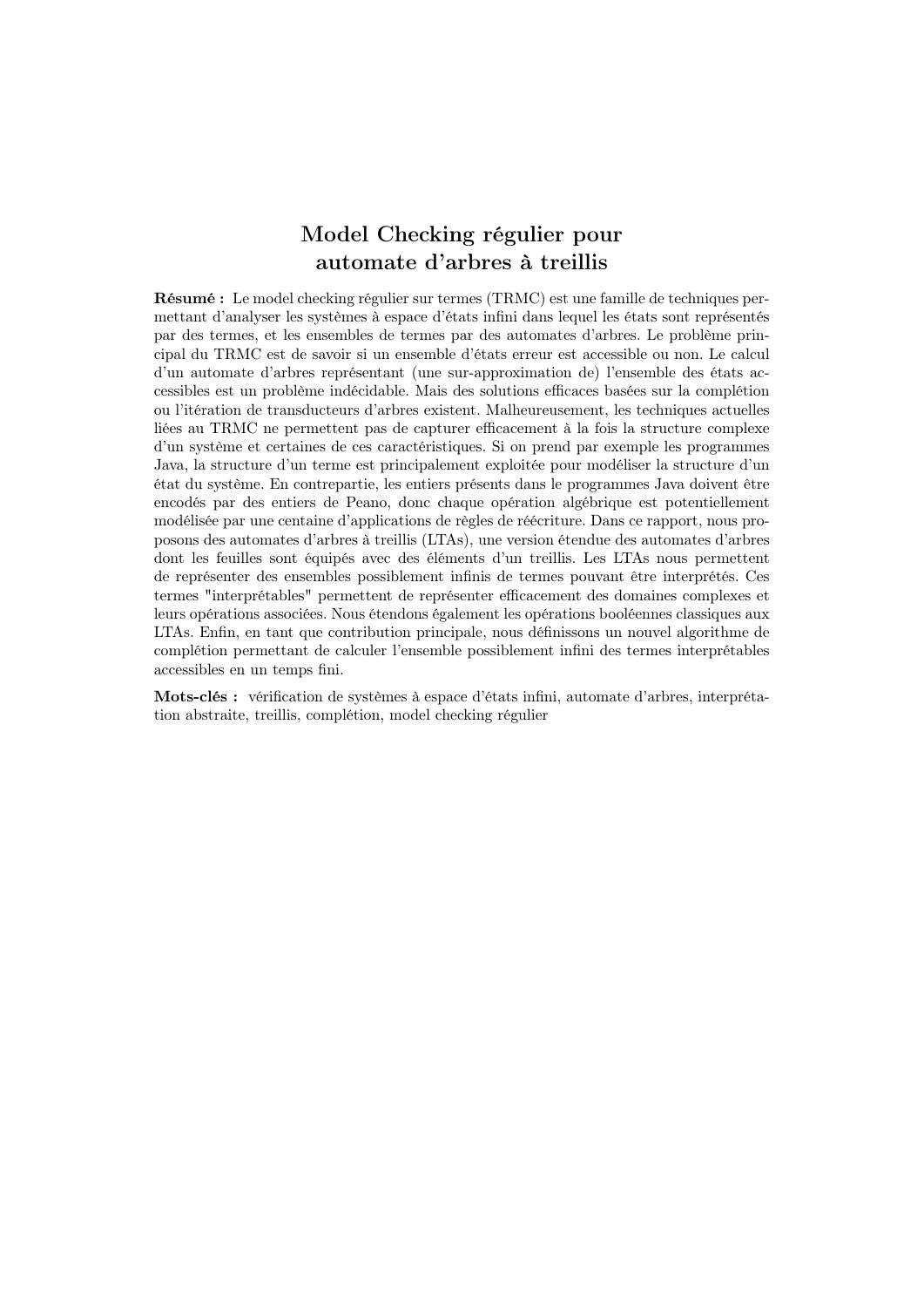### 1 Introduction

Infinite-state models are often used to avoid potentially artificial assumptions on data structures and architectures, e.g. an artificial bound on the size of a stack or on the value of an integer variable. At the heart of most of the techniques that have been proposed for exploring infinite state spaces, is a symbolic representation that can finitely represent infinite sets of states.

In early work on the subject, this representation was domain specific, for example linear constraints for sets of real vectors [\[33\]](#page-38-0). For several years now, the idea that a generic automata-based representation for sets of states could be used in many settings has gained ground starting with finite-word automata [\[14](#page-37-0)[,15,](#page-37-1)[29,](#page-38-1)[2\]](#page-36-1), and then moving to the more general setting of Tree Regular Model Checking (TRMC) [\[1,](#page-36-2)[17](#page-37-2)[,3\]](#page-37-3). In TRMC, states are represented by trees, set of states by tree automata, and behavior of the system by rewriting rules or tree transducers. Contrary to specific approaches, TRMC is generic and expressive enough to describe a broad class of communication protocols [\[3\]](#page-37-3), various C programs [\[16\]](#page-37-4) with complex data structures, multi-threaded programs, and even cryptographic protocols [\[26,](#page-38-2)[6\]](#page-37-5). Any Tree Regular Model Checking approach is equipped with an acceleration algorithm to compute possibly infinite sets of states in a finite amount of time. Among such algorithms, one finds completion by equational abstraction [\[27\]](#page-38-3) that computes successive automata obtained by application of the rewriting rules, and merge intermediary states according to an equivalence relation to enforce the termination of the process.

In [\[11\]](#page-37-6), the authors proposed an exact translation of the semantic of the *Java* Virtual Machine to tree automata and rewriting rules. This translation permits to analyze Java programs with classical Tree Regular Model checkers. One of the major difficulties of this encoding is to capture and handle the two-side infinite dimension that can arise in  $Java$ programs. Indeed, in such models, infinite behaviors may be due to unbounded calls to method and object creation, or simply because the program is manipulating unbounded data such as integer variables. While multiple infinite behaviors can be over-approximated with completion and equational abstraction [\[27\]](#page-38-3), their combinations may require the use of artificially large-size structures. As an example in [\[11\]](#page-37-6), the structure of a configuration is represented in a very concise manner as the structure of terms is mainly designed to efficiently capture program counters, stacks, .... On the other hand, integers and their related operations have to be encoded in Peano arithmetic, which has an exponential impact on the size of automata representing sets of states as well as on the computation process. As an example, the addition of x to y requires the application of x rewriting rules.

A solution to the above problem would be to follow the solution of Kaplan [\[28\]](#page-38-4), and represent integers in bases greater or equal to 2, and the operations between them in the alphabet of the term directly. In such a case, the term could be interpreted and returns directly the result of the operation without applying any rewriting rule. The study of new Tree Regular Model Checking approaches for such interpreted terms is the main objective of this paper. Our first contribution is the definition of Lattice Tree Automata (LTA), a new class of tree automata that is capable of representing possibly infinite sets of interpreted terms. Roughly speaking, LTA are classical Tree Automata whose leaves may be equipped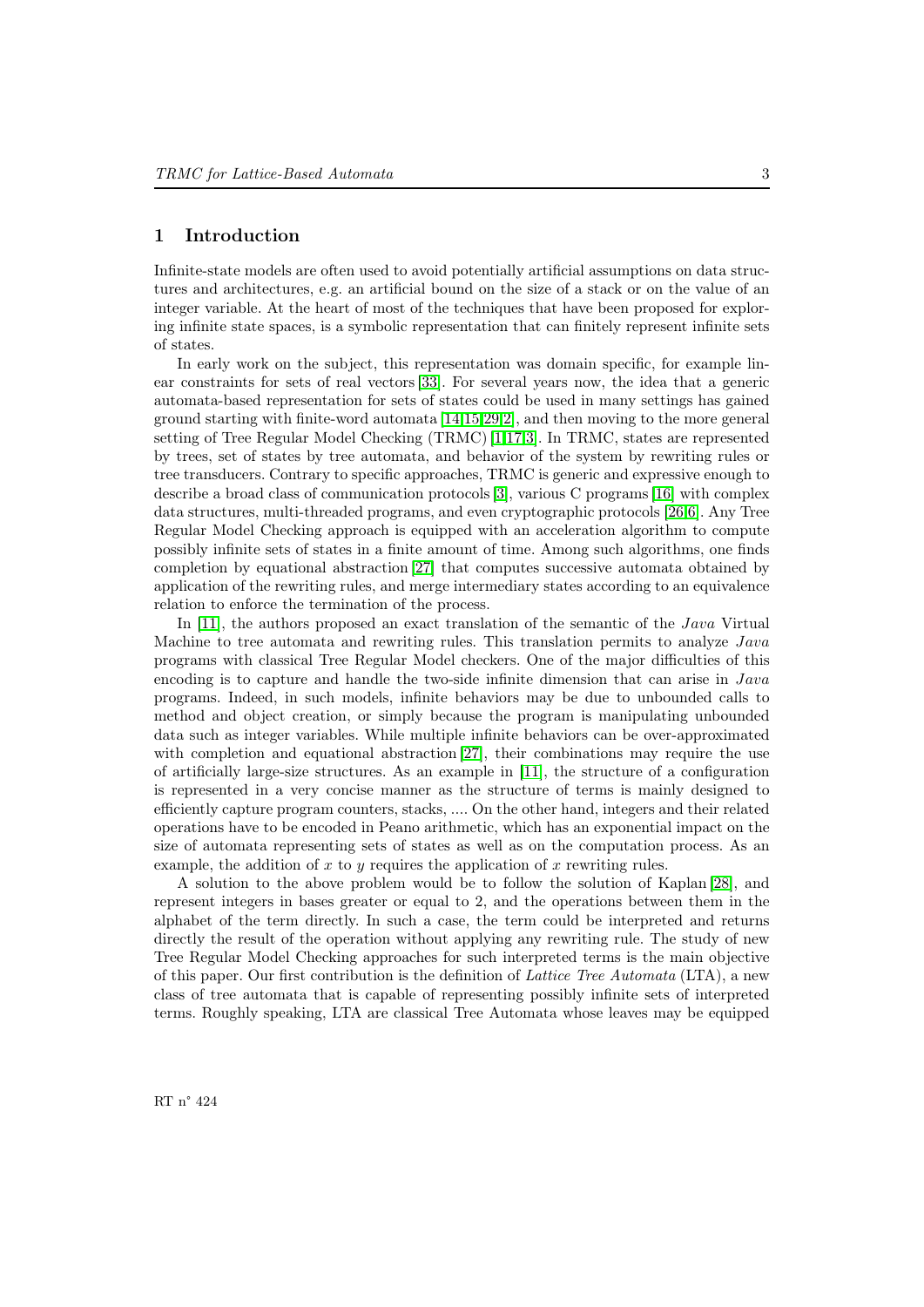with lattice elements to abstract possibly infinite sets of values. Nodes of LTA can either be defined on an uninterpreted alphabet, or represent lattice operations, which will allow us to interpret possibly infinite sets of terms in a finite amount of time. We also propose a study of all the classical automata-based operations for LTA. The model of LTA is not closed under determinization. In such case, the best that can be done is to propose an over-approximation of the resulting automaton through abstract interpretation. As a third contribution, we propose a new acceleration algorithm to compute the set of reachable states of systems whose states are encoded with interpreted terms and sets of states with LTA. Our algorithm extends the classical completion approach by considering conditional term rewriting systems for lattices. We show that dealing with such conditions requires to merge existing completion algorithm with a solver for abstract domains. We also propose a new type of equational abstraction for lattices, which allows us to enforce termination in a finite amount of time. Finally, we show that our algorithm is correct in the sense that it computes an over-approximation of the set of reachable states. This latter property is only guaranteed providing that each completion step is followed by an evaluation operation. This operation, which relies on a widening operator, adds terms that may be lost during the completion step. Finally, we briefly describe how our solution can drastically improve the encoding of Java programs in a TRMC environment.

Related Work This work is inspired by [\[24\]](#page-37-7), where the authors proposed to use finiteword lattice automata to solve the Regular Model Checking problem. Our major differences are that  $(1)$  we work with trees,  $(2)$  we propose a more general acceleration algorithm. and (3) we do consider operations on lattices while they only consider to label traces with lattices without permitting to combine them. Some Regular Model Checking approaches can be found in [\[4](#page-37-8)[,14](#page-37-0)[,5,](#page-37-9)[18\]](#page-37-10). However, none of them can capture the two infinite-dimensions of complex systems in an efficient manner. Other models, like modal automata [\[9\]](#page-37-11) or data trees [\[23](#page-37-12)[,25\]](#page-37-13), consider infinite alphabets, but do not exploit the lattice structure as in our work. Lattice (-valued) automata [\[30\]](#page-38-5), whose transitions are labelled by lattice elements, map words over a finite alphabet to a lattice value. Similar automata may define fuzzy tree languages [\[21\]](#page-37-14). Other verification of particular classes of properties of *Java* programs with interpreted terms can be found in [\[32\]](#page-38-6).

### <span id="page-6-0"></span>2 Background

Rewriting Systems and Tree Automata. Let  $\mathcal F$  be a finite set of functional symbols, where each symbol is associated with an arity, and let X be a countable set of variables.  $\mathcal{T}(\mathcal{F}, \mathcal{X})$ denotes the set of terms and  $\mathcal{T}(\mathcal{F})$  denotes the set of ground terms (terms without variables). The set of variables of a term t is denoted by  $Var(t)$ . The set of functional symbols of arity n is denoted by  $\mathcal{F}^n$ . A position p for a term t is a word over N. The empty sequence  $\varepsilon$  denotes the top-most position. We denote by  $Pos(t)$  the set of positions of a term t. If  $p \in Pos(t)$ , then  $t|_p$  denotes the subterm of t at position p and  $t[s]_p$  denotes the term obtained by replacement of the subterm  $t|_p$  at position p by the term s.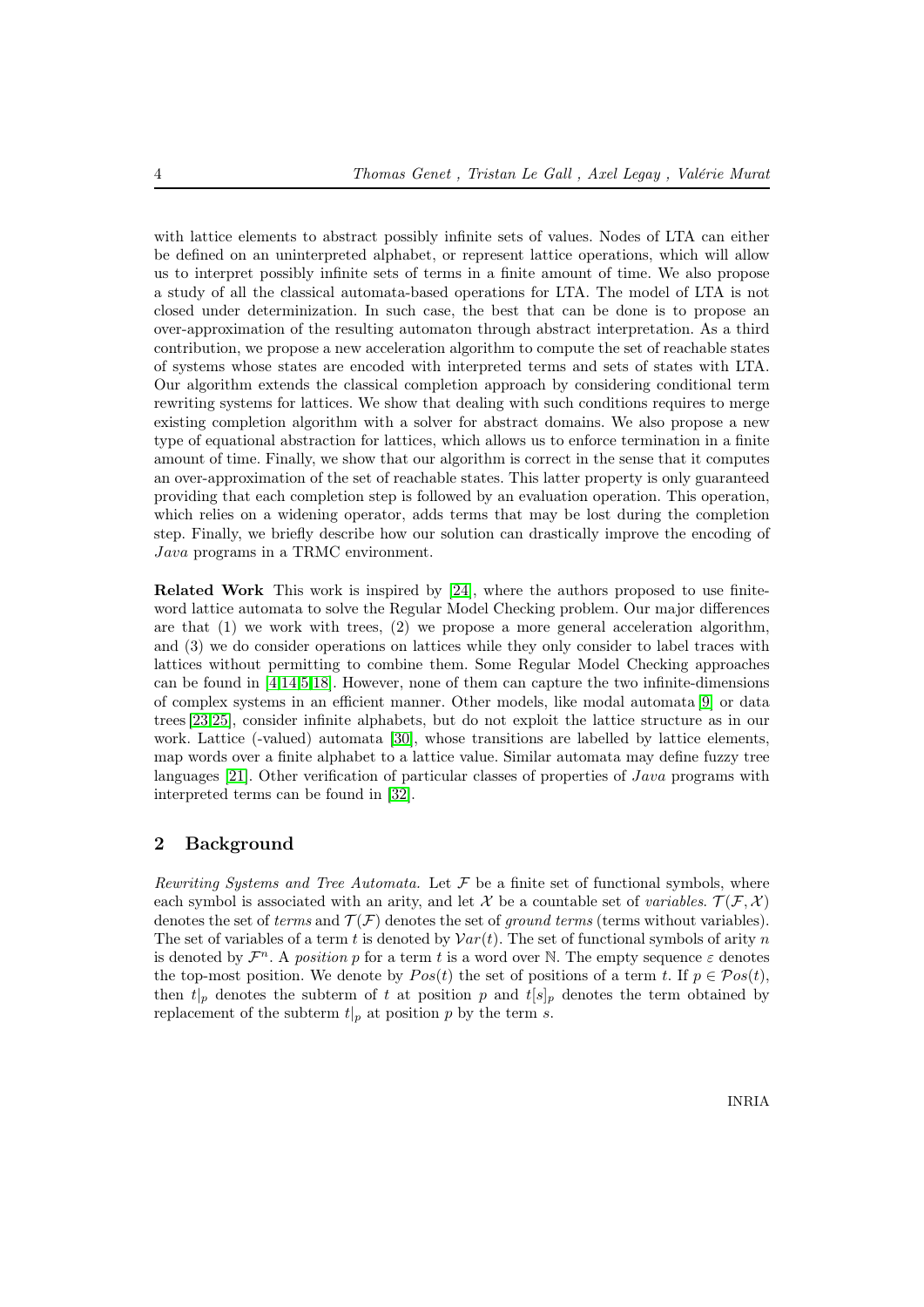A Term Rewriting System (TRS) R is a set of rewrite rules  $l \to r$ , where  $l, r \in \mathcal{T}(\mathcal{F}, \mathcal{X})$ , and  $Var(l) \supset Var(r)$ . A rewrite rule  $l \rightarrow r$  is *left-linear* if each variable of l occurs only once in l. A TRS  $\mathcal R$  is left-linear if every rewrite rule  $l \to r$  of  $\mathcal R$  is left-linear.

We now define Tree Automata  $(TA)$  for short) that are used to recognize possibly infinite sets of terms. Let Q be a finite set of symbols of arity 0, called *states*, such that  $Q \cap \mathcal{F} = \emptyset$ . The set of *configurations* is denoted by  $\mathcal{T}(\mathcal{F} \cup \mathcal{Q})$ . A *transition* is a rewrite rule  $c \to q$ , where c is a configuration and q is a state. A transition is normalized when  $c = f(q_1, \ldots, q_n)$ ,  $f \in \mathcal{F}$ is of arity n, and  $q_1, \ldots, q_n \in \mathcal{Q}$ . A bottom-up nondeterministic finite tree automaton (tree automaton for short) over the alphabet F is a tuple  $A = \langle Q, \mathcal{F}, \mathcal{Q}_F, \Delta \rangle$ , where  $\mathcal{Q}_F \subseteq \mathcal{Q}$  is the set of final states,  $\Delta$  is a set of normalized transitions.

The transitive and reflexive *rewriting relation* on  $\mathcal{T}(\mathcal{F}\cup \mathcal{Q})$  induced by  $\Delta$  is denoted by  $\rightarrow_{\mathcal{A}}^*$ . The tree language recognized by  $\mathcal{A}$  in a state  $q$  is  $\mathcal{L}(\mathcal{A}, q) = \{t \in \mathcal{T}(\mathcal{F}) \mid t \rightarrow_{\mathcal{A}}^* q\}$ . We define  $\mathcal{L}(\mathcal{A}) = \bigcup_{q \in \mathcal{Q}_F} \mathcal{L}(\mathcal{A}, q).$ 

Lattices, atomic lattices, Galois connections. A partially ordered set  $(A, \sqsubseteq)$  is a lattice if it admits a *smallest element*  $\perp$  and a *greatest element*  $\top$ , and if any finite set of elements  $X \subseteq \Lambda$  admits a greatest lower bound (glb)  $\Box X$  and a least upper bound (lub)  $\Box X$ . A lattice is complete if the glb and lub operators are defined for all possibly infinite subsets of  $\Lambda$ . An element x of a lattice  $(A, \square)$  is an atom if it is minimal, i.e.  $\bot \sqsubset x \land \forall y \in A : \bot \sqsubset y \sqsubset x \Rightarrow$  $y = x$ . The set of atoms of  $\Lambda$  is denoted by  $Atoms(\Lambda)$ . A lattice  $(\Lambda, \sqsubseteq)$  is atomic if all element  $x \in \Lambda$  where  $x \neq \bot$  is the least upper bound of atoms, i.e.  $x = \sqcup \{a | a \in Atoms(\Lambda) \land a \sqsubseteq x\}.$ 

Considered two lattices  $(C, \sqsubseteq_C)$  (the concrete domain) and  $(A, \sqsubseteq_A)$  (the abstract domain). We say that there is a *Galois connection* between the two lattices if there are two monotonic functions  $\alpha: C \to A$  and  $\gamma: A \to C$  such that  $: \forall x \in C, y \in A$ ,  $\alpha(x) \sqsubseteq_A y$  if and only if  $x \sqsubseteq_C \gamma(y)$ . As an example, sets of integers  $(2^{\mathbb{Z}}, \subseteq)$  can be abstracted by the atomic lattice  $(\Lambda, \sqsubseteq)$  of intervals, whose bounds belong to  $\mathbb{Z} \cup \{-\infty, +\infty\}$  and whose atoms are of the form  $[x, x]$ , for each  $x \in \mathbb{Z}$ . Any operation op defined on a concrete domain C can be lifted to an operation  $op^*$  on the corresponding abstract domain A, thanks to the Galois connection.

### 3 Lattice Tree Automata

In this section, we first explain how to add elements of a concrete domain into terms, which has been defined in [\[28\]](#page-38-4), and how to derive an abstract domain from a concrete one. Then we propose a new type of tree automata recognizing terms with elements of a lattice and study its properties.

### 3.1 Interpreted Symbols and Evaluation

In what follows, elements of a concrete and possibly infinite domain  $D$  will be represented by a set of *interpreted* symbols  $\mathcal{F}_\bullet$ . The set of symbols is now denoted by  $\mathcal{F} = \mathcal{F}_\circ \cup \mathcal{F}_\bullet$ ,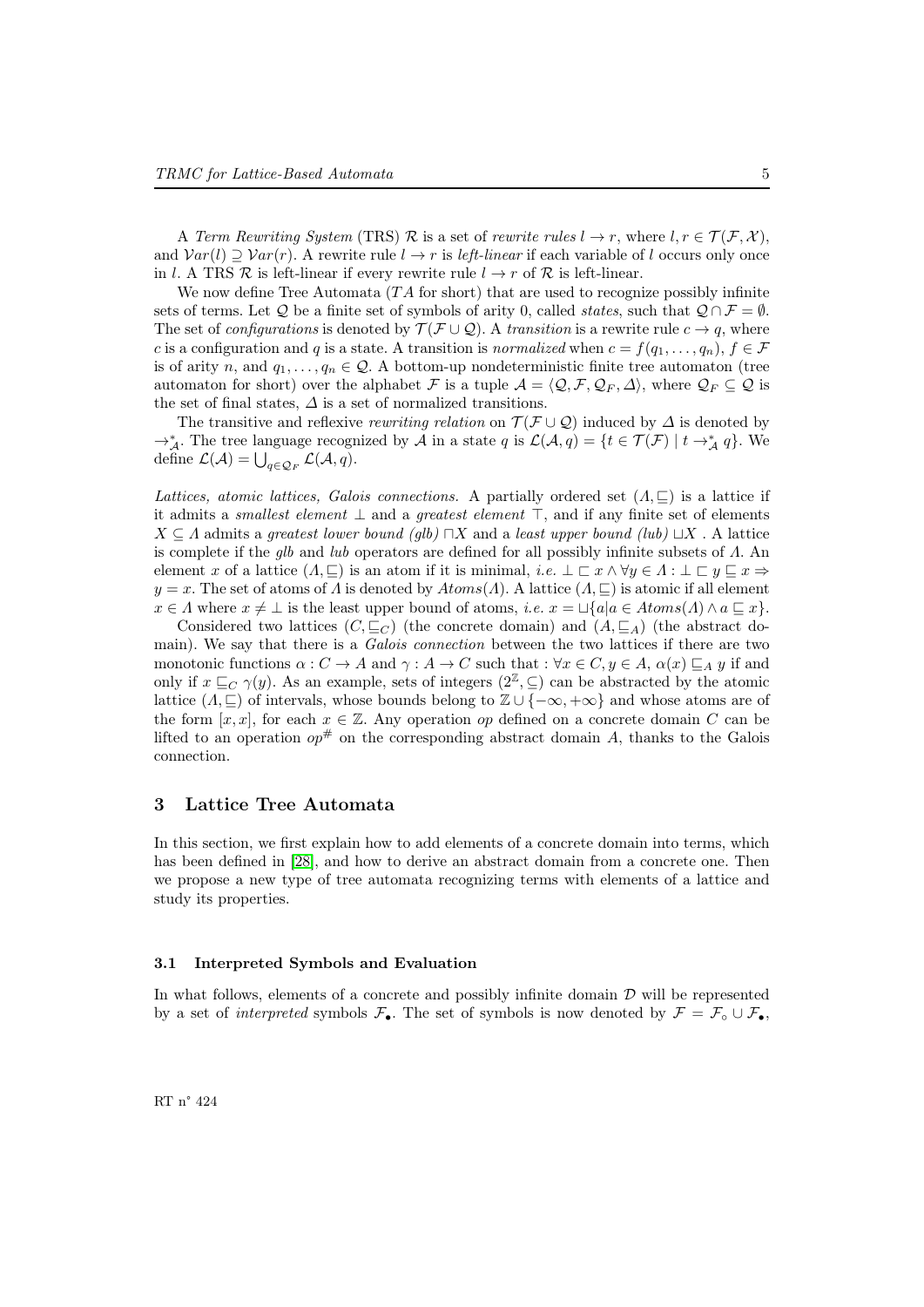where  $\mathcal{F}_{\circ}$  is the set of passive (uninterpreted) symbols. The set of interpreted symbols  $\mathcal{F}_{\bullet}$ is composed of elements of  $\mathcal{D}$  (i.e  $\mathcal{D} \subseteq \mathcal{F}_{\bullet}$ ) whose arity is 0, and is also composed of some predefined operations  $f: \mathcal{D}^n \to \mathcal{D}$ , where  $f \in \mathcal{F}^n$ . For example, if  $\mathcal{D} = \mathbb{Z}$ , then  $\mathcal{F}_\bullet$  can be  $\mathbb{Z} \cup \{+, -, *\}.$  Passive symbols can be seen as usual non-interpreted functional operators, and interpreted symbols stand for *built-in* operations on the domain  $D$ .

The set  $\mathcal{T}(\mathcal{F}_{\bullet})$  of terms built on  $\mathcal{F}_{\bullet}$  can be evaluated by using an eval function eval :  $\mathcal{T}(\mathcal{F}_{\bullet}) \to \mathcal{D}$ . The purpose of *eval* is to simplify a term using the built-in operations of the domain D. The eval function naturaly extends to  $\mathcal{T}(\mathcal{F})$  in the following way:  $eval(f(t_1, \ldots, t_n)) =$  $f(\text{eval}(t_1), \ldots, \text{eval}(t_n))$  if  $f \in \mathcal{F}_\circ$  or  $\exists i = 1 \ldots n : t_i \notin \mathcal{T}(\mathcal{F}_\bullet)$ . Otherwise,  $f(t_1, \ldots, t_n) \in$  $\mathcal{T}(\mathcal{F}_{\bullet})$  and the evaluation returns an element of  $\mathcal{D}$ .

We can define tree automata to recognize sets of interpreted terms. For example, the set  ${f(1), f(2), f(3), f(4), f(5), f(6)}$  is recognized by a tree automaton with the transitions :  $1 \rightarrow q$ ,  $2 \rightarrow q$ ,  $3 \rightarrow q$ ,  $4 \rightarrow q$ ,  $5 \rightarrow q$ ,  $6 \rightarrow q$ ,  $f(q) \rightarrow q$ . This encoding is inefficient, and we would prefer to have special transitions to handle sets of integers. So we can define a tree automata with only two transitions :  $\{1, \ldots, 6\} \rightarrow q$ ,  $f(q) \rightarrow q_f$ .

Our main idea is to generalize this encoding and to define tree automata with some transitions to recognize elements of a lattice (sets of integers are elements of the lattice  $2^{\mathbb{Z}}$ ). By considering tree automata with a generic lattice, we can also improve the efficiency of the approach. General sets of integers are indeed hard to handle, and we often only need an over-approximation of the set of reachable states. That is why we prefer to label the leaves of the tree by elements of an abstract lattice  $(\Lambda, \subseteq)$  such as the lattice of intervals. Moreover, we assume that this abstract lattice is atomic (cf. Section [2\)](#page-6-0).

To each built-in operation  $op \in OP$  defined on D, we define the corresponding operation  $op^{\#} \in OP^{\#}$  defined on A. Since we have that  $\mathcal{F}_{\bullet} = \mathcal{D} \cup OP$ , the set of abstract symbol is  $\mathcal{F}_{\bullet}^{\#} = \Lambda \cup OP^{\#} \cup \{\sqcup, \sqcap\}$ . The arity of  $\sqcup$  and  $\sqcap$  is 2 and the arity of  $op^{\#}$  is the same as the one of  $op.$  For example, let I be the set of intervals with bounds belonging to  $\mathbb{Z} \cup \{-\infty, +\infty\}$ . The set  $\mathcal{F}_{\bullet} = \mathbb{Z} \cup \{+, -\}$  can be abstracted by  $\mathcal{F}_{\bullet}^{\#} = I \cup \{+, -\},$   $\Box, \Box\}$ . Terms containing some operators extended to the abstract domain have to be evaluated, like explained in section 3.2 for the concrete domain. If there is a Galois connection between the concrete domain and the abstract one,  $eval^{\#}: \mathcal{T}(\mathcal{F}_{\bullet}^{\#}) \mapsto \Lambda$  is the best approximation of eval w.r.t. this Galois connection.

Example 1 (eval<sup>#</sup> function). There is a Galois connection between  $(2^{\mathbb{Z}}, \subseteq)$  and the lattice of intervals  $(I, \subseteq)$ .  $eval^{\#}$  is defined by:

- $eval^{\#}(i) = i$  for any interval i, so  $eval^{\#}(\perp) = \emptyset$  and  $eval^{\#}(\top) = \mathbb{Z}$ ,
- For any  $f \in \{+\pi, -\pi, \perp, \perp\}$  eval# $(f(i_1, i_2))$  is defined, given eval# $(i_1) = [a, b]$  and  $eval^{\#}(i_2) = [c, d],$  by:
	- $eval^{\#}([a, b] \sqcup [c, d]) = [min(a, c), max(b, d)], eval^{\#}([a, b] \sqcap [c, d]) = [max(a, c), min(b, d)]$ if  $max(a, c) \leq min(b, d)$ , else  $eval^{\#}([a, b] \sqcap [c, d]) = \bot$ ,
	- $eval^{\#}([a, b] + ^{\#}[c, d]) = [a + c, b + d], eval^{\#}([a, b] ^{\#}[c, d]) = [a d, b c].$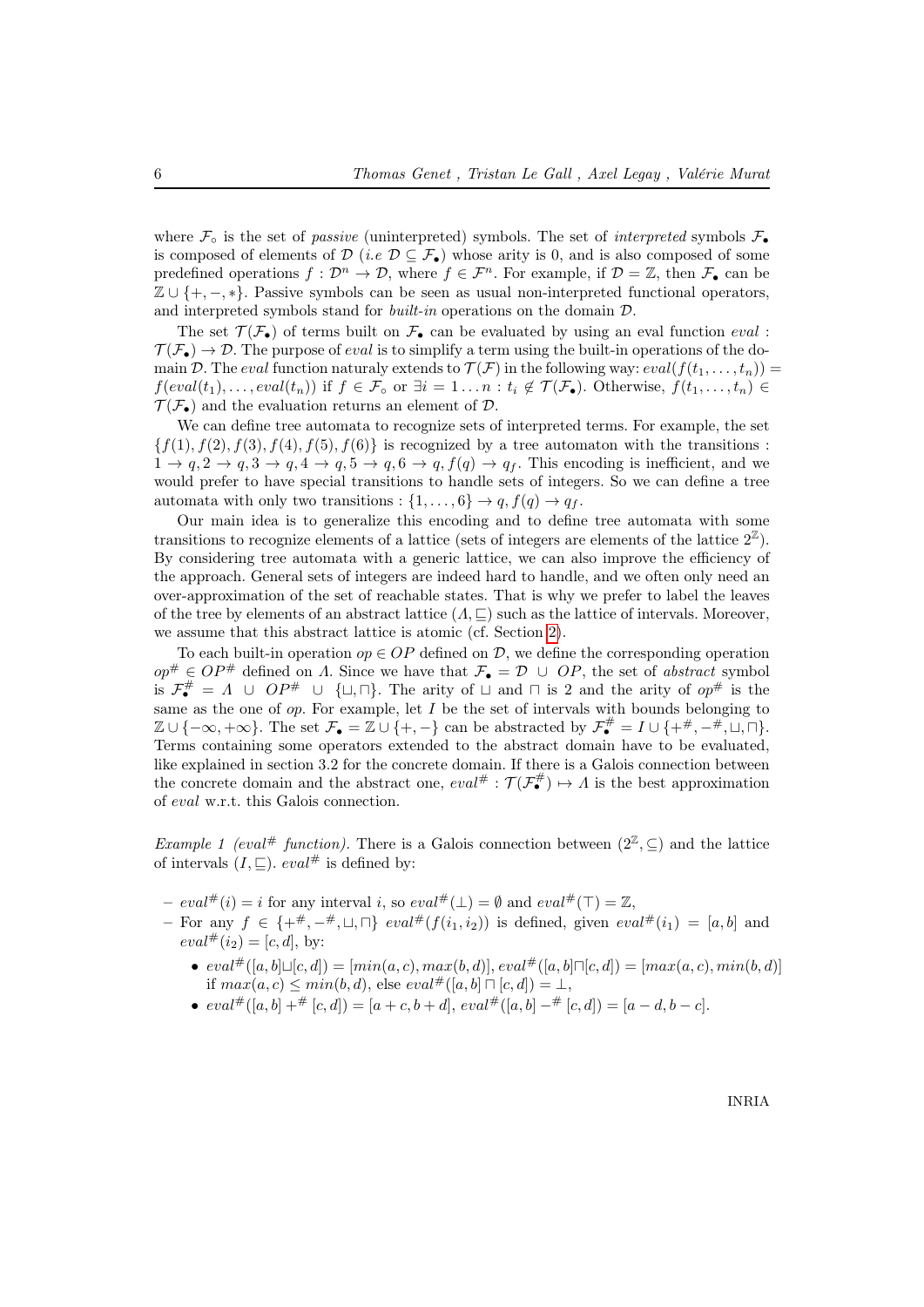#### 3.2 The Lattice Tree Automata Model

Lattice tree automata are extended tree automata recognizing terms defined on  $\mathcal{F}_{\circ} \cup \mathcal{F}_{\bullet}^{\#}$ .

Definition 1 (lattice tree automaton). A bottom-up non-deterministic finite tree automaton with lattice (lattice tree automaton for short, LTA) is a tuple  $A = \langle \mathcal{F} = \mathcal{F}_{\circ} \cup \mathcal{F}_{\bullet}^{\#},$  $Q, Q_F, \Delta$ , where F is a set of passive and interpreted symbols, Q a set of states and  $Q_F$  a set of final states,  $\mathcal{Q}_F \subseteq \mathcal{Q}$ , and  $\Delta$  is a set of normalized transitions.

The set of lambda transitions is defined by  $\Delta_A = {\lambda \to q \mid \lambda \to q \in \Delta \land \lambda \neq \bot \land \lambda \in \Lambda}.$ The set of *ground transitions* is the set of other transitions of the automaton, and is formally defined by  $\Delta_G = \{f(q_1, \ldots, q_n) \to q \mid f(q_1, \ldots, q_n) \to q \in \Delta \land q, q_1, \ldots, q_n \in Q\}.$ 

We extend the partial ordering  $\Box$  (on  $\Lambda$ ) on  $\mathcal{T}(\mathcal{F})$ :

**Definition 2.** Given  $s, t \in \mathcal{T}(\mathcal{F})$ ,  $s \sqsubseteq t$  iff :

1.  $s \sqsubseteq t$  (if both s and t belong to A), 2.  $eval(s) \sqsubseteq eval(t)$  (if both s and t belong to  $\mathcal{T}(\mathcal{F}_{\bullet})$ ), 3.  $s = t$  (if both s and t belong to  $\mathcal{F}^0_{\circ}$ ), or 4.  $s = f(s_1, \ldots, s_n)$ ,  $t = f(t_1, \ldots, t_n)$ ,  $f \in \mathcal{F}_{\circ}^n$  and  $s_1 \sqsubseteq t_1 \wedge \ldots \wedge s_n \sqsubseteq t_n$ .

Example 2.  $f(g(a, [1, 5]) \sqsubseteq f(g(a, [0, 8]), \text{ and } h([0, 4] + \# [2, 6]) \sqsubseteq h([1, 3] + \# [1, 9]).$ 

In what follows we will omit  $#$  when it is clear from the context. We now define the transition relation and recognized language induced by an LTA. The difference with  $TA$  is that a term  $t$  is recognized by an LTA if  $eval(t)$  can be reduced in the LTA.

Definition 3 ( $t_1 \rightarrow_A t_2$  for lattice tree automata). Let  $t_1, t_2 \in \mathcal{T}(\mathcal{F} \cup \mathcal{Q})$ .  $t_1 \rightarrow_A t_2$  iff, for any position  $p \in Pos(t_1)$ :

- $-$  if  $t_1|_p \in \mathcal{T}(\mathcal{F}_{\bullet})$ , there is a transition  $\lambda \to q \in \mathcal{A}$  such that  $eval(t_1|_p) \sqsubseteq \lambda$  and  $t_2 = t_1[q]_p$
- $-$  if  $t_1|_p = a$  where  $a \in \mathcal{F}_\circ$ , there is a transition  $a \to q \in \mathcal{A}$  such that  $t_2 = t_1[q]_p$ .

 $(-if t_1|_p = f(s_1, \ldots, s_n)$  where  $f \in \mathcal{F}^n$  and  $s_1, \ldots s_n \in \mathcal{T}(\mathcal{F} \cup \mathcal{Q})$ ,  $\exists s'_i \in \mathcal{T}(\mathcal{F} \cup \mathcal{Q})$  such that  $s_i \to_{\mathcal{A}} s'_i$  and  $t_2 = t_1[f(s_1, \ldots, s_{i-1}, s'_i, s_{i+1}, \ldots, s_n)]_p$ .

 $\rightarrow_{\mathcal{A}}^{*}$  is the reflexive transitive closure of  $\rightarrow_{\mathcal{A}}$ . There is a run from  $t_1$  to  $t_2$  if  $t_1 \rightarrow_{\mathcal{A}}^{*} t_2$ .

The set  $\mathcal{T}(\mathcal{F}, Atoms(\Lambda))$  denotes the set of ground terms built over  $(\mathcal{F} \setminus \Lambda) \cup Atoms(\Lambda)$ . Tree automata with lattice recognize a tree language over  $\mathcal{T}(\mathcal{F}, Atoms(\Lambda)).$ 

**Definition 4 (Recognized language).** The tree language recognized by  $A$  in a state  $q$ is  $\mathcal{L}(\mathcal{A}, q) = \{t \in \mathcal{T}(\mathcal{F}, Atoms(\Lambda)) \mid \exists t' \text{ such that } t \sqsubseteq t' \text{ and } t' \rightarrow^*_{\mathcal{A}} q\}.$  The language recognized by A is  $\mathcal{L}(\mathcal{A}) = \bigcup_{q \in \mathcal{Q}_f} \mathcal{L}(\mathcal{A}, q)$ .

*Example 3 (Run, recognized language).* Let  $\mathcal{A} = \langle \mathcal{F} = \mathcal{F}_{\circ} \cup \mathcal{F}_{\bullet}^{\#}, \mathcal{Q}, \mathcal{Q}_f, \Delta \rangle$  be an LTA where  $\Delta = \{ [0,4] \rightarrow q_1, f(q_1) \rightarrow q_2 \}$  and final state  $q_2$ . We have:  $f([1,4]) \rightarrow^* q_2$  and  $f([0,2]) \rightarrow^* q_2$ , and the recognized langage of A is given by  $\mathcal{L}(\mathcal{A}, q_2) = \{f([0, 0]), f([1, 1]), \ldots, f([4, 4])\}.$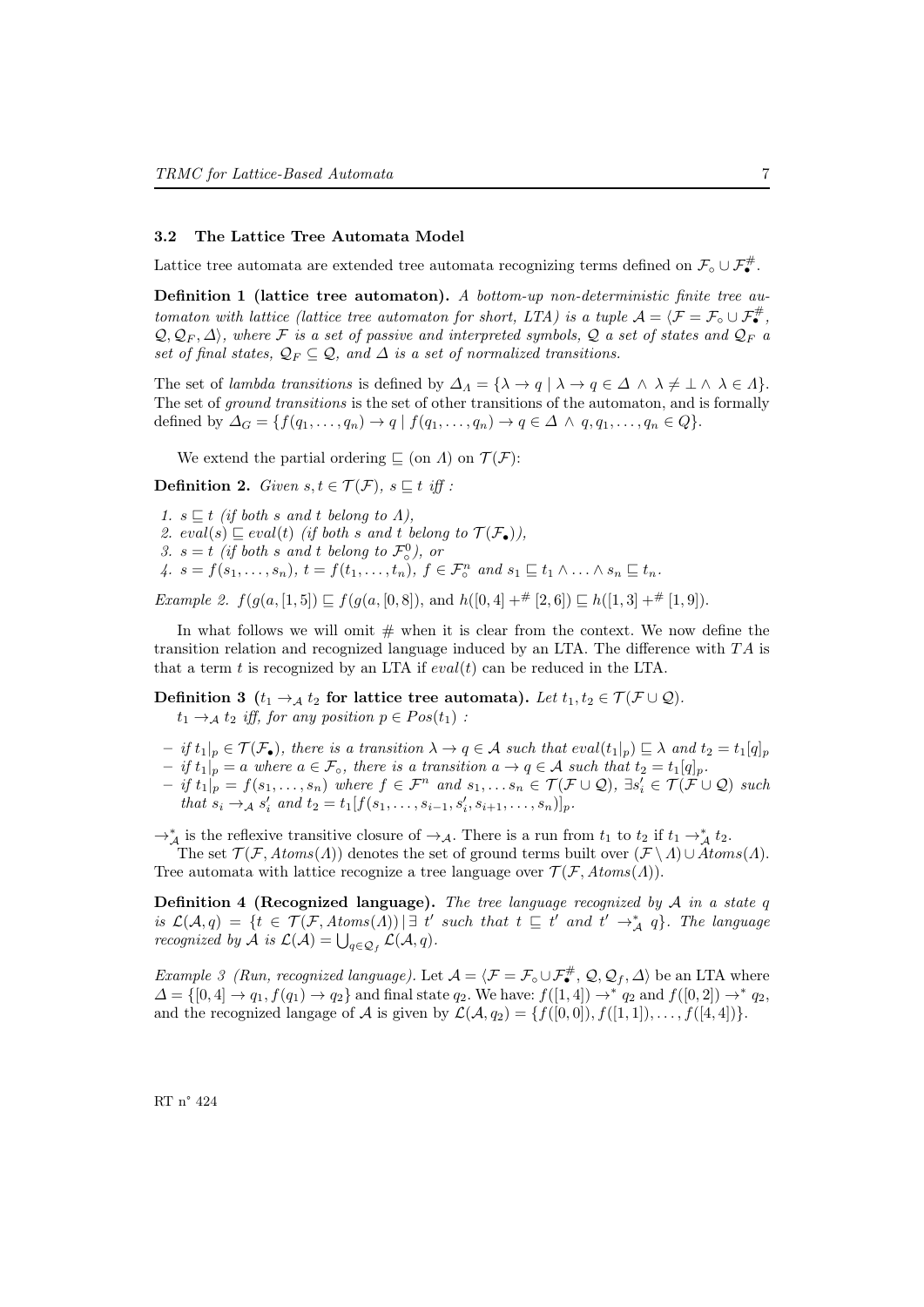There are two reasons why we consider only atomic abstract lattices, and why the language of an LTA is defined on terms built with the atoms rather that with any elements of the lattice. The first one is that we are mostly interested in representing sets of integers. Since the atoms are the integers, the semantics of a lambda transition is to recognize a set of integers. The other reason is a technical one : It ensures that when we transform a LTA according to a partition (in the next subsection), we do not change the recognized language since the set of atoms are preserved by this transformation.

### 3.3 Operations on LTA

Most of the algorithms for Boolean operations on LTA are straightforward adaptations of those defined on  $TA$  (see [\[19\]](#page-37-15)).

LTA are closed by union and intersection, and we shortly explain how these two operations  $\cup$  and  $\cap$  can be performed on two LTAs  $\mathcal{A} = \langle \mathcal{F}, \mathcal{Q}, \mathcal{Q}_f, \Delta \rangle$  and  $\mathcal{A}' = \langle \mathcal{F}, \mathcal{Q}', \mathcal{Q}'_f, \Delta' \rangle$ :

 $\mathcal{A} \cup \mathcal{A}' = \langle \mathcal{F}, \mathcal{Q} \cup \mathcal{Q}', \mathcal{Q}_f \cup \mathcal{Q}'_f, \Delta \cup \Delta' \rangle$  assuming that the sets  $\mathcal{Q}$  and  $\mathcal{Q}'$  are disjoint.

 $-$  A∩A' is recognized by the LTA  $A \cap A' = \langle F, Q \times Q', Q_f \times Q'_f, \Delta_{\cap} \rangle$  where the transitions of  $\Delta_{\cap}$  are defined by the rules:

$$
\frac{\lambda \to q \in \Delta \quad \lambda' \to q' \in \Delta' \quad \lambda \sqcap \lambda' \neq \bot}{\lambda \sqcap \lambda' \to (q, q')}
$$

and

$$
\frac{f(q_1,\ldots,q_n)\to q\in\Delta \quad f(q'_1,\ldots,q'_n)\to q'\in\Delta'}{f((q_1,q'_1),\ldots,(q_n,q'_n))\to(q,q')}
$$

TRMC also requires a complement operation and the emptyness test. The complement automaton is obtained by complementing the set of final states, but this algorithm only works if the input is a deterministic LTA. To decide if the language described by an LTA is empty or not, it suffices to observe that an LTA accepts at least one tree if and only if there is a reachable final state. A reduced automaton is an automaton without inaccessible state. The language recognized by a reduced automaton is empty if and only if the set of final states is empty. As a first step we thus have to reduce the LTA, that is to remove the set of unreachable states.

Let us recall the reduction algorithm:

### Reduction Algorithm

input: LTA  $\mathcal{A} = \langle \mathcal{F}, \mathcal{Q}, \mathcal{Q}_f, \Delta \rangle$ begin Marked:=∅  $\frac{1}{2}$  Marked is the set of accessible states  $\frac{1}{2}$ repeat if  $\exists a \in \mathcal{F}^0 = \mathcal{F}^0_\circ \cup \mathcal{F}_{\bullet}^{\#^0}$  such that  $a \to q \in \Delta$ or  $\exists f \in \mathcal{F}^n = \mathcal{F}^n_{\circ} \cup \mathcal{F}_{\bullet}^{\#^n}$  such that  $f(q_1, \ldots, q_n) \to q \in \Delta$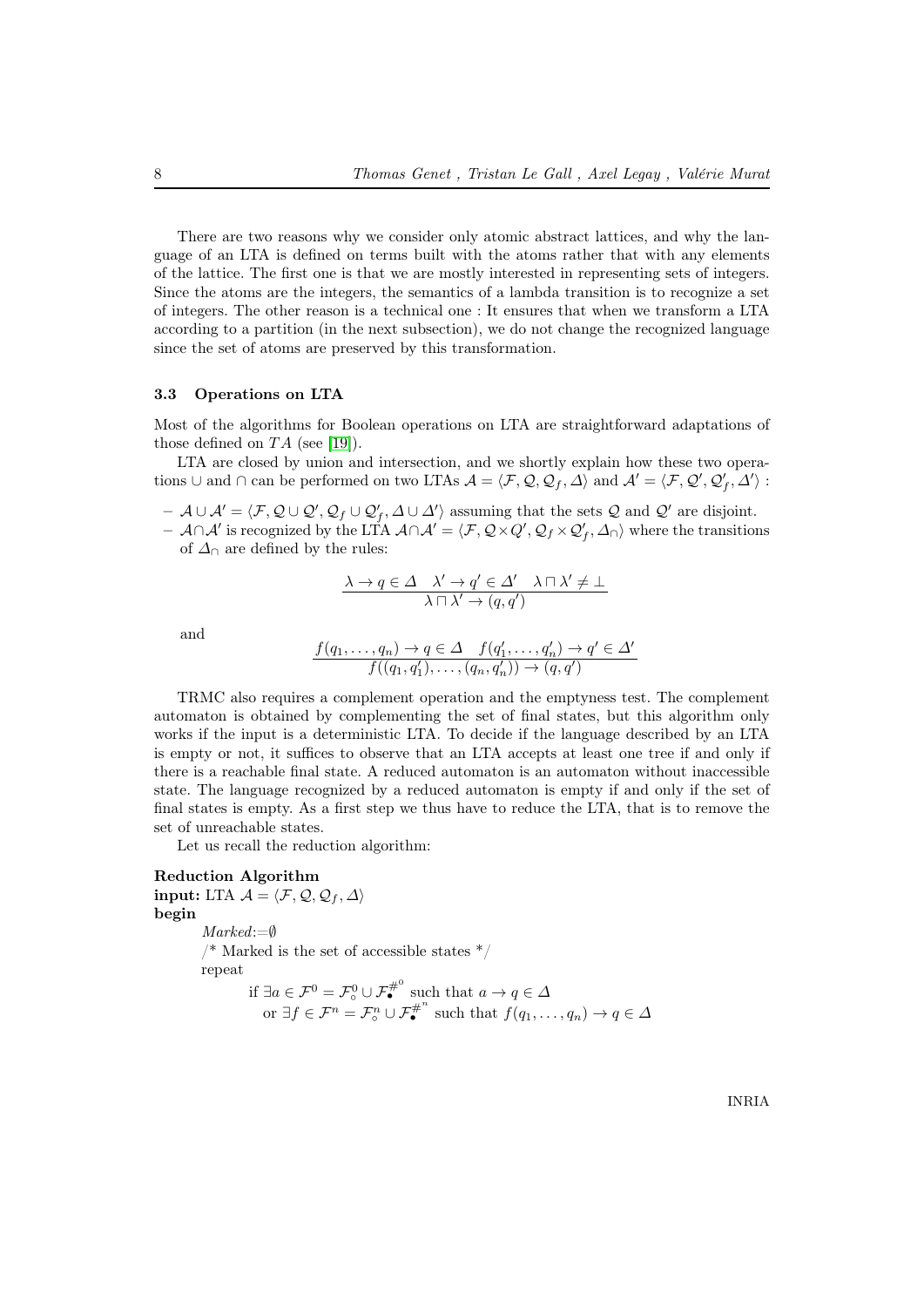where  $q_1, \ldots, q_n \in Marked$ then  $Market := Market \cup \{q\}$ until no state can be added to Marked  $\mathcal{Q}_r := Marked$  $\mathcal{Q}_{r_f} := \mathcal{Q}_f \cap \text{Marked}$  $\Delta_r := \{f(q_1,\ldots,q_n) \to q \in \Delta | q,q_1,\ldots,q_n \in \text{Marked}\}\$  ${\bf output:~Reduced~LTA} \; \mathcal{A}_r = \langle \mathcal{F}, \mathcal{Q}_r, \mathcal{Q}_{r_f}, \mathcal{\Delta}_r \rangle$ 

end

Then, let  $\cal A$  be an LTA and  ${\cal A}_r = \langle F, {\cal Q}_r, {\cal Q}_{r_f}, \Delta_r \rangle$  the corresponding reduced LTA,  ${\cal L}({\cal A})$ is empty iff  $\mathcal{Q}_{r_f} = \emptyset$ .

Let  $\mathcal{A}_1, \mathcal{A}_2$  be two LTA. We have  $\mathcal{L}(\mathcal{A}_1) \subseteq \mathcal{L}(\mathcal{A}_2) \Leftrightarrow \mathcal{L}(\mathcal{A}_1 \cap \overline{\mathcal{A}_2}) = \emptyset$ .

So complementation and inclusion operations require deterministic inputs. However, by adapting the proof of finite-word lattice automata given in [\[24\]](#page-37-7), one can show that LTA are not closed under determinization. In the next section, we propose an algorithm that computes an over-approximation deterministic automaton for any given  $LTA$ . This algorithm, which extends the one of [\[24\]](#page-37-7), relies on a partition function that can be refined to make the overapproximation more precise.

### 3.4 Determinization

As we shall now see, an LTA  $\mathcal{A} = \langle \mathcal{F}, \mathcal{Q}, \mathcal{Q}_f, \Delta \rangle$  is *deterministic* if there is no transition  $f(q_1,\ldots,q_n) \to q$ ,  $f(q_1,\ldots,q_n) \to q'$  in  $\Delta$  such that  $q \neq q'$ , where  $f \in \mathcal{F}_n$ , and no transition  $\lambda_1 \to q$ ,  $\lambda_2 \to q'$  such that  $q \neq q'$  and  $\lambda_1 \sqcap \lambda_2 \neq \bot$ , where  $\lambda_1, \lambda_2 \in \Lambda$ . As an example, if  $\Delta = \{ [1, 3] \rightarrow q_1, [2, 5] \rightarrow q_2 \},\$  then we have that A is not deterministic.

Determinizing an LTA requires complementation on elements on lattice. Indeed, consider the LTA A having the following transitions  $[-3, 2] \rightarrow q_1$  and  $[1, 6] \rightarrow q_2$ . The deterministic LTA corresponding to A should have the following transitions:  $[-3,1] \rightarrow q_1, [1,2] \rightarrow \{q_1, q_2\}$ and  $|2, 6| \rightarrow q_2$ . To produce those transitions, we have to compute  $[-3, 2] \sqcap [1, 6] = [1, 2]$ , and then  $[-3, 2] \setminus [1, 2]$  and  $[1, 6] \setminus [1, 2]$ . Unfortunately, there are lattices that are not closed under complementation. As a consequence, determinization of an LTA does not preserve the recognized language.

The solution proposed in [\[24\]](#page-37-7) for word automata is to use a finite partition of the lattice Λ, which commands when two transitions should be merged using the lub operator. The fusion of transitions may induce an over-approximation controlled by the fineness of the partition.

**Partitioned LTA.**  $\Pi$  is a partition of an atomic lattice  $\Lambda$  if  $\Pi \subseteq 2^{\Lambda}$  and  $\forall \pi_1, \pi_2 \in \Pi$ ,  $\pi_1 \sqcap \pi_2 = \bot$ , and  $\forall a \in Atoms(\Lambda), \exists \pi \in \Pi : a \sqsubseteq \pi$ . As an example, if  $\Lambda$  is the lattice of intervals, we can have a partition  $\Pi = \{]-\infty, 0[, [0, 0], ]0, +\infty[\}.$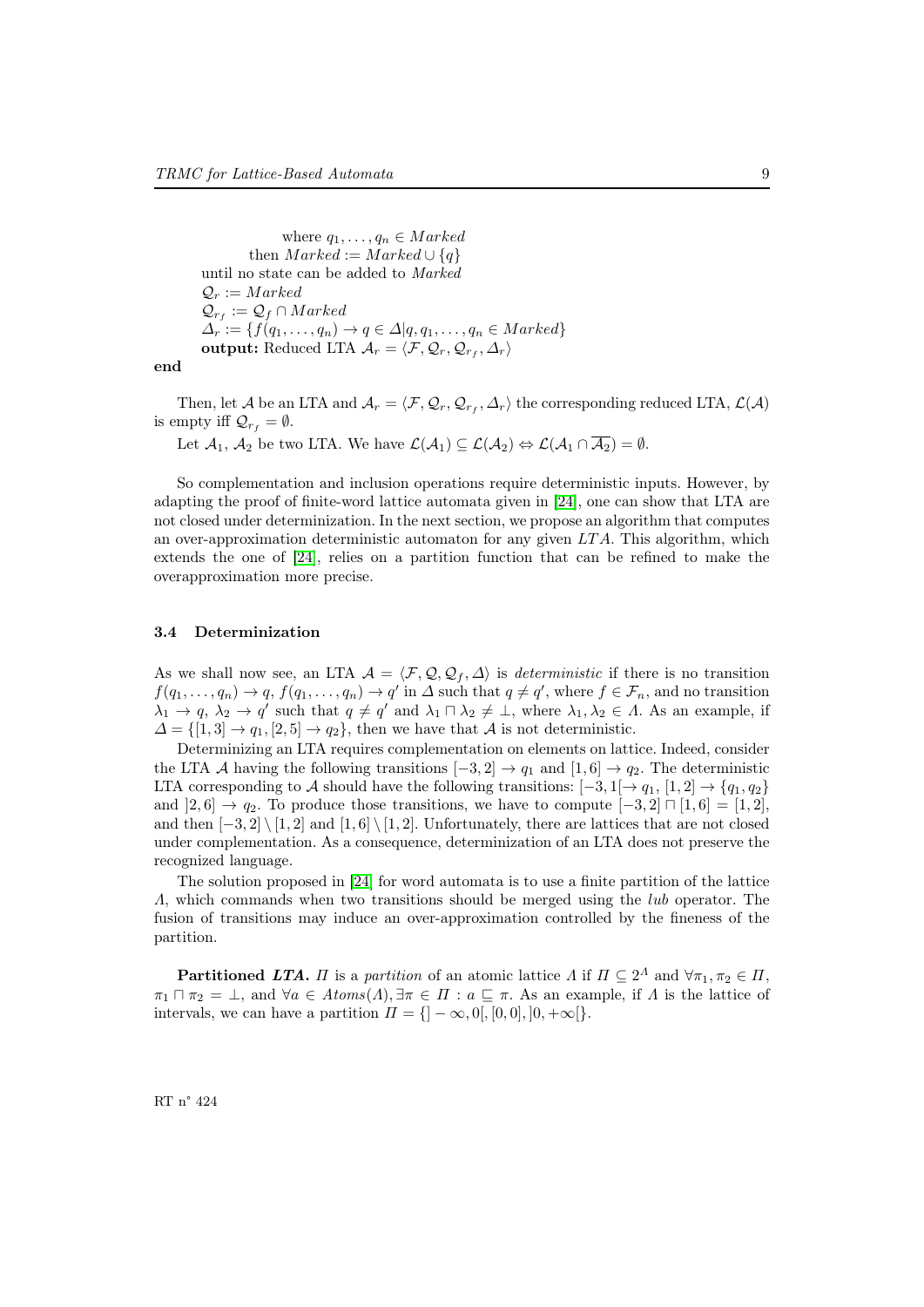Definition 5 (Partitioned lattice tree automaton (PLTA)). A PLTA  $\mathcal A$  is an LTA  $\mathcal{A} = \langle \Pi, \mathcal{Q}, \mathcal{F}, \mathcal{Q}_f, \Delta \rangle$  equipped with a partition  $\Pi$ , such that for all lambda transitions  $\lambda \to q \in \Delta$ ,  $\exists \pi \in \Pi$  such that  $\lambda \sqsubset \pi$ .

A PLTA is merged if  $\lambda_1 \to q$ ,  $\lambda_2 \to q \in \Delta \wedge \lambda_1 \sqsubseteq \pi_1 \wedge \lambda_2 \sqsubseteq \pi_2 \implies \pi_1 \sqcap \pi_2 = \emptyset$ , where  $\lambda_1, \lambda_2 \in \Lambda$  and  $\pi_1, \pi_2 \in \Pi$ .

For example, if  $\Pi = \{ |-\infty, 0|, [0, 0], 0, +\infty[ \}$ , a PLTA can have the following transition rules :  $[-3, -1] \rightarrow q_1$ ,  $[-5, -2] \rightarrow q_2$ ,  $[3, 4] \rightarrow q_4$ . This PLTA is not merged because of the two lambda transitions  $[-3, -1] \rightarrow q_1$  and  $[-5, -2] \rightarrow q_2$ , because  $[-3, -1]$  and  $[-5, -2]$ are in the same partition. The merged corresponding one will have the following transition :  $[-5, -1] \rightarrow q_{1,2}$ , instead of the two transitions mentionned before.

Any LTA  $\mathcal A$  can be turned into a PLTA  $\mathcal A_p$  the following way : Let  $\Pi$  be the partition. For any lambda transition  $\lambda \to q \in \mathcal{A}$ , if  $\exists \pi_1, \ldots, \pi_n \in \Pi$  such that  $\lambda \sqcap \pi_1 \neq \emptyset, \ldots, \lambda \sqcap \pi_n \neq \emptyset$ , where  $\pi_1 \neq \ldots \neq \pi_n$ , the transition  $\lambda \to q$  will be replaced by n transitions  $\lambda \sqcap \pi_1 \to$  $q, \ldots, \lambda \sqcap \pi_n \to q$  in  $\mathcal{A}_p$ .

Example 4. Let  $\mathcal{A} = \langle \mathcal{Q}, \mathcal{F}, \mathcal{Q}_f, \Delta \rangle$  be an LTA such that  $\Delta = \{[3, 4] \rightarrow q_1, [-3, 2] \rightarrow$  $q_2, f(q_1, q_2) \rightarrow q_f$ , and  $\Pi = \{]-\infty, 0[, [0, 0], ]0, +\infty[\}$  be a partition. Then the corresponding PLTA is  $\mathcal{A}_p = \langle \mathcal{Q}, \mathcal{F}, \mathcal{Q}_f, \mathcal{A}_p \rangle$ , where  $\mathcal{A}_p = \{[3, 4] \rightarrow q_1, [-3, 0] \rightarrow q_2, [0, 0] \rightarrow$  $q_2$ ,  $]0, 2] \rightarrow q_2, f(q_1, q_2) \rightarrow q_f$ .

Two lambda transitions  $\lambda_1 \to q$ ,  $\lambda_2 \to q$  of a PLTA can not be merged if  $\lambda_1$  and  $\lambda_2$ belong to different elements of the partition, whereas they might be merged in the opposite case.

Proposition 1 (Equivalence between LTA and PLTA). Given an LTA  $\mathcal{A} = \langle \mathcal{Q}, \mathcal{F}, \mathcal{Q}_f, \Delta \rangle$ and a partition  $\Pi$ , there exists a PLTA  $\mathcal{A}' = \langle \Pi, \mathcal{Q}, \mathcal{F}, \mathcal{Q}_f, \Delta' \rangle$  recognizing the same language.

*Proof.* A' is obtained from A by replacing each lambda transition  $\lambda \to q \in \Delta$  by at most  $n_H$  transitions  $\lambda_i \to q$  where  $\lambda_i = \lambda \sqcap \pi_i$ ,  $\pi_i \in \Pi$ , such that  $\Box \lambda_i = \lambda$ .

Any PLTA  $\mathcal{A} = \langle \Pi, \mathcal{Q}, \mathcal{F}, \mathcal{Q}_f, \Delta \rangle$  can be transformed into a merged PLTA  $\mathcal{A}_m$  =  $\langle \Pi, \mathcal{Q}, \mathcal{F}, \mathcal{Q}_f, \Delta m \rangle$  such that  $\mathcal{L}(\mathcal{A}) \subseteq \mathcal{L}(\mathcal{A}_m)$  by merging transitions as follows :  $q \in \mathcal{Q}$   $\pi \in \Pi$   $\lambda_m = \bigsqcup \{ \lambda \sqcap \pi, \lambda \in \Lambda | \lambda \to q \in \Delta \}$  $\lambda_m \to q \in \Delta_m$ 

Example 5. If  $\mathcal{A} = \langle \Pi, \mathcal{Q}, \mathcal{F}, \mathcal{Q}_f, \Delta \rangle$ , where  $\Pi = ] - \infty, 0[, [0, +\infty \text{ and } \Delta = \{[0, 2] \rightarrow$  $q_1$ ,  $[5, 8] \rightarrow q_2$ ,  $[-3, -2] \rightarrow q_3$ ,  $[-4, -1] \rightarrow q_4$ ,  $h(q_1, q_2, q_3, q_4) \rightarrow q_f$ , the merged automaton  $\mathcal{A}_m = \langle \Pi, \mathcal{Q}, \mathcal{F}, \mathcal{Q}_f, \Delta m \rangle$  corresponding to A has the following transitions:  $\Delta_m = \{[0, 8] \rightarrow$  $q_{1,2}, [-4,-1] \rightarrow q_{3,4}, h(q_{1,2}, q_{1,2}, q_{3,4}, q_{3,4}) \rightarrow q_f$ .

We are now ready to sketch the determinization algorithm. The determinization of a PLTA, which transforms a PLTA  $\mathcal A$  to a merged Deterministic Partitioned LTA  $\mathcal A_d$  according to a partition  $\Pi$ , mimics the one on usual TA. The difference is that two  $\lambda$ -transitions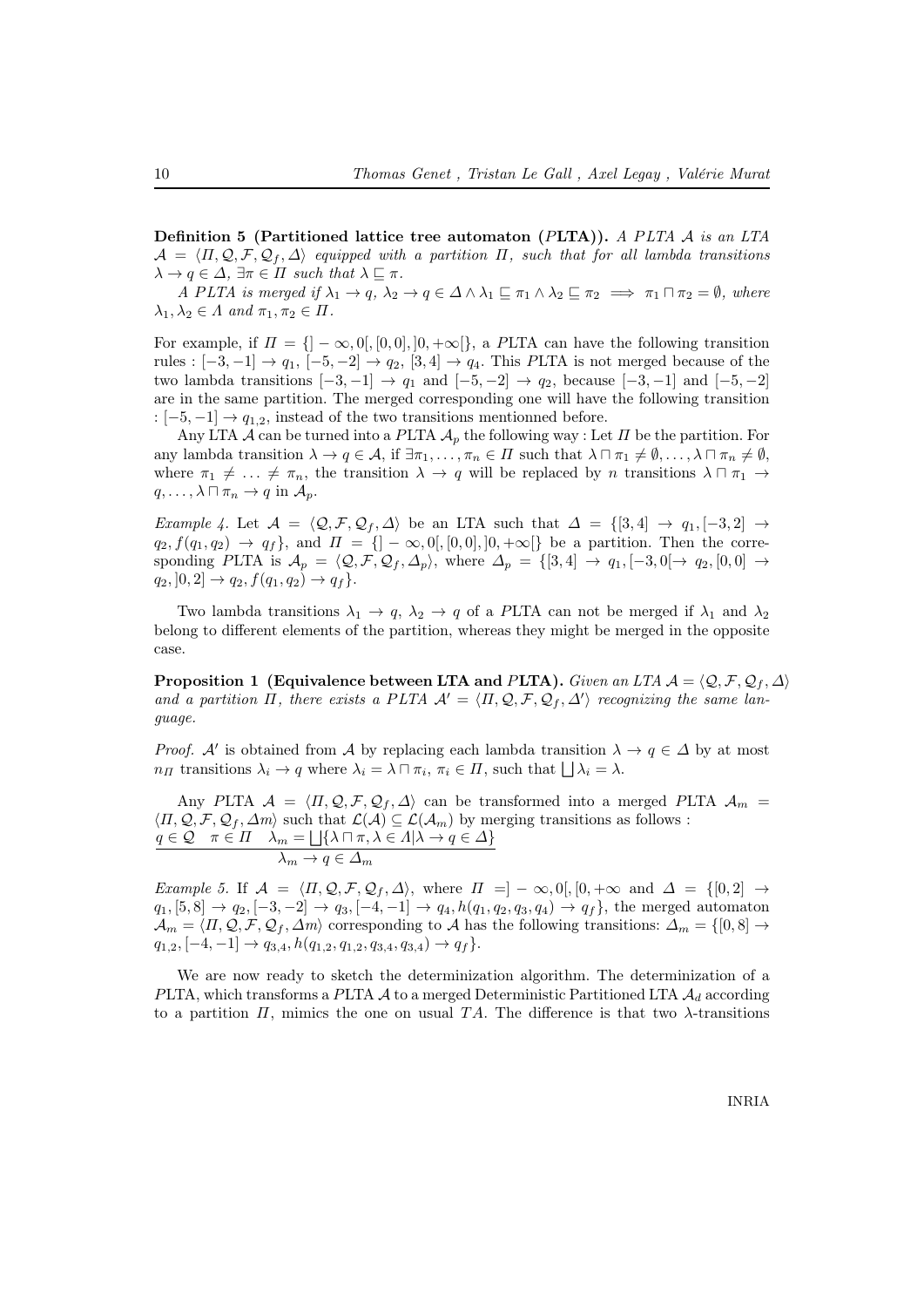$\lambda_1 \to q_1$  and  $\lambda_2 \to q_2$  are merged in  $\lambda_1 \cap \lambda_2 \to \{q_1, q_2\}$  when  $\lambda_1$  and  $\lambda_2$  are included in the same element  $\pi$  of the partition  $\Pi$ . Consequently, the resulting automaton recognizes a larger language :  $\mathcal{L}(\mathcal{A}) \subseteq \mathcal{L}(\mathcal{A}_d)$ . This algorithm produces the best approximation in term of inclusion of languages.

```
Determinization Algorithm :
input: PLTA \mathcal{A} = \langle \Pi, \mathcal{Q}, \mathcal{F}, \mathcal{Q}_f, \Delta \ranglebegin
             \mathcal{Q}_d := \emptyset; \, \Delta_d = \emptyset;for all \pi \in \Pi do
                           Trans(\pi) := {\lambda \to q \in \Delta | \lambda \in \Lambda, \lambda \sqsubseteq \pi};s := \{q \in \mathcal{Q} | \lambda \to q \in Trans(\pi)\};\mathcal{Q}_d := \mathcal{Q}_d \cup \{s\};\lambda_m := \bigsqcup \{ \lambda | \lambda \to q \in Trans(\pi) \};\Delta_d := \Delta_d \cup \{\lambda_m \to s\};end for
             repeat
                           Let f \in \mathcal{F}_n, s_1, \ldots, s_n \in \mathcal{Q}_d,
                           s := \{q \in \mathcal{Q} | \exists q_1 \in s_1, \ldots, q_n \in s_n, f(q_1, \ldots, q_n) \to q \in \Delta \};\mathcal{Q}_d := \mathcal{Q}_d \cup \{s\};\Delta_d := \Delta_d \cup \{f(s_1,\ldots,s_n) \to s\};until no more rule can be added to \Delta_d\mathcal{Q}_{df} := \{ s \in \mathcal{Q}_d | s \cap \mathcal{Q}_f \neq \emptyset \}output merged DPLTA A_d = \langle \Pi, \mathcal{Q}_d, \mathcal{F}, \mathcal{Q}_{df}, \Delta_d \rangleend
```
<span id="page-13-1"></span>Example 6. Let  $\Delta = \{[-3,-1] \rightarrow q_1, [-5,-2] \rightarrow q_2, [3,4] \rightarrow q_3, [-3,2] \rightarrow q_4, f(q_1,q_2) \rightarrow$  $q_5, f(q_3, q_4) \rightarrow q_6, f(q_5, q_6) \rightarrow q_{f1}, f(q_5, q_6) \rightarrow q_{f2}$ , and  $\Pi = \{]-\infty, 0[, [0, 0], [0, +\infty[\}$ 

With the determinization algorithm defined above, we obtain this set of transition for the deterministic corresponding PLTA :  $\Delta_d = \{, [-5, 0] \rightarrow q_{1,2,4}, ]0, 4] \rightarrow q_{3,4}, [0, 0] \rightarrow$  $q_4, f(q_{1,2,4}, q_{1,2,4}) \rightarrow q_5, f(q_{3,4}, q_{3,4}) \rightarrow q_6, f(q_{3,4}, q_4) \rightarrow q_6, f(q_{3,4}, q_{1,2,4}) \rightarrow q_6, f(q_5, q_6) \rightarrow$  $q_{f1,f2}$ .

### <span id="page-13-0"></span>Proposition 2. Deterministic PLTA is the best upper-approximation

Let  $A_1$  be a PLTA and  $A_2$  the PLTA obtained with the determinization algorithm. Then  $A_2$  is a best upper-approximation of  $A_1$  as a merged and deterministic PLTA.

- 1.  $\mathcal{L}(\mathcal{A}_1) \subseteq \mathcal{L}(\mathcal{A}_2)$
- 2. For any merged and deteministic PLTA  $\mathcal{A}_3$  based on the same partition as  $\mathcal{A}_1$ ,  $\mathcal{L}(\mathcal{A}_1) \subseteq$  $\mathcal{L}(\mathcal{A}_3) \implies \mathcal{L}(\mathcal{A}_2) \subseteq \mathcal{L}(\mathcal{A}_3)$

Proof (Proposition [2\)](#page-13-0).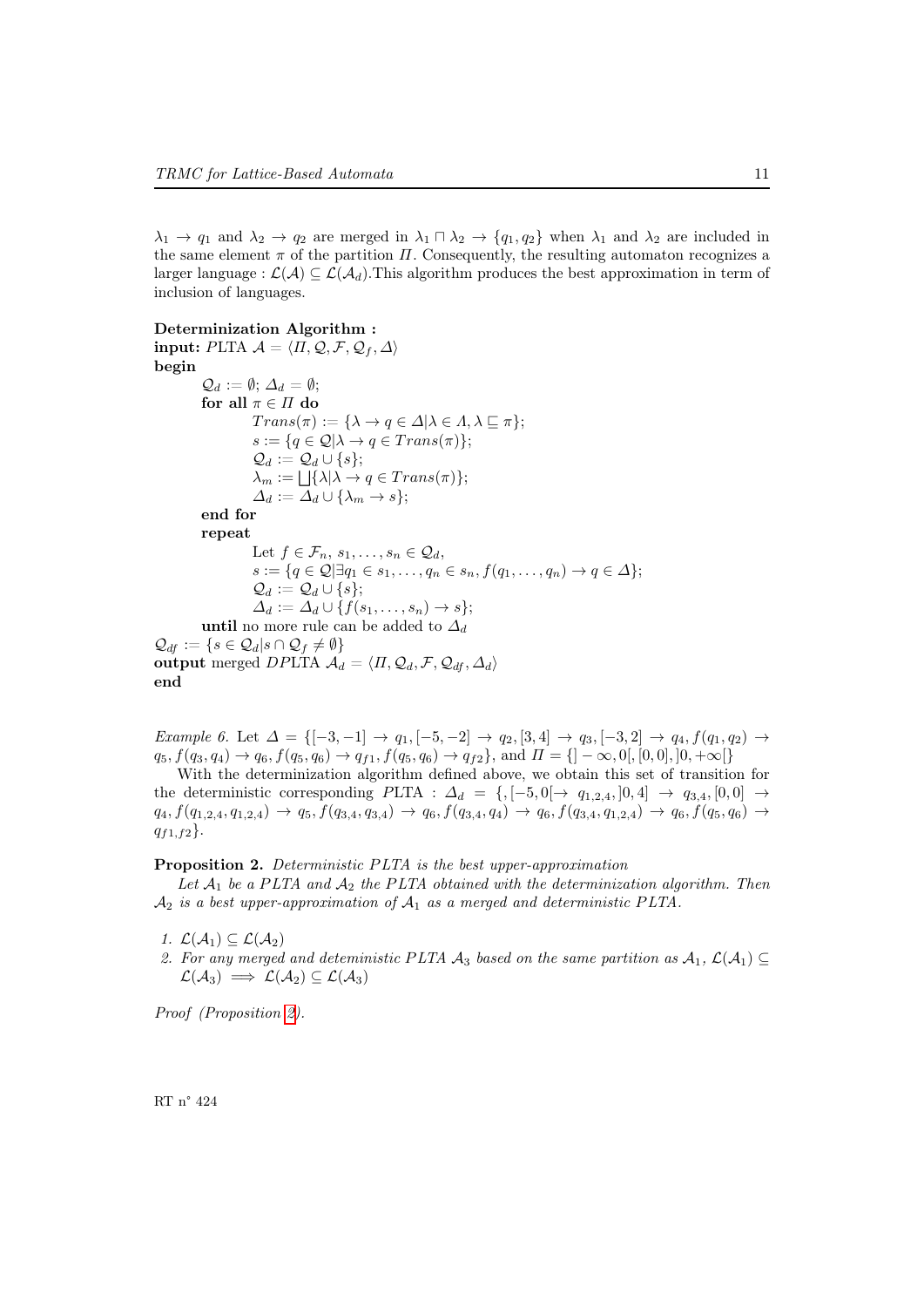(1) Base case : for all lambda transitions of  $\mathcal{A}_1 \lambda \to q$ , let  $\pi \in \Pi$  such that  $\lambda \sqsubseteq \pi$ . Then  $Trans(\pi) = {\lambda \to q \in \Delta | \lambda \in \Lambda, \lambda \sqsubseteq \pi}.$  Then there is a transition  $\lambda' \to Q$  in  $\mathcal{A}_2$  such that  $\lambda' = \bigsqcup \{\lambda | \lambda \to q \in Trans(\pi)\}\$ and  $Q = \{q | \lambda \to q \in Trans(\pi)\}\$ , so  $q \in Q$ .

induction case : for all non lambda transition of  $A_1$   $f(q_1, \ldots, q_n) \rightarrow q$ , there is the corresponding transition  $f(Q_1, \ldots, Q_n) \to Q$  such that  $q \in Q$ . We have  $q_1 \in Q_1, \ldots, q_n \in Q_n$ thanks to the induction hypothesis. So  $\mathcal{L}(\mathcal{A}_1) \subseteq \mathcal{L}(\mathcal{A}_2)$ .

$$
(2) \mathcal{A}_1 = \langle \Pi, \mathcal{Q}_1, \mathcal{F}, \mathcal{Q}_{f_1}, \Delta_1 \rangle, \mathcal{A}_2 = \langle \Pi, \mathcal{Q}_2, \mathcal{F}, \mathcal{Q}_{f_2}, \Delta_2 \rangle \text{ and } \mathcal{A}_3 = \langle \Pi, \mathcal{Q}_3, \mathcal{F}, \mathcal{Q}_{f_3}, \Delta_3 \rangle
$$

As  $\mathcal{L}(\mathcal{A}_1) \subseteq \mathcal{L}(\mathcal{A}_2)$  (1) and  $\mathcal{L}(\mathcal{A}_1) \subseteq \mathcal{L}(\mathcal{A}_3)$ , let  $\mathcal{R}_1 : \mathcal{Q}_1 \times \mathcal{Q}_2$  and  $\mathcal{R}_2 : \mathcal{Q}_1 \times \mathcal{Q}_3$  be two simulation relations defining these properties as follows.

Let  $q_1 \in \mathcal{Q}_1$  and  $q_2 \in \mathcal{Q}_2$ ,  $(q_1, q_2) \in \mathcal{R}_1$  iff

$$
-\lambda_1 \to q_1 \in \Delta_1, \ \lambda_2 \to q_2 \in \Delta_2 \text{ and } \lambda_1 \sqsubseteq \lambda_2 \text{, where } \lambda_1, \lambda_2 \in \Lambda,
$$
  
or  
 $f(q_{i_1}, \ldots, q_{i_n}) \to q_1 \in \Delta_1, \ f(q'_{i_1}, \ldots, q'_{i_n}) \to q_2 \in \Delta_2 \text{ and } \forall j \in [1, n], \ (q_{i_j}, q'_{i_j}) \in \mathcal{R}_1,$   
where  $f \in \mathcal{F}_n$   
 $-\ q_1 \in \mathcal{Q}_{f_1} \iff q_2 \in \mathcal{Q}_{f_2}$ 

Let  $q_1 \in \mathcal{Q}_1$  and  $q_3 \in \mathcal{Q}_3$ ,  $(q_1, q_3) \in \mathcal{R}_2$  iff

$$
-\lambda_1 \to q_1 \in \Delta_1, \ \lambda_3 \to q_3 \in \Delta_3 \text{ and } \lambda_1 \subseteq \lambda_3 \text{, where } \lambda_1, \lambda_3 \in \Lambda,
$$
  
or  
 $f(q_{i_1}, \ldots, q_{i_n}) \to q_1 \in \Delta_1, \ f(q'_{i_1}, \ldots, q'_{i_n}) \to q_3 \in \Delta_2 \text{ and } \forall j \in [1, n], \ (q_{i_j}, q'_{i_j}) \in \mathcal{R}_2,$   
where  $f \in \mathcal{F}_n$   
 $-q_1 \in \mathcal{Q}_{f_1} \iff q_3 \in \mathcal{Q}_{f_3}$ 

Let  $\mathcal{R}$  :  $\mathcal{Q}_2 \times \mathcal{Q}_3$  be a simulation relation such that  $(q_2, q_3) \in \mathcal{R}$  iff  $\exists q_1 \in \mathcal{Q}_1$ . $(q_1, q_2) \in$  $\mathcal{R}_1 \wedge (q_1, q_3) \in \mathcal{R}_2$ , where  $q_2 \in \mathcal{Q}_2$ ,  $q_3 \in \mathcal{Q}_3$ .

Let  $(q_2, q_3) \in \mathcal{R}$ . This means that :

 $-\lambda_1 \to q_1 \in \Delta_1$ ,  $\lambda_2 \to q_2 \in \Delta_2$ ,  $\lambda_3 \to q_3 \in \Delta_2$  and  $\lambda_1 \sqsubseteq \lambda_2$  and  $\lambda_1 \sqsubseteq \lambda_3$ , where  $\lambda_1, \lambda_2, \lambda_3 \in \Lambda$  (a) , or  $f(q_{i_1},...,q_{i_n}) \to q_1 \in \Delta_1$ ,  $f(q'_{i_1},...,q'_{i_n}) \to q_2 \in \Delta_2$ ,  $f(q''_{i_1},...,q''_{i_n}) \to q_3 \in \Delta_3$  and  $\forall j \in [1, n], (q_{i_j}, q'_{i_j}) \in \mathcal{R}_1 \text{ and } (q_{i_j}, q''_{i_j}) \in \mathcal{R}_2 \text{, where } f \in \mathcal{F}_n$  (b)

$$
-q_1 \in \mathcal{Q}_{f_1} \Longleftrightarrow q_2 \in \mathcal{Q}_{f_2}
$$
 and  $q_1 \in \mathcal{Q}_{f_1} \Longleftrightarrow q_3 \in \mathcal{Q}_{f_3}$  (c),

by definition of  $\mathcal{R}_1$  and  $\mathcal{R}_2$ .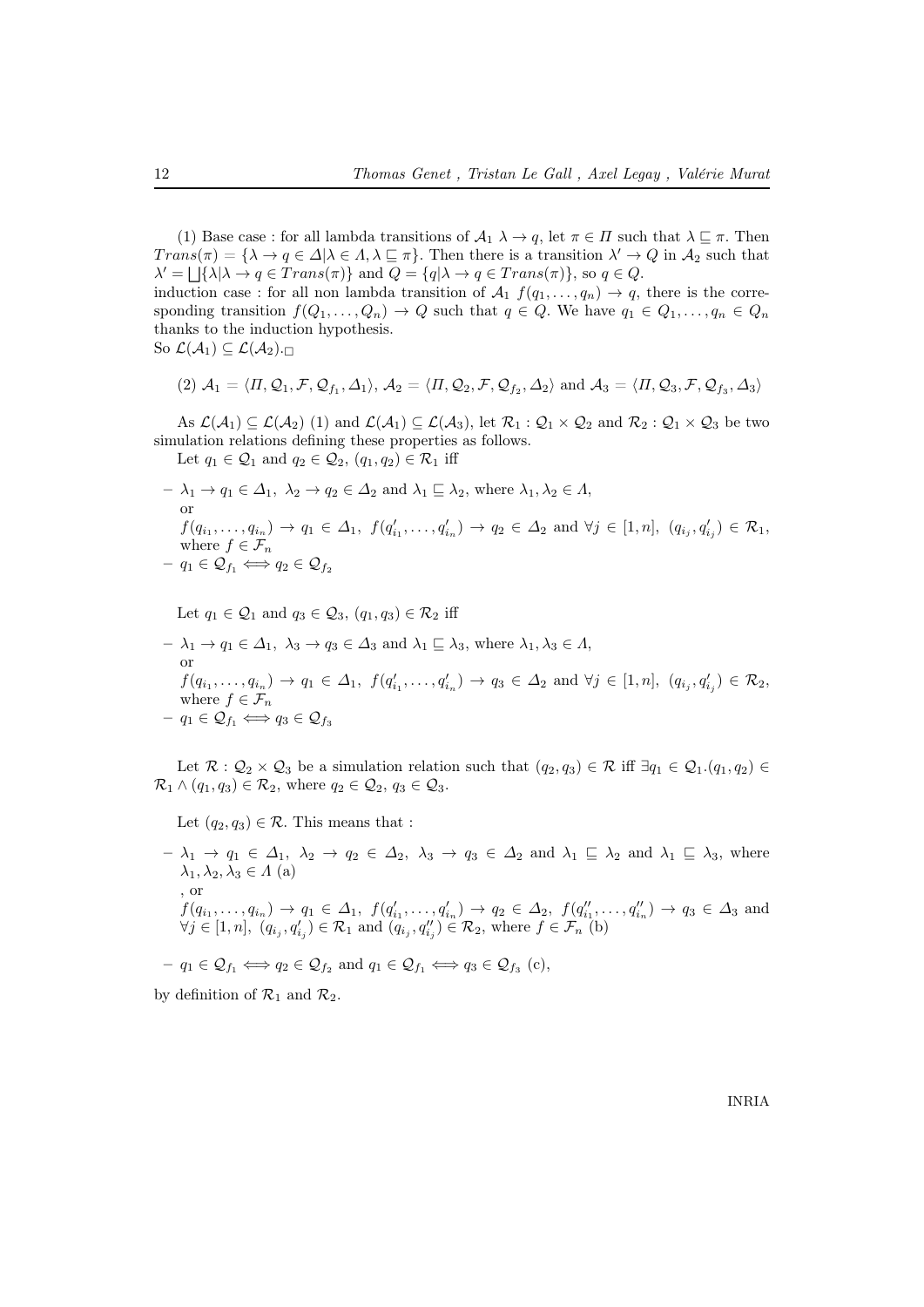(a) Let  $\pi \in \Pi$  be the element of the partition such that  $\lambda_1 \subseteq \pi$ . Then  $Trans(\pi) =$  ${\lambda \to q \in \Delta | \lambda \in \Lambda, \lambda \sqsubseteq \pi },$  i.e the set of all the lambda transitions  $\lambda \to q$  in  $\Delta_1$  such that  $\lambda \sqsubseteq \pi$ . Of course  $\lambda_1 \sqsubseteq Trans(\pi)$ , because  $\lambda_1 \sqsubseteq \pi$ . Then  $\lambda_2$  is the least upper bound of all  $\lambda \in \Lambda$  such that  $\lambda \to q \in Trans(\pi)$ , i.e  $\lambda_2 = \bigcup \{\lambda | \lambda \to q \in Trans(\pi)\}\)$ , according to the determinization algorithm.

As  $\mathcal{A}_3$  is deterministic and contains  $\mathcal{A}_1$ , then  $\lambda_3$  has to contain at least all the  $\lambda \in \Lambda$ such that  $\lambda \to q \in \Delta_1$  and  $\lambda \sqsubseteq \pi$ , or else  $\mathcal{A}_3$  is not deterministic.

So  $\lambda_3 \sqsupseteq \bigsqcup \{\lambda | \lambda \to q \in Trans(\pi)\},$  so  $\lambda_2 \sqsubseteq \lambda_3$ .

(b) We can immediately deduce that  $\forall j \in [1, n]$ ,  $(q'_{i_j}, q''_{i_j}) \in \mathcal{R}$  by the definition of  $\mathcal{R}$ .

(c) So 
$$
q_2 \in \mathcal{Q}_{f_2} \Longleftrightarrow q_3 \in \mathcal{Q}_{f_3}
$$

And thanks to these properties deduced on  $\mathcal{R} : \mathcal{Q}_1 \times \mathcal{Q}_2$ , we can deduce that  $\mathcal{L}(\mathcal{A}_2) \subseteq$  $\mathcal{L}(\mathcal{A}_3)$ .

As the least upper bound of two elements of a lattice is the best and unique upperapproximation, this determinization algorithm returns the best upper-approximation. $\Box$ 

#### 3.5 Minimization

To define the minimization algorithm, we first have to define a Refine recursive algorithm which refines an equivalence relation  $P$  on states, according to the PLTA  $A$ .

```
\mathbf{Refine}(P, \mathcal{A})begin
            Let P' be a new equivalence relation;
            For all (q, q') \in \mathcal{Q} such that qPq' do
                  IF (\forall f \in \mathcal{F}^n,\Delta(f(q_1,\ldots,q_{i-1},q,q_{i+1},\ldots,q_n))P\Delta(f(q_1,\ldots,q_{i-1},q',q_{i+1},\ldots,q_n)),where q_1, \ldots, q_{i-1}, q_{i+1}, \ldots, q_n \in \mathcal{Q}AND (\forall a \in \mathcal{F}_{\circ}^0, a \to q \Rightarrow a \to q')AND (\forall \lambda_1, \lambda_2 \in \Lambda, \exists \pi \in \Pi)such that \lambda_1 \to q \Rightarrow \lambda_2 \to q' and \lambda_1, \lambda_2 \in \pi)
                  THEN qP'qELSE if P = \{Q_1, \ldots, Q_i, \ldots, Q_n\} and q, q' \in Q_ithen P := \{Q_1, \ldots, Q_{i-1}, Q_{i_1}, Q_{i_2}, Q_{i+1}, \ldots, Q_n\};q \in \mathcal{Q}_{i_1}; q' \in \mathcal{Q}_{i_2};\text{Refine}(P');
```
end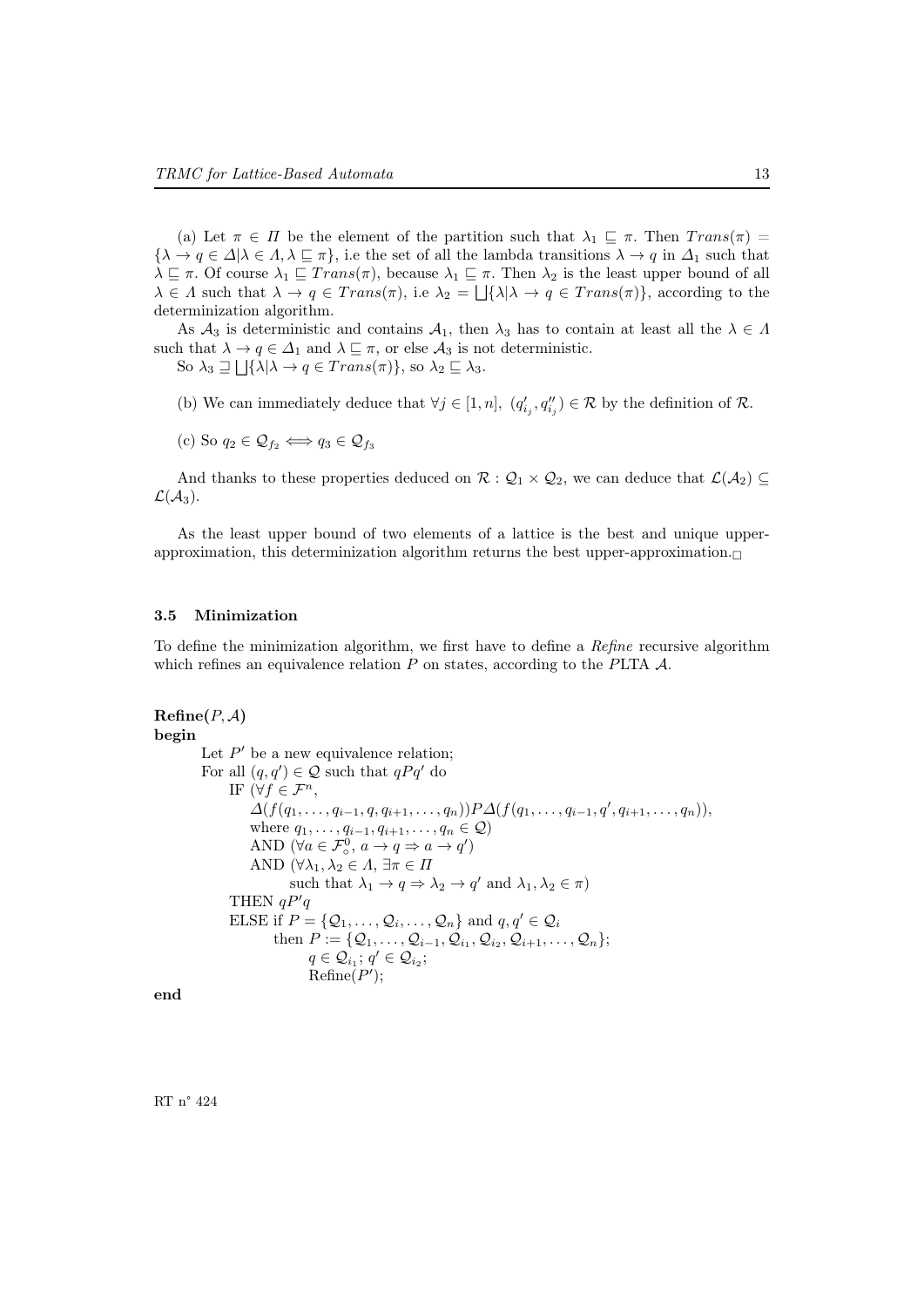We are now ready to define the minimization algorithm of a PLTA  $\mathcal{A}$ .

#### MinimizationAlgorithm $(A)$

**input:** Determinized PLTA  $\mathcal{A} = \langle \Pi, \mathcal{Q}, \mathcal{F}, \mathcal{Q}_f, \Delta \rangle$ An equivalence relation  $P = \{Q_f, Q \setminus Q_f\}$ output: Minimized and determinized PLTA  $\mathcal{A}_{\text{th}} = \langle \Pi, \mathcal{Q}_m, \mathcal{F}, \mathcal{Q}_{f_m}, \Delta_m \rangle$ begin  $\text{Refine}(P, \mathcal{A});$ Set  $\mathcal{Q}_m$  to the set of equivalence classes of P; /\* we denote by [q] the equivalence class of state q w.r.t.  $P \cdot \frac{1}{2}$ For all  $\lambda$ -transitions, for all  $\lambda_1, \lambda_2 \in \Lambda$ , if  $\lambda_1 \to q$ ,  $\lambda_2 \to q' \in \Delta$  and  $qPq'$ then  $\lambda_1 \sqcup \lambda_2 \rightarrow [q, q'] \in \Delta_m;$ For all other transitions,  $\Delta_m := \{ (f, [q_1], \ldots, [q_n]) \to [f(q_1, \ldots, q_n)] \};$  $\mathcal{Q}_{m_f} := \{ [q] | q \in \mathcal{Q}_f \};$ 

end

A normalized PLTA is an LTA that is a merged, deterministic and minimized PLTA.

**Proposition 3.** Normalized PLTA is the best upper-approximation Let  $A_1$  be a PLTA and  $A_2$  the PLTA obtained with the minimization algorithm. Then  $A_2$  is a best upperapproximation of  $A_1$  as a normalized PLTA.

1.  $\mathcal{L}(\mathcal{A}_1) \subseteq \mathcal{L}(\mathcal{A}_2)$ 2. For any normalized PLTA  $\mathcal{A}_3$  based on the same partition as  $\mathcal{A}_1$ ,  $\mathcal{L}(\mathcal{A}_1) \subseteq \mathcal{L}(\mathcal{A}_3) \implies$  $\mathcal{L}(\mathcal{A}_2) \subseteq \mathcal{L}(\mathcal{A}_3)$ 

### Proof :

Let  $P$  be the equivalence relation at the end of the minimization algorithm.

(1) Base case : for all lambda transitions of  $A_1 \lambda \to q$ , there is a transition  $\lambda' \to [q]$  in  $\mathcal{A}_2$  such that  $\lambda' = \bigsqcup \{ \lambda | \lambda \to q' \in \Delta_1 \wedge q' P q \}.$ 

induction case : for all non lambda transitions of  $\mathcal{A}_1$   $f(q_1, \ldots, q_n) \rightarrow q$ , there is the corresponding transition  $f([q_1], \ldots, [q_n]) \to [q]$  (where  $q \in [q], q_1 \in [q_1], \ldots, q_n \in [q_n]$ ). So  $\mathcal{L}(\mathcal{A}_1) \subseteq \mathcal{L}(\mathcal{A}_2)$ .

$$
(2) \mathcal{A}_1=\langle \varPi, \mathcal{Q}_1, \mathcal{F}, \mathcal{Q}_{f_1}, \varDelta_1 \rangle, \mathcal{A}_2=\langle \varPi, \mathcal{Q}_2, \mathcal{F}, \mathcal{Q}_{f_2}, \varDelta_2 \rangle \text{ and } \mathcal{A}_3=\langle \varPi, \mathcal{Q}_3, \mathcal{F}, \mathcal{Q}_{f_3}, \varDelta_3 \rangle
$$

As  $\mathcal{L}(\mathcal{A}_1) \subseteq \mathcal{L}(\mathcal{A}_2)$  (1) and  $\mathcal{L}(\mathcal{A}_1) \subseteq \mathcal{L}(\mathcal{A}_3)$ , let  $\mathcal{R}_1 : \mathcal{Q}_1 \times \mathcal{Q}_2$  and  $\mathcal{R}_2 : \mathcal{Q}_1 \times \mathcal{Q}_3$  be two simulation relations defining these properties as follows.

Let  $q_1 \in \mathcal{Q}_1$  and  $q_2 \in \mathcal{Q}_2$ ,  $(q_1, q_2) \in \mathcal{R}_1$  iff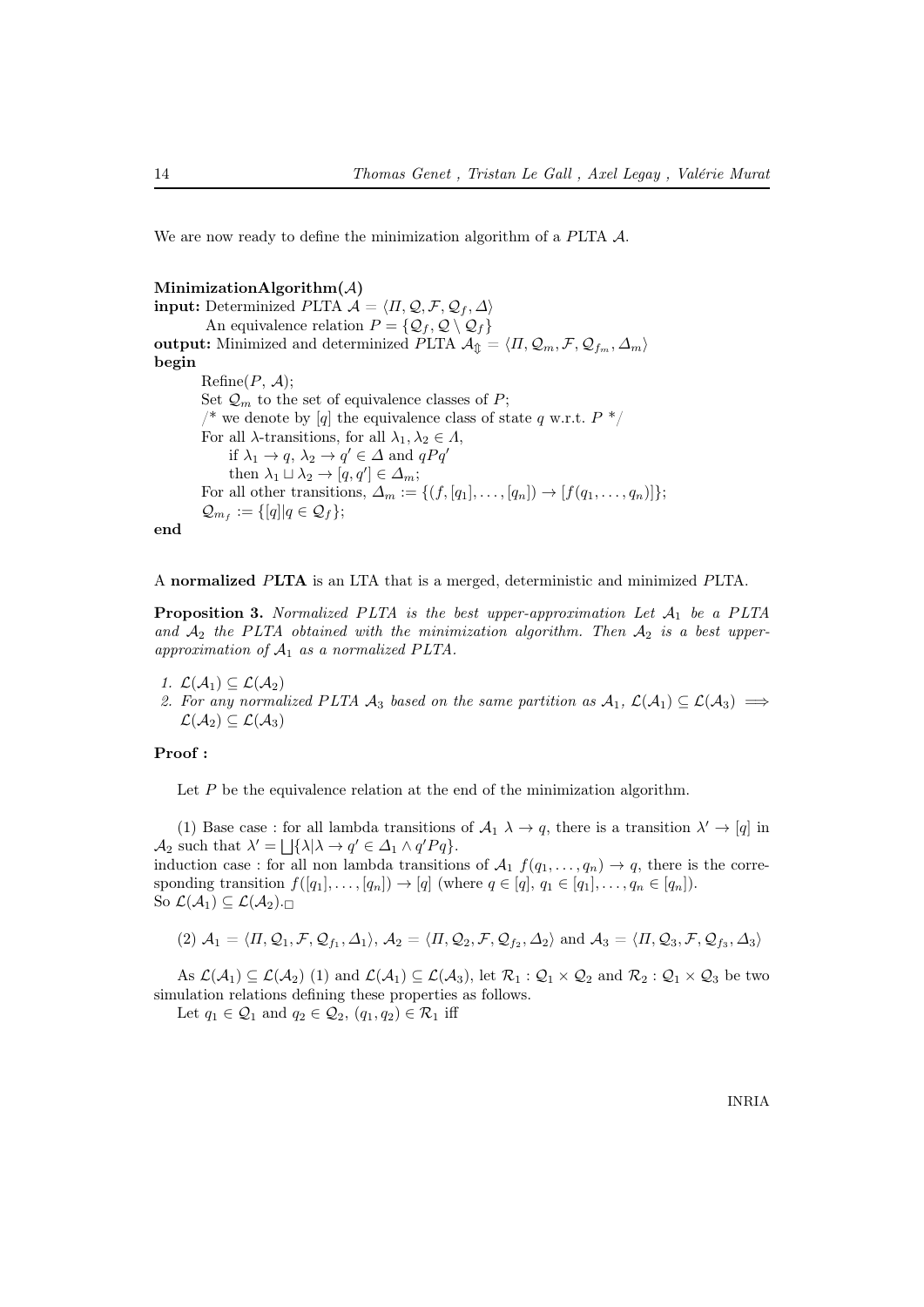$- \lambda_1 \to q_1 \in \Delta_1$ ,  $\lambda_2 \to q_2 \in \Delta_2$  and  $\lambda_1 \sqsubseteq \lambda_2$ , where  $\lambda_1, \lambda_2 \in \Lambda$ , or  $f(q_{i_1},...,q_{i_n}) \to q_1 \in \Delta_1, f(q'_{i_1},...,q'_{i_n}) \to q_2 \in \Delta_2 \text{ and } \forall j \in [1,n], (q_{i_j},q'_{i_j}) \in \mathcal{R}_1,$ where  $f \in \mathcal{F}_n$  $- q_1 \in \mathcal{Q}_{f_1} \Longleftrightarrow q_2 \in \mathcal{Q}_{f_2}$ 

Let  $q_1 \in \mathcal{Q}_1$  and  $q_3 \in \mathcal{Q}_3$ ,  $(q_1, q_3) \in \mathcal{R}_2$  iff

 $-\lambda_1 \to q_1 \in \Delta_1$ ,  $\lambda_3 \to q_3 \in \Delta_3$  and  $\lambda_1 \sqsubseteq \lambda_3$ , where  $\lambda_1, \lambda_3 \in \Lambda$ , or  $f(q_{i_1},...,q_{i_n}) \to q_1 \in \Delta_1, f(q'_{i_1},...,q'_{i_n}) \to q_3 \in \Delta_2 \text{ and } \forall j \in [1,n], (q_{i_j},q'_{i_j}) \in \mathcal{R}_2,$ where  $f \in \mathcal{F}_n$  $- q_1 \in \mathcal{Q}_{f_1} \Longleftrightarrow q_3 \in \mathcal{Q}_{f_3}$ 

Let  $\mathcal{R} : \mathcal{Q}_2 \times \mathcal{Q}_3$  be a simulation relation such that  $(q_2, q_3) \in \mathcal{R}$  iff  $\exists q_1 \in \mathcal{Q}_1.(q_1, q_2) \in$  $\mathcal{R}_1 \wedge (q_1, q_3) \in \mathcal{R}_2$ , where  $q_2 \in \mathcal{Q}_2$ ,  $q_3 \in \mathcal{Q}_3$ .

Let  $(q_2, q_3) \in \mathcal{R}$ . This means that :

 $-\lambda_1 \to q_1 \in \Delta_1$ ,  $\lambda_2 \to q_2 \in \Delta_2$ ,  $\lambda_3 \to q_3 \in \Delta_2$  and  $\lambda_1 \sqsubseteq \lambda_2$  and  $\lambda_1 \sqsubseteq \lambda_3$ , where  $\lambda_1, \lambda_2, \lambda_3 \in \Lambda$  (a) , or  $f(q_{i_1},...,q_{i_n}) \to q_1 \in \Delta_1$ ,  $f(q'_{i_1},...,q'_{i_n}) \to q_2 \in \Delta_2$ ,  $f(q''_{i_1},...,q''_{i_n}) \to q_3 \in \Delta_3$  and  $\forall j \in [1, n], (q_{i_j}, q'_{i_j}) \in \mathcal{R}_1 \text{ and } (q_{i_j}, q''_{i_j}) \in \mathcal{R}_2 \text{, where } f \in \mathcal{F}_n$ <sup>[b)</sup>

$$
-q_1 \in \mathcal{Q}_{f_1} \Longleftrightarrow q_2 \in \mathcal{Q}_{f_2}
$$
 and  $q_1 \in \mathcal{Q}_{f_1} \Longleftrightarrow q_3 \in \mathcal{Q}_{f_3}$  (c),

by definition of  $\mathcal{R}_1$  and  $\mathcal{R}_2$ .

(a) We have  $\lambda_1 \to q_1 \in \Delta_1$ ,  $\lambda_2 \to q_2 \in \Delta_2$  and  $\lambda_1 \sqsubseteq \lambda_2$ . According to the minization algorithm,  $\lambda_2$  is the least upper bound of all  $\lambda \in \Lambda$  such that there exists  $q \in \mathcal{Q}_1$  such that  $\lambda \to q \in \Delta_1$  and q is in the same equivalence classe as  $q_1$  (i.e.,  $q \in [q_1]$  or  $qPq_1$ ). Formally,  $\lambda_2 = \bigsqcup \{ \lambda | \lambda \to q \in \Delta_1 \wedge qPq_1 \}.$ 

As  $\mathcal{A}_3$  is minimized and contains  $\mathcal{A}_1$ , then  $\lambda_3$  has to contain at least all the  $\lambda \in \Lambda$  such that  $\lambda \to q \in \Delta_1$  and  $qPq_1$ , or else  $\mathcal{A}_3$  is not minimized.

So  $\lambda_3 \sqsupseteq \bigsqcup \{\lambda | \lambda \to q \in \Delta_1 \wedge qPq_1\}$ , so  $\lambda_2 \sqsubseteq \lambda_3$ .

- (b) We can immediately deduce that  $\forall j \in [1, n]$ ,  $(q'_{i_j}, q''_{i_j}) \in \mathcal{R}$  by the definition of  $\mathcal{R}$ .
- (c) So  $q_2 \in \mathcal{Q}_{f_2} \Longleftrightarrow q_3 \in \mathcal{Q}_{f_3}$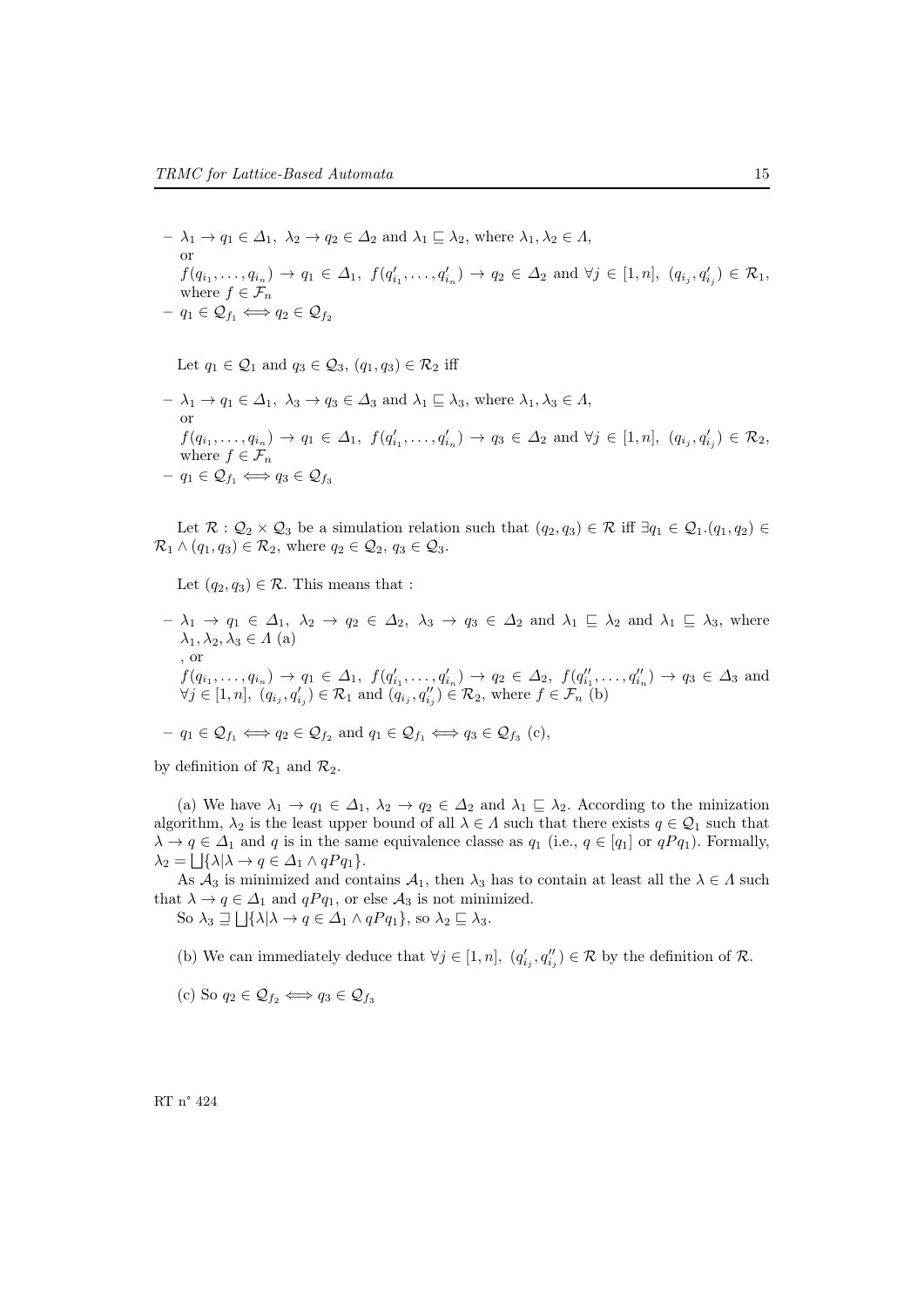And thanks to these properties deduced on  $\mathcal{R} : \mathcal{Q}_1 \times \mathcal{Q}_2$ , we can deduce that  $\mathcal{L}(\mathcal{A}_2) \subseteq$  $\mathcal{L}(\mathcal{A}_3)$ .

As the least upper bound of two elements of a lattice is the best and unique upperapproximation, this minimization algorithm returns the best upper-approximation. $\Box$ 

### 3.6 Refinement of the partition

In the previous paragraphs, the partition  $\Pi$  was fixed. The precision of the upper-approximations made during the determinization algorithm depends on the finess of  $\Pi$ . For example, if  $\Pi$ is of size 1, all  $\lambda$ -transitions will be merged into one.

### Definition 6 (Refinement of a partition).

A partition  $\Pi_2$  refines a partition  $\Pi_1$  if :

$$
\forall \pi_2 \in \Pi_2, \ \exists \pi_1 \in \Pi_1 : \ \pi_2 \sqsubseteq \pi_1
$$

Let  $\mathcal{A}_1 = \langle \Pi_1, \mathcal{Q}, \mathcal{F}, \mathcal{Q}_f, \Delta_1 \rangle$  be a PLTA. The PLTA  $\mathcal{A}_2 = \langle \Pi_2, \mathcal{Q}, \mathcal{F}, \mathcal{Q}_f, \Delta_2 \rangle$  refines  $\mathcal{A}_1$  if :

- 1.  $\Pi_2$  refines  $\Pi_1$
- 2. the transitions of  $\Delta_2$  are obtained by :  $\forall \lambda \to q \in \Delta_1$ ,  $\forall \pi_2 \in \Pi_2$ ,  $\lambda \sqcap \pi_2 \to q \in \Delta_2$

Refining an automaton does not modify immediatly the recognized language, but leads to a more precise upper-approximation in the determinization, as illustrated herafter.

Example 7. Given  $\Pi$  and  $\Delta$  of example [6](#page-13-1) and a partition  $\Pi_2 = \{]-\infty, -1[, [-1, 0[, [0, 0], ]0, +\infty[\}$ that refines  $\Pi$ , the set of transitions  $\Delta_2$  of PLTA obtained with  $\Pi_2$  is  $\Delta_2 = \{[-3, -1] \rightarrow \}$  $q_1, [-1, -1] \rightarrow q_1, [-5, -2] \rightarrow q_2, [3, 4] \rightarrow q_3, [-3, -1] \rightarrow q_4, [-1, 0] \rightarrow q_4, [0, 0] \rightarrow q_4, [0, 2] \rightarrow$  $q_4, f(q_1, q_2) \rightarrow q_5, f(q_3, q_4) \rightarrow q_6, f(q_5, q_6) \rightarrow q_{f1}, f(q_5, q_6) \rightarrow q_{f2}$ .

We now obtain this set of transitions for the deterministic corresponding PLTA with  $\Pi_2$  :  $\Delta_{2_d} = \{[-5, -1[ \rightarrow q_{1,2,4}, [-1, 0[ \rightarrow q_{1,4}, ] 0, 4] \rightarrow q_{3,4}, [0, 0] \rightarrow q_4, f(q_{1,2,4}, q_{1,2,4}) \rightarrow$  $q_5, f(q_{1,4}, q_{1,2,4}) \rightarrow q_5, f(q_{3,4}, q_{3,4}) \rightarrow q_6, f(q_{3,4}, q_4) \rightarrow q_6, f(q_{3,4}, q_{1,2,4}) \rightarrow q_6, f(q_{3,4}, q_{1,4}) \rightarrow$  $q_6, f(q_5, q_6) \rightarrow q_{f1,f2}$ .

### <span id="page-18-0"></span>4 A Completion Algorithm for LTA

We are interested in computing the set of reachable states of an infinite state system. In general this set is neither representable nor computable. In this paper, we suggest to work within the Tree Regular Model Checking framework for representing possibly infinite sets of state. More precisely, we propose to represent configurations by (built-in)terms and set of configurations (or set of states) by an LTA.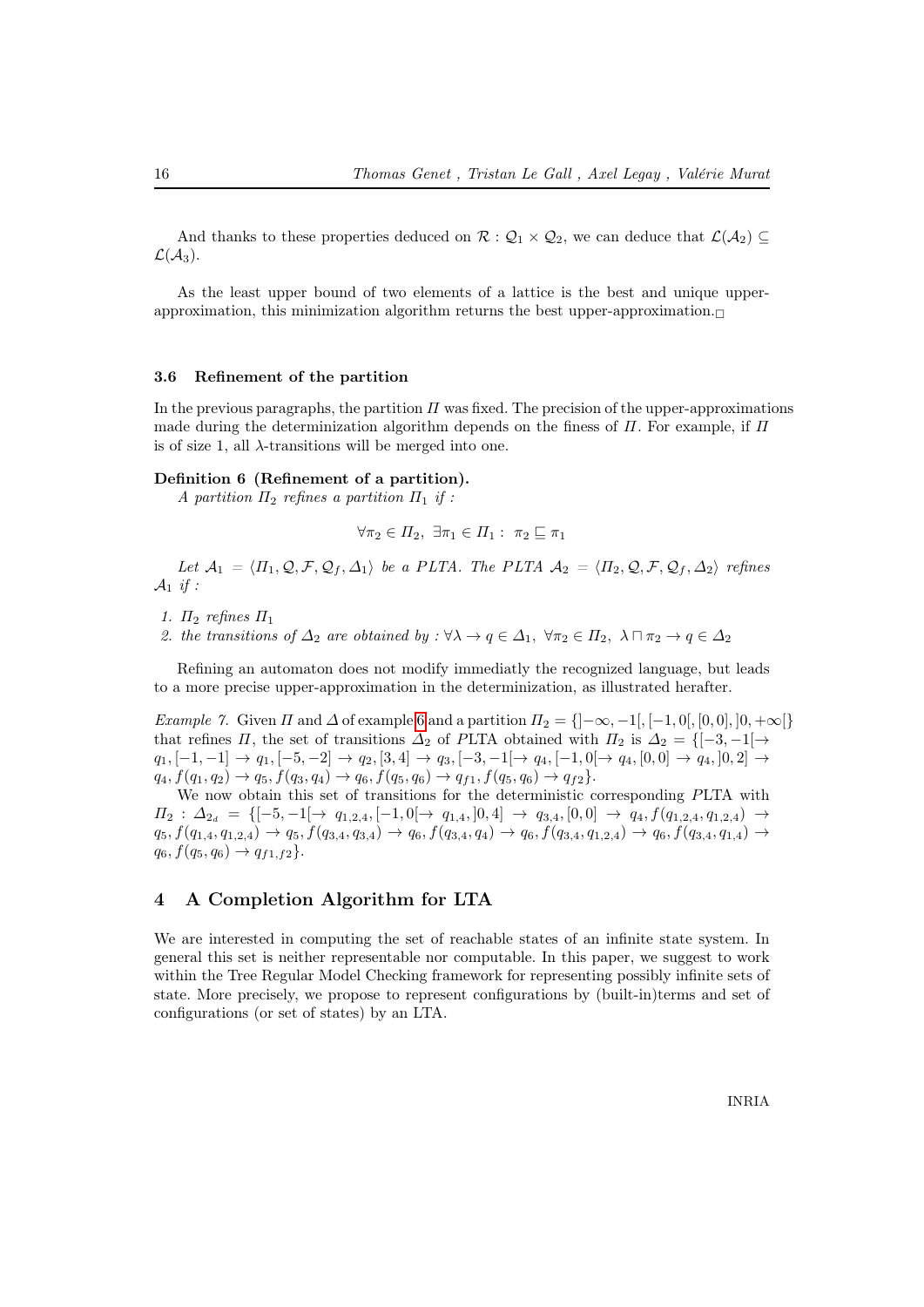In addition, we assume that the behavior of the system can be represented by conditional term rewriting systems  $(TRS)$ , that are term rewriting systems equipped with conjunction of conditions used to restrain the applicability of the rule. Our conditional  $TRS$ , which extends the classical definition of [\[7\]](#page-37-16), rewrites terms defined on the concrete domain. This makes them independent from the abstract lattice. We first start with the definition of predicates that allows us to express conditions on TRS.

**Definition 7 (Predicates).** Let P be the set of predicates over D. For instance if  $\rho$  is a n-ary predicate of P then  $\rho : \mathcal{D}^n \mapsto \{true, false\}$ . We extend the domain of  $\rho$  to  $\mathcal{T}(\mathcal{F}, \mathcal{X})^n$ in the following way:

$$
\rho(t_1,\ldots,t_n) = \begin{cases} \rho(u_1,\ldots,u_n) & \text{if } \forall i = 1\ldots n : t_i \in \mathcal{T}(\mathcal{F}_\bullet) \\ \text{where } \forall i = 1\ldots n : u_i = \text{eval}(t_i) \\ \text{false if } \exists j = 1\ldots n : t_j \notin \mathcal{T}(\mathcal{F}_\bullet) \end{cases}
$$

Observe that predicates are defined on built-in terms of the concrete domain. If one of the predicate parameters cannot be evaluated into a built-in term, then the predicate returns false and the rule is not applied.

Definition 8 (Conditional Term Rewriting System on  $\mathcal{T}(\mathcal{F}_{\bullet}\cup\mathcal{F}_{\bullet},\mathcal{X})$ ). In our setting, a Term Rewriting System (TRS) R is a set of rewrite rules  $l \to r \Leftarrow c_1 \wedge \ldots \wedge c_n$ , where  $l \in$  $\mathcal{T}(\mathcal{F}_{\circ}, \mathcal{X}), r \in \mathcal{T}(\mathcal{F}_{\circ} \cup \mathcal{F}_{\bullet}, \mathcal{X}), l \notin \mathcal{X}, \text{Var}(l) \supseteq \text{Var}(r) \text{ and } \forall i = 1 \dots n : c_i = \rho_i(t_1, \dots, t_m)$ where  $\rho_i$  is a m-ary predicate of P and  $\forall j = 1 \dots m : t_j \in \mathcal{T}(\mathcal{F}_\bullet, \mathcal{X}) \wedge \mathcal{V}ar(t_j) \subseteq \mathcal{V}ar(l)$ .

Example 8. Using conditional rewriting rules, the factorial can be encoded as follows:

$$
fact(x) \to 1 \Leftarrow x \ge 0 \land x \le 1
$$
  

$$
fact(x) \to x * fact(x - 1) \Leftarrow x \ge 2
$$

In what follows, we will use different types of substitutions. Let  $\mathcal X$  a set of variables,  $\mathcal Q$  a set of states, and F a set of symbols, a substitution  $\sigma$  is a function  $\sigma : \mathcal{X} \mapsto \mathcal{Q} \cup \mathcal{T}(\mathcal{F})$  that can be extended to  $\mathcal{T}(\mathcal{F}, \mathcal{X})$  in this way; for all  $t \in \mathcal{T}(\mathcal{F}, \mathcal{X})$ , we define to as:

1. if  $t = f(t_1, \ldots, t_n)$  then  $t\sigma = f(t_1\sigma, \ldots, t_n\sigma)$ , where  $t, t_1, \ldots, t_n \in \mathcal{T}(\mathcal{F}, \mathcal{X}), f \in \mathcal{F}^n$ , 2. if  $t = x \in \mathcal{X}$  then  $t\sigma = \sigma(x)$ .

Let  $\mathcal{F} = \mathcal{F} \circ \cup \mathcal{F}_{\bullet}$ , the TRS  $\mathcal{R}$  and the *eval* function induces a rewriting relation  $\rightarrow_{\mathcal{R}}$  on  $\mathcal{T}(\mathcal{F})$  in the following way : for all  $s, t \in \mathcal{T}(\mathcal{F})$ , we have  $s \to_{\mathcal{R}} t$  if there exist :

- 1. a rewrite rule  $l \to r \Leftarrow c_1 \land \dots \land c_n \in \mathcal{R}$ ,
- 2. a position  $p \in \mathcal{P}os(s)$ , and
- 3. a substitution  $\sigma : \mathcal{X} \mapsto \mathcal{T}(\mathcal{F})$  such that  $s|_p = l\sigma$ ,  $t = eval(s[r\sigma]_p)$  and  $\forall i = 1...n$ :  $c_i\sigma = true.$

The reflexive transitive closure of  $\rightarrow_{\mathcal{R}}$  is denoted by  $\rightarrow_{\mathcal{R}}^*$ .

Let  $A$  be an LTA representing the set of initial states, and  $R$  be a rewriting system. Our objective is to compute another LTA representing the set (or an over-approximation of the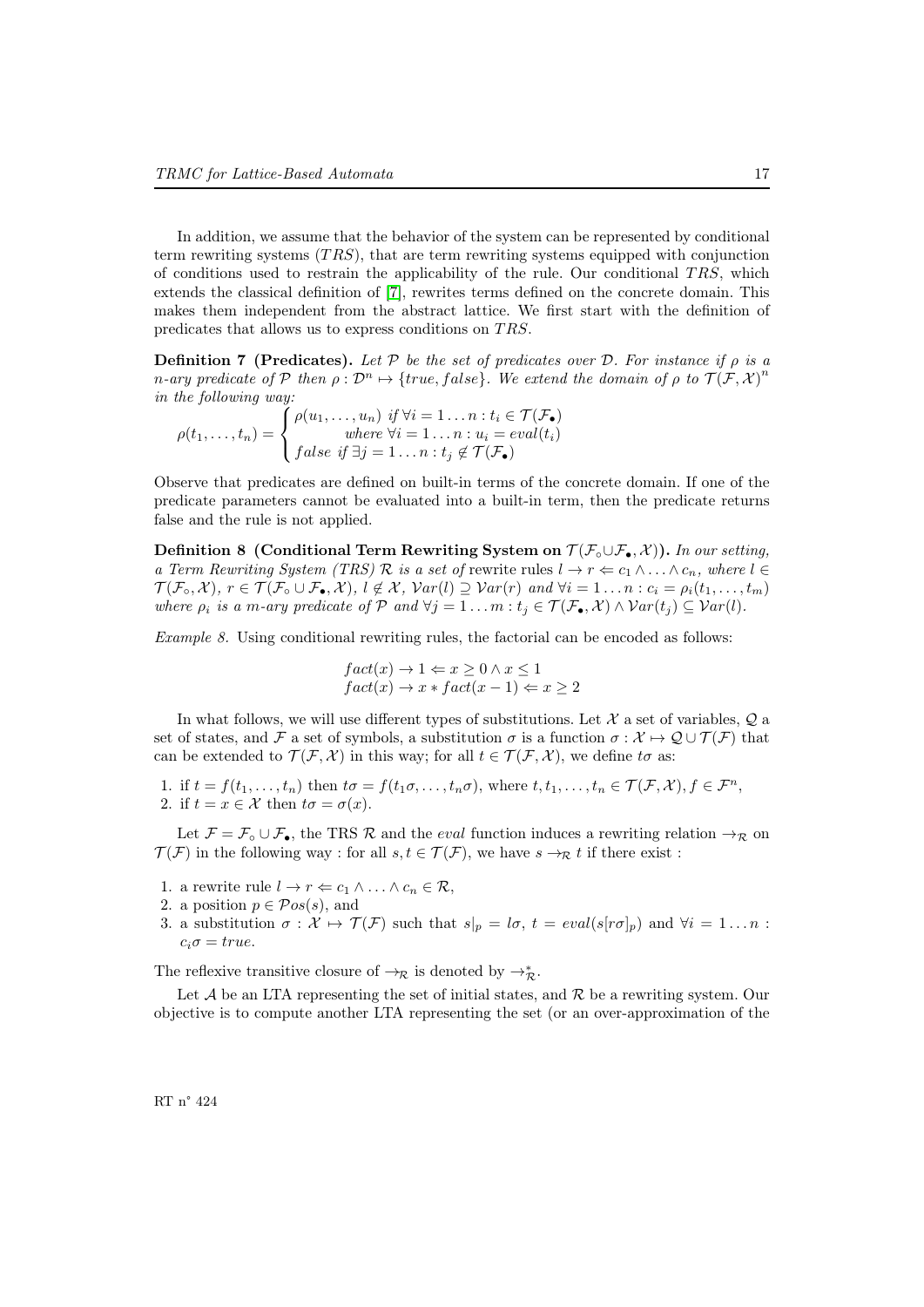set)  $\mathcal{R}^*(\mathcal{L}(\mathcal{A})) = \{t | \exists t_0 \in \mathcal{L}(\mathcal{A}), t_0 \to_{\mathcal{R}}^* t\}.$  In this paper, we adopt the completion approach of [\[27,](#page-38-3)[22\]](#page-37-17), which intends to compute a tree automaton  $\mathcal{A}_{\mathcal{R}}^k$  such that  $\mathcal{L}(\mathcal{A}_{\mathcal{R}}^k) \supseteq \mathcal{R}^*(\mathcal{L}(\mathcal{A}))$  for a left-linear TRS  $R$  (see background). The algorithm proceeds by computing the sequence of automata  $\mathcal{A}_{\mathcal{R}}^0, \mathcal{A}_{\mathcal{R}}^1, \mathcal{A}_{\mathcal{R}}^2, \dots$  that represents successive applications of  $\mathcal{R}$ . Computing  $\mathcal{A}_{\mathcal{R}}^{i+1}$ from  $\mathcal{A}_{\mathcal{R}}^{i}$  is called a *one-step completion*. In general the sequence of automata may not converge in a finite amount of time. To accelerate the convergence, we perform an abstraction operation which accelerates the computation. Our abstraction relies on merging states that are considered to be equivalent with respect to a certain equivalence relation defined by a set of equations. Depending on the objective, equations can either be defined by hand (e.g. [\[31\]](#page-38-7)), or automatically generated from a static analysis of the TRS (e.g. [\[13\]](#page-37-18)). Note that those approximation can automatically be refined using counterexample guided abstraction refinement ([\[12\]](#page-37-19)). We now give details on the above constructions. Then, we show that, in order to be correct, our procedure has to be combined with an evaluation that may add new terms to the language of the automaton obtained by completion or equational abstraction. We shall see that this closure property may add an infinite number of transitions whose behavior is captured with a new widening operator for LTA.

### <span id="page-20-0"></span>4.1 Computation of  $\mathcal{A}^{i+1}_\mathcal{R}$

In our setting,  $A_{\mathcal{R}}^{i+1}$  is built from  $A_{\mathcal{R}}^{i}$  by using a *completion step* that relies on finding critical pairs. Given a substitution  $\sigma : \mathcal{X} \mapsto \mathcal{Q}$  and a rule  $l \to r \Leftarrow c_1 \wedge \ldots \wedge c_n \in \mathcal{R}$ , a critical pair is a pair  $(r\sigma', q)$  where  $q \in \mathcal{Q}$  and  $\sigma'$  is the greatest substitution w.r.t  $\sqsubseteq$  such that  $l\sigma \to_{\mathcal{A}_R^+}^* q$ ,  $\sigma \sqsupseteq \sigma'$  and  $c_1\sigma' \wedge \ldots \wedge c_n\sigma'$ . Observe that since  $\mathcal{R}, \mathcal{A}_{\mathcal{R}}^i, \mathcal{Q}$  are finite, there is only a finite number of such critical pairs. For each critical pair such that  $r\sigma' \not\rightarrow^*_{\mathcal{A}^i_{\mathcal{R}}} q$ , the algorithm adds two new transitions  $r\sigma' \to q'$  and  $q' \to q$  to  $\mathcal{A}_{\mathcal{R}}^i$ , in order to enrich the language of the previous automaton.

Finding critical pairs for a rewriting rule  $l \rightarrow r$  requires to detect all substitutions  $\sigma: \mathcal{X} \mapsto \mathcal{Q}$  such that  $l\sigma \rightarrow^* q$ , where q is a state of the automaton. In what follows, we use the standard matching algorithm introduced in [\[22\]](#page-37-17). This algorithm  $Matching(l, \mathcal{A}, q)$ , which is described hereafter, matches a linear term l with a state q in the automaton  $\mathcal{A}$ . The solution returned by *M atching* is a disjunction of possible substitutions  $\sigma_1 \vee \ldots \vee \sigma_n$ so that  $l\sigma_i \rightarrow_A^* q$ .

Let us recall the standard matching algorithm:

$$
\begin{array}{ll}\n\text{(Unfold)} \ \frac{f(s_1, \ldots, s_n) \trianglelefteq f(q_1, \ldots, q_n)}{s_1 \trianglelefteq q_1 \wedge \cdots \wedge s_n \trianglelefteq q_n} & \text{(Clash)} \ \frac{f(s_1, \ldots, s_n) \trianglelefteq g(q'_1, \ldots, q'_m)}{\perp} \\
\text{(Config)} \ \frac{s \trianglelefteq q}{s \trianglelefteq u_1 \vee \cdots \vee s \trianglelefteq u_k \vee \perp}, \forall u_i, \ s.t. \ u_i \to q \in \Delta, \text{if } s \notin \mathcal{X}.\n\end{array}
$$

Moreover, after each application of one of these rules, the result is also rewritten into disjunctive normal form, using:

$$
\frac{\phi_1 \wedge (\phi_2 \vee \phi_3)}{(\phi_1 \wedge \phi_2) \vee (\phi_1 \wedge \phi_3)} \quad \frac{\phi_1 \vee \perp}{\phi_1} \quad \frac{\phi_1 \wedge \perp}{\perp}
$$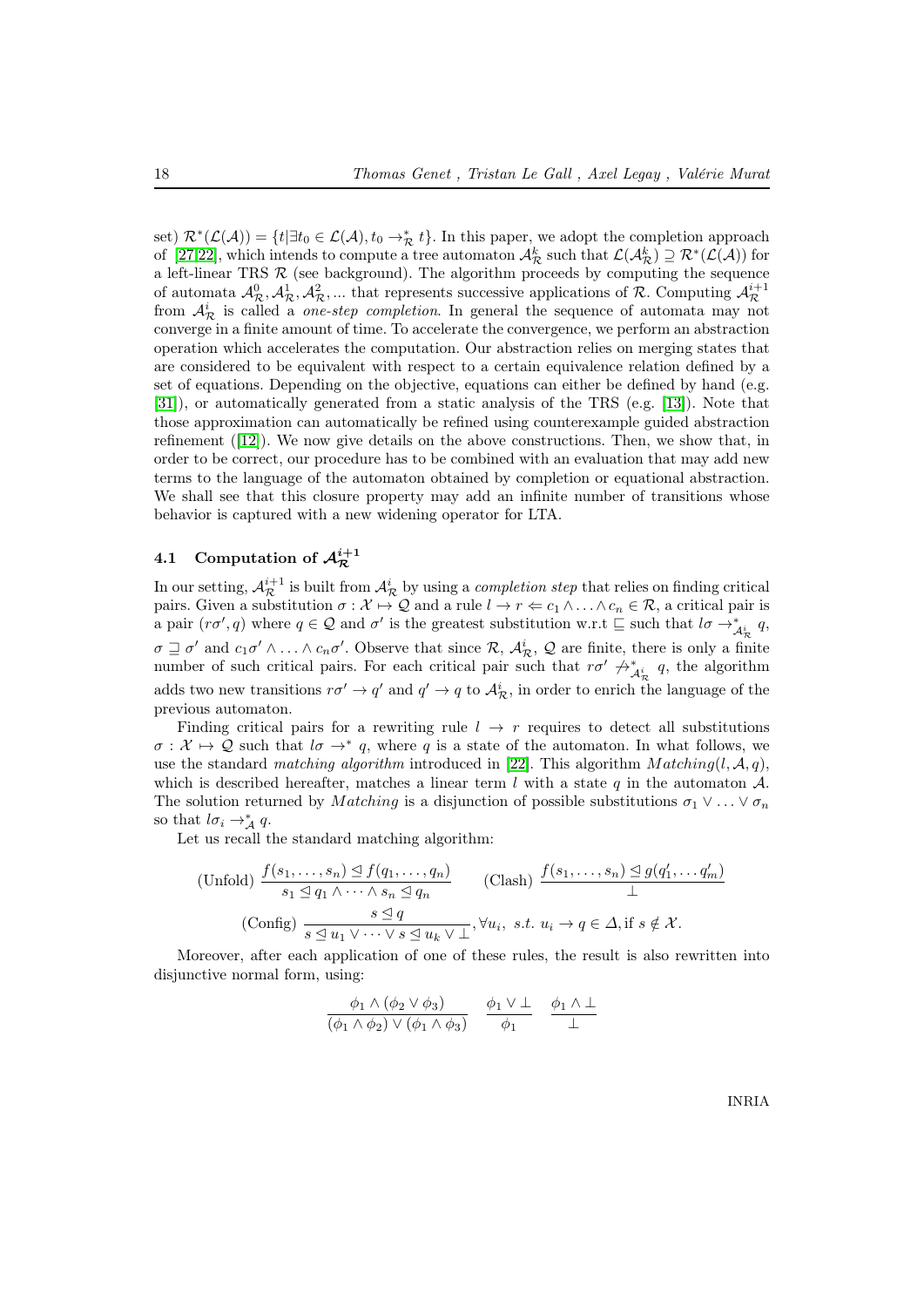However, as our  $TRS$  relies on conditions, we have to extend this matching algorithm in order to guarantee that each substitution  $\sigma_i$  that is a solution of  $l \to r \Leftarrow c_1 \wedge \ldots \wedge c_n$ satisfies  $c_1 \wedge \ldots \wedge c_n$ . For example, given the rule  $f(x) \rightarrow f(g(x)) \Leftarrow x \geq 3 \wedge x \leq 7$  and the transitions  $[2, 8] \rightarrow q_1$ ,  $f(q_1) \rightarrow q_2$ , we have that the set of substitution returned by the matching algorithm is  $\{x \mapsto [2, 8]\}$ , which is restricted to [3,7].

Restricting substitutions is done by a solver on abstract domains. Such solver takes as input the lambda transitions of the automaton and all conditions of the rules, and outputs a set of substitutions of the form  $\sigma' = \{x \mapsto \lambda_x, y \mapsto \lambda_y\}$ . Such solvers exist for various abstract domains (see [\[20\]](#page-37-20) for illustrations). In the present context, our solver has to satisfy the following property:

<span id="page-21-0"></span>Property 1 (Correction of the solver). Let  $\sigma = \{x_1 \mapsto q_1, \ldots, x_k \mapsto q_k\}$  be a substitution and  $c = c_1 \wedge \cdots \wedge c_n$  a conjunction of constraints. We consider  $\sigma/c = \{x_i \mapsto q_i \mid \exists 1 \leq j \leq n\}$  $n, x_i \in Var(c_j)$  the restriction of the substitution to the constrained variables. We also define  $S_c = \{i \mid \exists 1 \leq j \leq n, x_i \in \mathcal{V}ar(c_j)\}.$ 

For any tuple  $\langle \lambda_i | i \in S_c \rangle$  such that  $\lambda_i \to^*_{\mathcal{A}} q_i$ ,  $Solve_A(\sigma/c, \langle \lambda_i | i \in S_c \rangle, c)$  is a substitution σ' such that (1) if  $i \notin S_c$ ,  $σ'(x_i) = q_i$ , and (2) if  $i \in S_c$ ,  $σ'(x_i) = λ'_i$ . In addition, if a tuple of abstract values  $\langle \lambda''_i | i \in S_c \rangle$ , satisfies (a)  $\forall i \in S_c$ ,  $\lambda''_i \sqsubseteq \lambda_i$ , and (b)  $\forall 1 \leq j \leq n$ , the substitution  $\sigma''/c = \{x_i \mapsto \lambda_i''\}$  satisfies  $c_j$ , then  $\forall i \in S_c$ ,  $\lambda_i'' \sqsubseteq \lambda_i'$ .

Using Prop[.1,](#page-21-0) the global function  $Solve(\sigma, \mathcal{A}, c_1 \wedge \cdots \wedge c_n)$  is defined as:

$$
Solve(\sigma, \mathcal{A}, c_1 \wedge \cdots \wedge c_n) = \bigcup_{\lambda_1 \to \mathcal{A}, q_1, \ldots, \lambda_k \to \mathcal{A}, q_k} Solve_A(\sigma/c, \langle \lambda_i | i \in S_c \rangle, c)
$$

The following theorem ensures that  $Solve(\sigma, \mathcal{A}, c_1 \wedge \cdots \wedge c_n)$  is an over-approximation of the solution of the constraints.

**Theorem 1.**  $Solve(\sigma, \mathcal{A}, c_1 \wedge \cdots \wedge c_n)$  is an over-approximation of the solutions of the constraints.

*Proof.* By Prop[.1,](#page-21-0) we have that for any tuple  $\langle \lambda_i | i \in S_c \rangle$  such that  $\lambda_i \to_A^* q_i$ , then  $Solve_A(\sigma/c, \langle \lambda_i | i \in S_c \rangle, c)$  is a substitution  $\sigma'$  such that if  $i \in S_c$ ,  $\sigma'(x_i) = \lambda'_i$ . Let  $\langle \lambda''_i | i \in S_c \rangle$ be a tuple such that  $\forall 1 \leq j \leq n$ , we have that the sustitution  $\sigma''/c = \{x_i \mapsto \lambda''_i\}$  satisfies c<sub>j</sub>. Thanks to Prop[.1,](#page-21-0) we have that  $\forall i \in S_c$ ,  $\lambda''_i \subseteq \lambda'_i$ . Since for all  $i \in S_c$ ,  $\lambda'_i$  is returned by the solver, we can deduce that the set of substitutions returned by the solver is an over-approximations of the solutions of the constraints.

Depending of the abstract domain  $\Lambda$  and on the type of constraints of c, defining a solver that satisfies the above property may be complex. However, we shall now see that an easy solution can already be obtained if c is a conjunction of linear constraints and  $\Lambda$  the lattice of intervals. The algorithm computing  $Solve_A(\sigma, \langle \lambda_1, \ldots, \lambda_k \rangle, c_1 \wedge \cdots \wedge c_n)$  is:

1.  $P_1$  is the convex polyhedron defined by the constraints  $c_1 \wedge \cdots \wedge c_n$ ,

2.  $P_2$  is the box defined by the constraints  $x_1 \in \lambda_1, \ldots x_k \in \lambda_k$ ,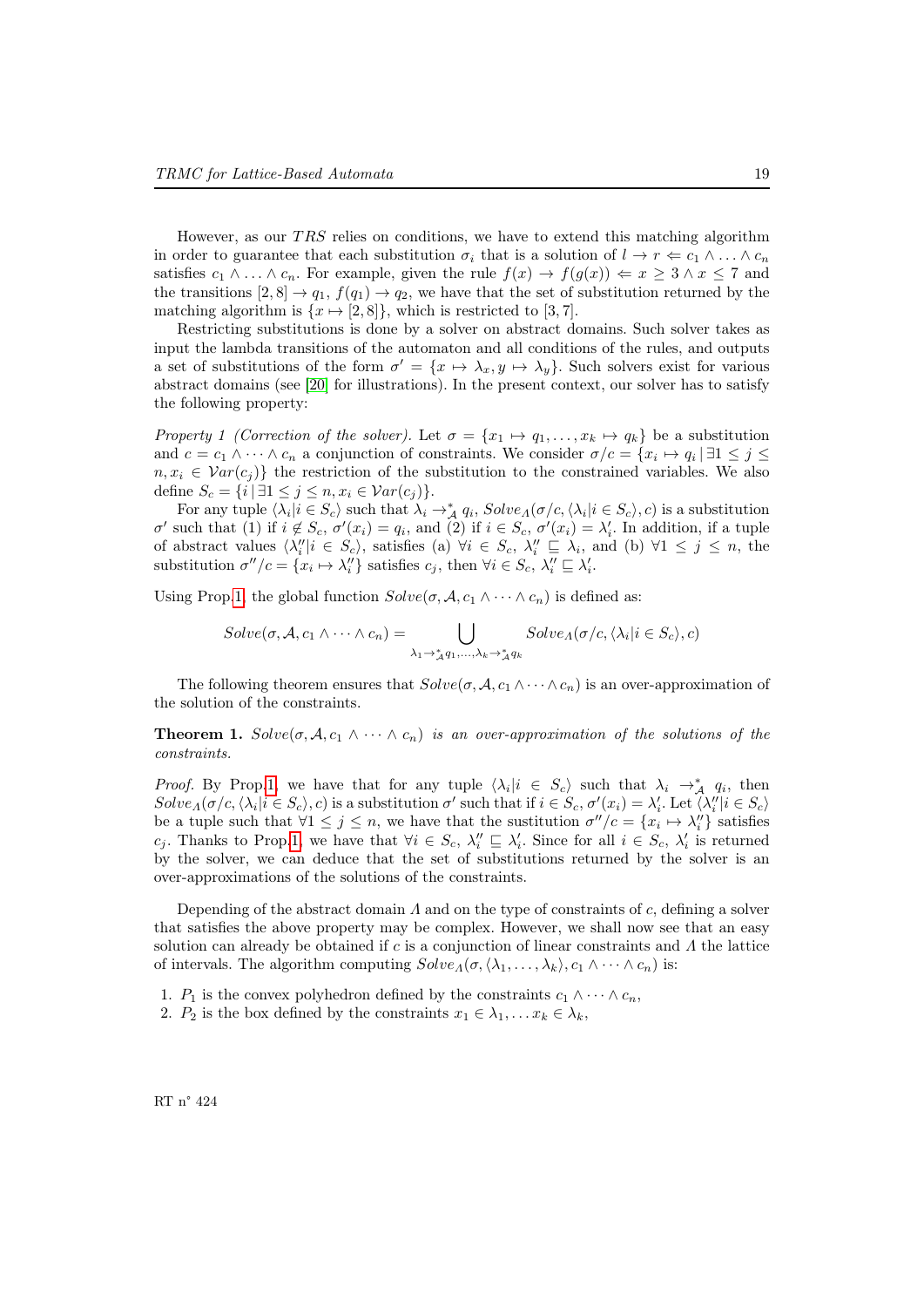3. if  $P_1 \sqcap P_2 \neq \bot$ , then we project  $P_1 \sqcap P_2$  on each dimension (*i.e.* on each variable  $x_k$ ) to obtain k new intervals. Otherwise,  $Solve_A(\sigma, \langle \lambda_1, \ldots, \lambda_k \rangle, c_1 \wedge \cdots \wedge c_n) = \emptyset$ .

Note that this algorithm also works for other abstract lattices such as octogons or convex polyhedra, but the approximation may be rough. We can however define finer solver thanks to linear programming.

<span id="page-22-0"></span>Definition 9 (Matching solutions of conditional rewrite rules). Let  $A$  be a tree automaton,  $rl = l \rightarrow r \Leftarrow c_1 \land \ldots \land c_n$  a rewrite rule and q a state of A. The set of all possible substitutions for the rewrite rule rl is  $\Omega(\mathcal{A},rl,q) = \{\sigma' \mid \sigma \in Matching(l,\mathcal{A},q) \wedge \sigma' \in$  $Solve(\sigma, \mathcal{A}, c_1 \wedge \ldots \wedge c_n) \wedge \exists \sigma'': r\sigma' \sqsubseteq r\sigma'' \rightarrow_{\mathcal{A}}^* q$ .

Once the set of all possible restricted substitutions  $\sigma_i$  has been obtained, we have to add the rules  $r\sigma_i \to^* q$  in the automaton. However, the transition  $r\sigma_i \to q$  is not necessarily a normalized ground transition of the form  $f(q_1, \ldots, q_n) \to q$  or a lambda transition of the form  $\lambda \to q$ , which means that it has to be normalized first in order to be added to the LTA. For instance a transition  $f(g([1,3]),4) \rightarrow q$  is not normalized: 4 has to be abstracted and  $g([1,3])$  has to be replaced by a state recognizing this term. This is the purpose of the following normalization algorithm.

Definition 10 (Normalization). Let  $s \in \mathcal{T}(\mathcal{F} \cup \mathcal{Q}), q \in \mathcal{Q}, \mathcal{A} = \langle \mathcal{F}, \mathcal{Q}, \mathcal{Q}_f, \Delta \rangle$  an LTA, where  $\mathcal{F}_{\bullet}$  is the set of concrete interpretable symbols used in the TRS,  $\mathcal{F}_{\bullet}^{\#}$  the set of abstract interpretable symbols used in  $\mathcal{A}, \mathcal{F} = \mathcal{F}_{\bullet}^{\#} \cup \mathcal{F}_{\circ}$ , and  $\alpha : \mathcal{F}_{\bullet}^{0} \to \mathcal{F}_{\bullet}^{\#^{0}}$  the abstraction function, transforming a concrete symbole to an element of the lattice  $\Lambda$ . A new state is a state of  $\mathcal{Q}$ not occurring in  $\Delta$ . Norm(s  $\rightarrow^*$  q) returns the set of normalized transitions deduced from s. Norm( $s \rightarrow * q$ ) is inductively defined by:

- 1. if  $s \in \mathcal{F}_\bullet^0$  (i.e., in the concrete domain used in rewrite rules),  $Norm(s \to^* q) = {\alpha(s) \to^* q}$  $q$ .
- 2. if  $s \in \mathcal{F}^0_\circ \cup \mathcal{F}_{\bullet}^{\#^0}$  then  $Norm(s \to^* q) = \{s \to q\},\$
- 3. if  $s = f(t_1,...,t_n)$  where  $f \in \mathcal{F}_{\circ}^n \cup \mathcal{F}_{\bullet}^n$ , then  $Norm(s \rightarrow^* q) = \{f(q'_1,...,q'_n) \rightarrow$  $q\} \cup Norm(t_1 \to q_1') \cup \ldots \cup Norm(t_n \to q_n')$  where for  $i = 1 \ldots n$ ,  $q_i'$  is either:  $-$  the right-hand side of a transition of  $\Delta$  such that  $t_i \rightarrow^*_{\Delta} q'_i$ – or a new state, otherwise.

Observe that the normalization algorithm always terminates.

Example 9. Let  $q_1, q_2, q_3$  be new states,  $Norm(f(g([1, 3]), 4) \rightarrow q) = \{[1, 3] \rightarrow q_1, [4, 4] \rightarrow$  $q_2, g(q_1) \to q_3, f(q_3, q_2) \to q$ 

We conclude by the formal characterization of the one step completion.

Definition 11 (One step completed automaton  $C_{\mathcal{R}}(\mathcal{A})$ ). Let  $\mathcal{A} = \langle \mathcal{F}, \mathcal{Q}, \mathcal{Q}_f, \Delta \rangle$  be a tree automaton, R be a left-linear TRS. We denote by  $\mathcal{C}_{\mathcal{R}}(\mathcal{A})$  the one step completed automaton  $\mathcal{C}_{\mathcal{R}}(\mathcal{A}) = \langle \mathcal{F}, \mathcal{Q}', \mathcal{Q}_f, \Delta' \rangle$  where: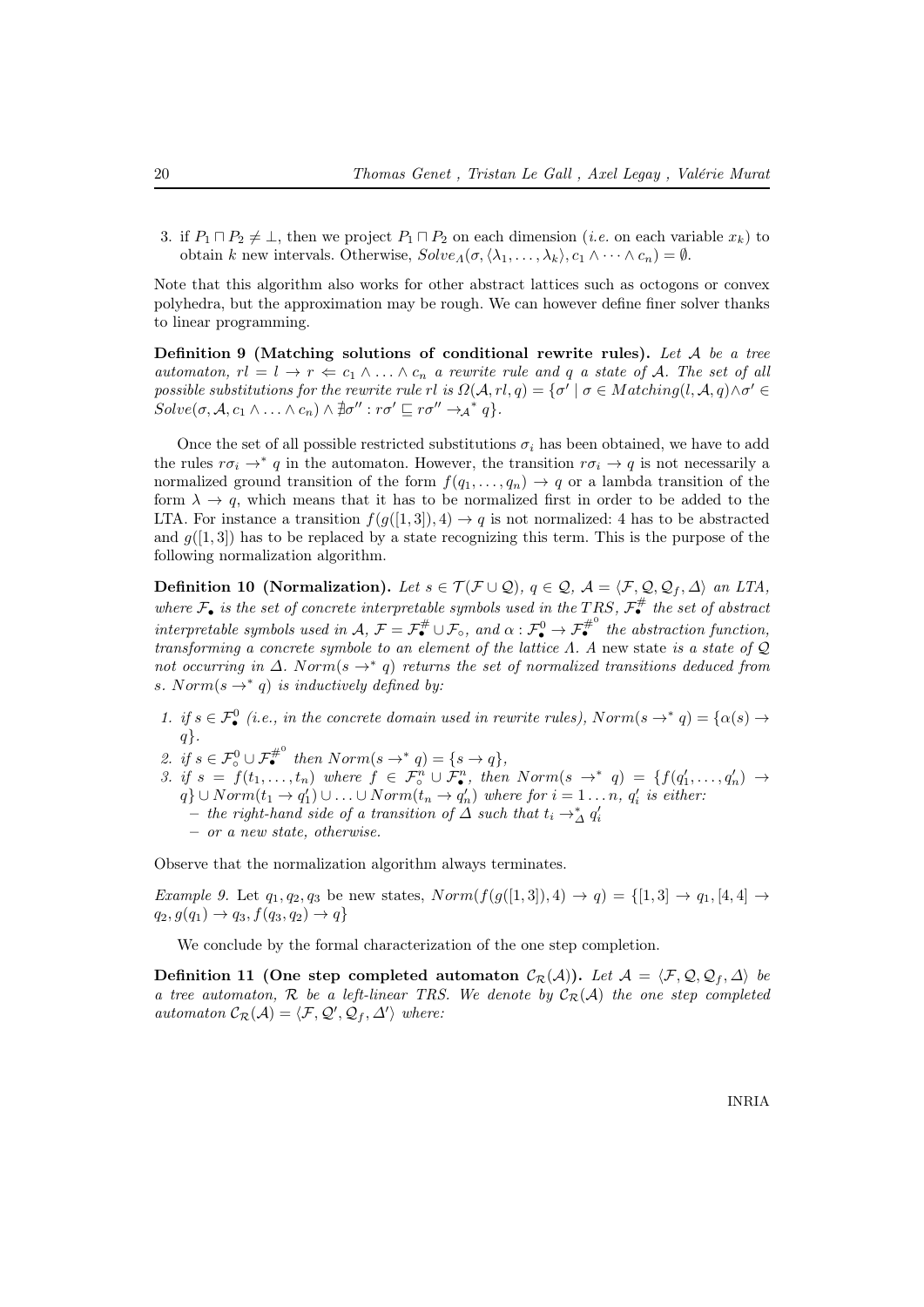$$
\Delta' = \Delta \cup \bigcup_{l \to r \in \mathcal{R}, q \in \mathcal{Q}, \sigma \in \Omega(\mathcal{A}, l \to r, q)} Norm(r\sigma \to^* q') \cup \{q' \to q\}
$$

where  $\Omega(\mathcal{A}, l \to r, q)$  is the set of all possible substitutions defined in Def[.9,](#page-22-0)  $q' \notin \mathcal{Q}$  a new state and  $\mathcal{Q}'$  contains all the states of  $\Delta'$ .

### 4.2 Equational Abstraction

As we already said, completion may not terminate. In order to enforce termination of the process, we suggest to merge states according to a set *approximation equations*  $E([31])$  $E([31])$  $E([31])$ . An approximation equation is of the form  $u = v$ , where  $u, v \in \mathcal{T}(\mathcal{F}_{\circ}, \mathcal{X})$ . Let  $\sigma : \mathcal{X} \mapsto \mathcal{Q}$  be a substitution such that  $u\sigma \to_{\mathcal{A}^{i+1}_\mathcal{R}} q$ ,  $v\sigma \to_{\mathcal{A}^{i+1}_\mathcal{R}} q'$  and  $q \neq q'$ , then we know that there exists at least two terms s and t such that  $s \to_{\mathcal{A}^{i+1}_\mathcal{R}} q$ ,  $t \to_{\mathcal{A}^{i+1}_\mathcal{R}} q'$  and s is equal to t w.r.t. equational theory defined by E. An over-approximation of  $\mathcal{A}_{\mathcal{R}}^{i+1}$ , which we denote  $\mathcal{A}_{\mathcal{R},E}^{i+1}$ , can be obtained by merging states  $q$  and  $q'$ .

**Definition 12** (merge). Let  $A = \langle F, Q, Q_F, \Delta \rangle$  be an LTA and  $q_1, q_2$  be two states of A. We denote by merge( $A, q_1, q_2$ ) the tree automaton where each occurrence of  $q_2$  is replaced by  $q_1$ .

Equations on interpretable terms. In what follows, we need to extend approximation equations to built-in terms. Indeed, as illustrated in the following example, approximation equations defined on  $\mathcal{T}(\mathcal{F}_{\circ}, \mathcal{X})$  are not powerful enough to ensure termination.

<span id="page-23-0"></span>Example 10. Let  $f(x) \rightarrow f(x+1)$  be a rewrite rule,  $\{[1,1] \rightarrow q_1, [2,2] \rightarrow q_2, f(q_2) \rightarrow q_f\}$  be transitions of an LTA, then a first completion step will add  $f(q_2 + 1) \rightarrow^* q_f$ , which means it will add transitions  $q_2 + q_1 \rightarrow q_3$  and  $f(q_3) \rightarrow q_f$  after normalization. Since we have now  $f(q_3) \rightarrow q_f$ , a second completion step will add, in the same manner,  $q_3 + q_1 \rightarrow q_4$  and  $f(q_4) \rightarrow q_f$ . Then the next completion step will add  $q_4+q_1 \rightarrow q_5$  and  $f(q_5) \rightarrow q_f$ . And we can deduce that the  $i - th$  completion step will add transition  $q_i + q_1 \rightarrow q_{i+1}$  and  $f(q_{i+1}) \rightarrow q_f$ , . . . Unfortunately, as classical equations do not work on terms with interpretable symbols, this infinite behaviour cannot be captured.

We define a new type of equation which works on interpretable terms, that are applied with conditions. Such equations have the form  $u = v \Leftarrow c_1 \wedge \ldots \wedge c_n$ , where  $u, v \in \mathcal{T}(\mathcal{F}_\circ \cup$  $\mathcal{F}_{\bullet}, \mathcal{X}$ ). We observe that we can almost use the same matching algorithm than for completion. The first main difference is that we need to match a term  $t \in \mathcal{T}(\mathcal{F}_{\circ} \cup \mathcal{F}_{\bullet}, \mathcal{X})$  built on interpreted symbols on terms of  $\mathcal{T}(\mathcal{F}_{\circ} \cup \mathcal{F}_{\bullet}^{\#}, \mathcal{X})$  recognized by the LTA  $\mathcal{A}$ . Let  $\alpha : \mathcal{F}_{\bullet} \mapsto \mathcal{F}_{\bullet}^{\#}$ the abstraction function, the solution is to use the same matching algorithm on  $\alpha(t)$  and A, i.e Matching( $\alpha(t)$ , A, q). Contrary to the completion case, we do not need to restrict the substitutions obtained by the matching algorithm with respect to the constraints of the equation, but simply guarantee that such constraints are satisfiable, i.e.,  $Solve(\sigma, \mathcal{A}, c_1 \wedge c_2)$  $\cdots \wedge c_n) \neq \emptyset.$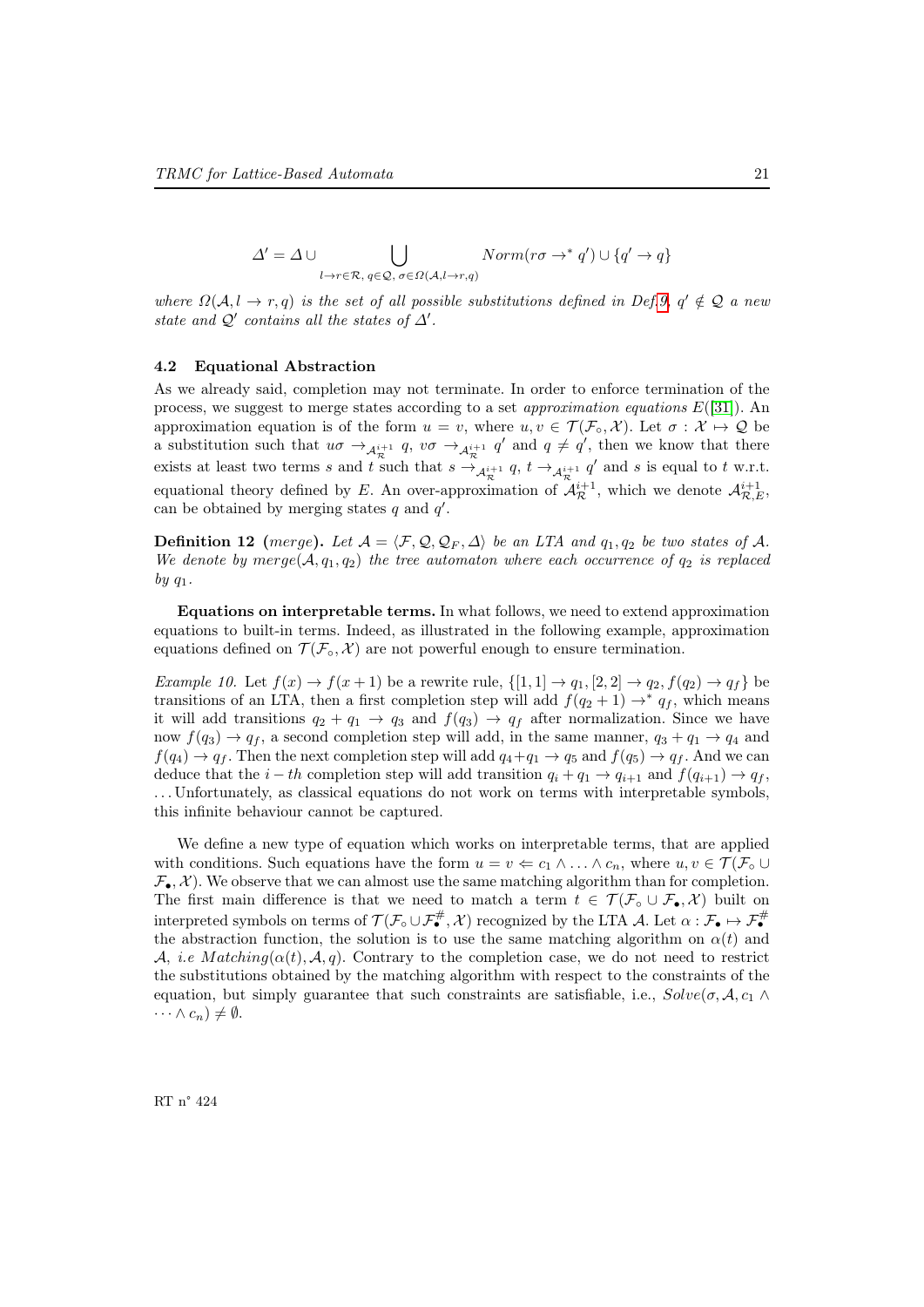Example 11. We consider the same rewrite rule as in Ex. [10](#page-23-0) and we apply the completion and normalization steps. If we use equation  $x = x + 1 \Leftarrow x > 3$  in Ex. [10,](#page-23-0) that informally means that we can merge  $q_4$  and  $q_5$  since  $q_4 + q_1 \rightarrow q_5$  and  $[1, 1] \rightarrow q_1 \in \Delta$ , and since  $q_4$  and  $q_5$  can respectively recognize the intervals [4, 4] and [5, 5] by transitivity and thus satisfy the condition " $x > 3$ ". We need a new evaluation operator to determine exactly when two states can satisfy the condition of the equation. This new operator is defined in the next subsection.

<span id="page-24-1"></span>**Theorem 2.** Let A be an LTA and E a set of equations. We denote by  $\sim_E^!$  the transformation of A by merging equivalent states according to E. The language of the resulting automaton A' such that  $A \sim_E^! A'$  is an over-approximation of the language of A, i.e.,  $\mathcal{L}(\mathcal{A}) \subseteq \mathcal{L}(\mathcal{A}').$ 

*Proof.* Let A and A' two automata and E be a set of equations such that  $A \sim_E^! A'$ . The set of transition of  $A'$  is the same as  $A$  with states merged according to equivalence classes determined by E. For all  $t \in \mathcal{T}(\mathcal{F}, \mathcal{X})$ , for all states q of A, let  $Q = \{q_1, \ldots, q, \ldots, q_n\}$  and equivalence class determined by E. We have that  $t \in \mathcal{L}(\mathcal{A}, q) \Rightarrow t \to_A^* q \Rightarrow t \to_{\mathcal{A}'}^* Q \Rightarrow t \in$  $\mathcal{L}(\mathcal{A}',Q).$ 

#### <span id="page-24-2"></span>4.3 Evaluation and Correctness

In this section, we formally define completion on LTA and its correctness. We first start with the evaluation of an LTA.

Evaluation of a Lattice Tree Automaton. We observe that any set of concrete terms that contains the term  $1 + 2$  should also contains the term 3. While, this canonical property can be naturally assumed when building the initial set of states, it may eventually be broken when performing a completion step or by merging states. Indeed, let  $f(x) \rightarrow f(x+1)$  be a rewrite rule and  $\sigma: x \mapsto q_2$  a substitution, a completion step applied on  $\{[1, 1] \mapsto q_1, [2, 3] \mapsto$  $q_2, f(q_2) \rightarrow q_f$  will add the rule  $f(q_3) \rightarrow q_4, q_2 + q_1 \rightarrow q_3$ , and  $q_3 \rightarrow q_f$ . Since the language recognized by  $q_3$  contains the term  $q_2 + q_1$ , it should also contain the term [3, 4]. Evaluation of this set of transitions will add the transition  $[3, 4] \rightarrow q_3$ . This is done by applying the propag function.

<span id="page-24-0"></span>Definition 13 (propag).

$$
propag(\Delta) = \begin{cases} \Delta \text{ if } \exists \lambda \to q \in \Delta \land eval(f(\lambda_1, ..., \lambda_k)) \sqsubseteq \lambda \\ \Delta \cup \{eval(f(\lambda_1, ..., \lambda_k)) \to q\}, otherwise. \end{cases}
$$

 $\forall f \in \mathcal{F}_{\bullet}^{\#^k}: \forall q, q_1, \ldots, q_k \in \mathcal{Q}: \forall \lambda_1, \ldots, \lambda_k \in \Lambda: f(q_1, \ldots, q_k) \to q \in \Delta \wedge \{\lambda_1 \to \lambda \leq q_1, \ldots, \lambda_k \to \lambda \leq q_k\}$ 

Example 12. Let  $\Delta = \{ [3, 6] \rightarrow q_1, [2, 8] \rightarrow q_2, q_1 + q_2 \rightarrow q_3, f(q_3) \rightarrow q_f \}$ , then propag will evaluate the term  $[3, 6] + [2, 8]$  contained in the transition  $q_1+q_2 \rightarrow q_3$ , and add the transition  $[5, 14] \rightarrow q_3$  to the automaton.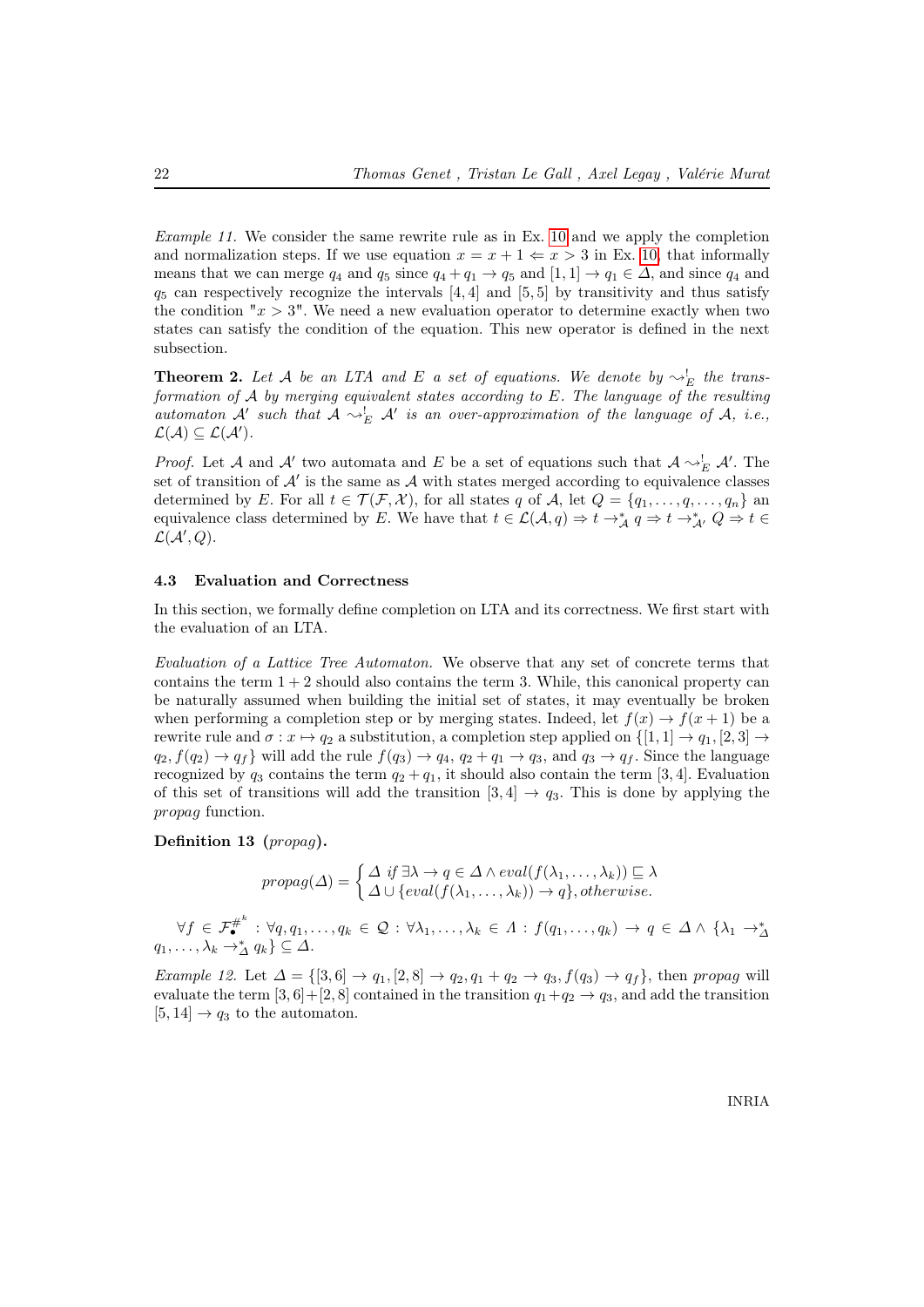Using *propag*, we can extend the *eval* function to sets of transitions and to tree automata in the following way.

### <span id="page-25-0"></span>Definition 14 (eval on transitions and automata).

Let  $\mu X$  the least fix-point obtained by iterating propag.

 $– eval(\Delta) = \mu X.$ propag $(X) \cup \Delta$  and

 $- \operatorname{eval}(\langle \mathcal{F}, \mathcal{Q}, \mathcal{Q}_f, \Delta \rangle) = \langle \mathcal{F}, \mathcal{Q}, \mathcal{Q}_f, \operatorname{eval}(\Delta) \rangle$ 

### Theorem 3.  $\mathcal{L}(\mathcal{A}) \subseteq \mathcal{L}(eval(\mathcal{A}))$

*Proof.* By definition of propag (Def[.13\)](#page-24-0), we have that  $propag(\Delta) = Delta$  if  $\exists \lambda \to q \in$  $\Delta \wedge eval(\lambda_1 \bullet \ldots \bullet \lambda_k) \sqsubseteq \lambda$  or  $propag(\Delta) = \Delta \cup \{eval(\lambda_1 \bullet \ldots \bullet \lambda_k) \to q.$  In each case,  $\Delta \subseteq propag(\Delta)$ .

By definition of eval (Def[.14\)](#page-25-0),  $eval(\Delta) = \mu X$ .propag(X) ∪  $\Delta$ . Since  $\Delta \subseteq$  propag( $\Delta$ ), we have that  $\Delta \subseteq eval(\Delta)$ . Then we can deduce that  $\mathcal{L}(\mathcal{A}) \subseteq \mathcal{L}(eval(\mathcal{A}))$ .

Observe that the fixpoint computation may not terminate. Indeed, consider  $\Delta = \{[3, 6] \rightarrow$  $q_1$ ,  $[2, 8] \rightarrow q_2, q_1 + q_2 \rightarrow q_2$ . The first iteration of the fixpoint will evaluate the term  $[3,6] + [2,8]$  recognized by  $q_1 + q_2 \rightarrow q_2$ , which adds the transition  $[5,14] \rightarrow q_2$ . Since a new element is in the state  $q_2$ , the second iteration will evaluate the term [3, 6] + [5, 14] recognized by the transition  $q_1 + q_2 \rightarrow q_2$ , and will add the transition  $[8, 20] \rightarrow q_2$ . The third iteration will evaluate the term  $[3, 6] + [8, 20]$  to  $q_2$  and this pattern will be repeated in further operations. Since there will always be a new element of the lattice that will be associated to  $q_2$ , the computation of the evaluation will not terminate. It is thus necessary to apply a widening operator  $\nabla_A : A \times A \mapsto A$  to force the computation of propag to terminate. For example, if we apply such a widening operator on the example above, after 3 iterations of the propag function, the transitions:  $[2, 8] \rightarrow q_2$ ,  $[5, 14] \rightarrow q_2$ ,  $[8, 20] \rightarrow q_2$  could be replaced by  $[2, +\infty] \rightarrow q_2$ .

**Definition 15 (Automaton completion for LTA).** Let  $A$  be a tree automaton,  $R$  a TRS and E a set of equations. At a step i of completion, we denote by  $\mathcal{A}_{\mathcal{R},E}^i$  the LTA such that  $\mathcal{A}^i_\mathcal{R}\leadsto^!_E\mathcal{A}^i_{\mathcal{R},E}.$ 

 $\;-\; {\cal A}_{{\cal R},E}^0={\cal A},$ - Repeat  $\mathcal{A}_{\mathcal{R},E}^{n+1} = \mathcal{A}'$  with  $\mathcal{C}_{\mathcal{R}}(eval(\mathcal{A}_{\mathcal{R},E}^n)) \sim_E^! \mathcal{A}''$  and  $eval(\mathcal{A}'') = A'$ ,  $-$  Until a fixpoint  $\mathcal{A}_{\mathcal{R},E}^* = \mathcal{A}_{\mathcal{R},E}^{k} = \mathcal{A}_{\mathcal{R},E}^{k+1}$  (with  $k \in \mathbb{N}$ ) is joint.

A running example is described in section [5.](#page-27-0)

**Theorem 4 (Completeness).** Let  $\mathcal{R}$  be a left-linear TRS,  $\mathcal{A}$  be a tree automaton and  $E$ be a set of linear equations. If completion terminates on  $\mathcal{A}_{\mathcal{R},E}^*$  then

$$
\mathcal{L}(\mathcal{A}_{\mathcal{R},E}^*)\supseteq\mathcal{R}^*(\mathcal{L}(\mathcal{A}))
$$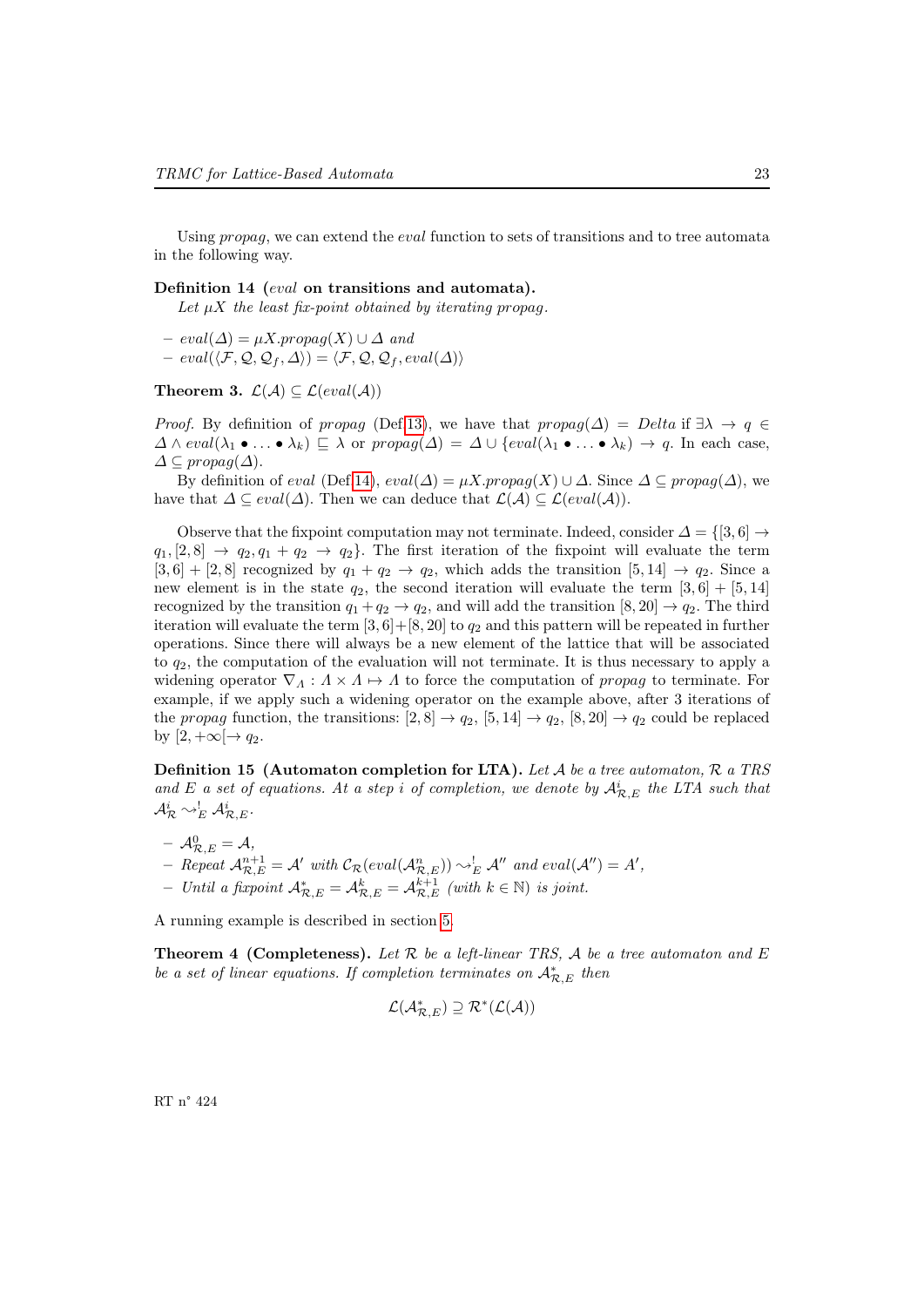*Proof.* We first show that  $\mathcal{L}(\mathcal{A}_{\mathcal{R},E}^*) \supseteq \mathcal{L}(\mathcal{A})$ . By definition, completion only adds transitions to A. Hence, we trivially have  $\mathcal{L}(\mathcal{A}_{\mathcal{R}}) \supseteq \mathcal{L}(\mathcal{A})$ . Thanks to Theorem [2,](#page-24-1) we also know that  $\mathcal{A}_{\mathcal{R},E}^1$ , the transformation of  $\mathcal{A}_{\mathcal{R}}^1$  by merging states equivalent w.r.t. E, is such that  $\mathcal{L}(\mathcal{A}_{\mathcal{R},E}^1) \supseteq \mathcal{L}(\mathcal{A}_{\mathcal{R}}^1)$ . Hence, by transitivity of  $\supseteq$ , we know that  $\mathcal{L}(\mathcal{A}_{\mathcal{R},E}^1) \supseteq \mathcal{L}(\mathcal{A})$ . This can be successively applied to  $\mathcal{A}_{\mathcal{R},E}^2, \mathcal{A}_{\mathcal{R},E}^3, \mathcal{A}_{\mathcal{R},E}^4, \ldots$  so that  $\mathcal{L}(\mathcal{A}_{\mathcal{R},E}^*) \supseteq \mathcal{L}(\mathcal{A})$ . Now, the next step of the proof consists in showing that for all term  $s \in \mathcal{L}(\mathcal{A})$  if  $s \to^*_{\mathcal{R}} t$  then  $t \in \mathcal{L}(\mathcal{A}_{\mathcal{R},E}^*)$ . First, note that by definition of application of E final states are preserved, i.e. if  $q$  is a final state in A then if A' is the automaton where E are applied in A and q has been renamed in q', then q' is a final state of  $\mathcal{A}'$ . Hence we only have to prove that for all term  $s \in \mathcal{L}(\mathcal{A}, q)$ if  $s \to_{\mathcal{R}}^* t$  then  $\exists q' : t \in \mathcal{L}(\mathcal{A}_{\mathcal{R},E}^*, q')$ . We proceed by induction on the length of  $\to_{\mathcal{R}}^*$ :

- − if length is zero then  $s \to^*_{\mathcal{R}} s$  and we trivially have that  $s \in \mathcal{L}(\mathcal{A}_{\mathcal{R},E}^*, q')$ .
- assume now that the property is true for any rewriting derivation of length less or equal to n, we prove that the property remains valid for a derivation of length less or equal to  $n+1$ . Assume that we have  $s \to_{\mathcal{R}}^n s' \to_{\mathcal{R}} t$ . Using induction hypothesis, we obtain that  $s' \in \mathcal{L}(\mathcal{A}_{\mathcal{R},E}^*, q')$ . It remains to prove that  $t \in \mathcal{L}(\mathcal{A}_{\mathcal{R},E}^*, q')$  can be deduced from  $s' \to_{\mathcal{R}} t$ . Since  $s' \to_{\mathcal{R}} t$ , we know that there exist a rewrite rule  $l \to r \Leftarrow c_1 \wedge \ldots \wedge c_m$ , a position p and a substitution  $\mu : \mathcal{X} \mapsto \mathcal{T}(\mathcal{F})$  such that  $s' = s'[l\mu]_p \to_{\mathcal{R}} eval(s'[r\mu]_p) = t$ and for all  $j \in [1,m]$ ,  $c_j \mu = true$ . Since  $s' \in \mathcal{L}(\mathcal{A}_{\mathcal{R},E}^*, q')$ ,  $s'[l\mu]_p \to_{\mathcal{A}_{\mathcal{R},E}^*}^* q'$  and by definition of the langage of an LTA, we get that there exists  $s''$  such that  $s' \subseteq s''$  and  $s'' \to^*_{A^*_{\mathcal{R},E}} q'$ . We can deduce that  $s''[l\mu]_p \to^*_{A^*_{\mathcal{R},E}} q'$  and by definition of tree automata derivation, that there exists a state q'' such that  $l\mu \rightarrow^*_{\mathcal{A}^*_{\mathcal{R},E}} q''$  and  $s''[q'']_p \rightarrow^*_{\mathcal{A}^*_{\mathcal{R},E}} q'$ . Let  $Var(l) = \{x_1, \ldots, x_k\}, l = l[x_1, \ldots, x_k]$  and  $t_1, \ldots, t_k \in \mathcal{T}(\mathcal{F})$  such that  $\mu = \{x_1 \mapsto$  $t_1, \ldots, x_k \mapsto t_k$ . Since  $l\mu = l[t_1, \ldots, t_k] \rightarrow^*_{\mathcal{A}_{\mathcal{R},E}^*} q''$ , we know that there exist states  $q_1, \ldots, q_k$  such that  $\forall i \in [1, k], t_i \rightarrow^*_{\mathcal{A}_{\mathcal{R}, E}^*} q_i$  and  $l[q_1, \ldots, q_k] \rightarrow^*_{\mathcal{A}_{\mathcal{R}, E}^*} q''$ . Let  $\sigma = \{x_1 \mapsto x_i\}$  $q_1, \ldots, x_k \mapsto q_k$ , we thus have that  $l\sigma \to^*_{\mathcal{A}_{\mathcal{R},E}^*} q''$  thanks to left-linearity.

We have that  $\mu = \{x_1 \mapsto t_1, \ldots, x_k \mapsto t_k\}$  and  $\forall i \in [1, k], t_i \to^*_{\mathcal{A}_{\mathcal{R}, E}^*} q_i$ . Since for all  $j \in [1, m]$ ,  $c_i \mu = true$ , by definition of predicates, all  $t_i$  are interpretable terms (or  $c_i \mu$ would be equal to false). So for all  $i \in [1, k]$  there exist  $\lambda_i \in \Lambda$  such that  $eval(t_i) = \lambda_i$ . Let  $\mu'$  be the substitution  $\{x_1 \mapsto \lambda_1, \ldots, x_k \mapsto \lambda_k\}$ , then we can deduce that for all  $j \in [1, m], c_j \mu' = true.$  Thanks to evaluation step, we can deduce that for all  $i \in [1, k]$ , if  $t_i \to^*_{\mathcal{A}_{\mathcal{R},E}^*} q_i$ , then  $eval(t_i) = \lambda_i \to^*_{\mathcal{A}_{\mathcal{R},E}^*} q_i$ . The property on the solver states that  $Solve(\sigma, \mathcal{A}, c_1 \wedge \cdots \wedge c_m) = \bigcup_{\lambda_1 \to_{\mathcal{A}}^* q_1, ..., \lambda_k \to_{\mathcal{A}}^* q_k} Solve_A(\sigma/c, \langle \lambda_i | i \in S_c \rangle, c)$ . So we can deduce that for all  $j \in [1, m]$   $c_i \sigma = true$  because  $c_i \mu' = true$ . Since  $\mathcal{A}_{\mathcal{R},E}^*$  is a fixpoint of completion, from  $l\sigma \to^*_{A^*_{\mathcal{R},E}} q''$  and the fact that for all  $j \in [1,m]$ ,  $c_j\sigma = true$ , we can deduce that  $r\sigma \to^*_{\mathcal{A}_{\mathcal{R},E}^*} q''$ . Furthermore, since  $\forall i \in [1,k], t_i \to^*_{\mathcal{A}_{\mathcal{R},E}^*} q_i$ , then  $r\mu \to^*_{\mathcal{A}_{\mathcal{R},E}^*}$ q''. Since besides of this  $s''[q'']_p \to_{A_{\mathcal{R},E}}^* q'$ , we have that  $s''[r\mu]_p \to_{A_{\mathcal{R},E}}^* q'$ . Since  $s' \sqsubseteq$ s'', this means by definition that  $eval(s') \sqsubseteq eval(s'')$ . Finally, since  $s''[r\mu]_p \to_{\mathcal{A}_{\mathcal{R},E}^*}^* q'$ and  $eval(s') \sqsubseteq eval(s'')$ , we can deduce that  $t = eval(s'[r\mu]_p) \rightarrow^*_{\mathcal{A}_{\mathcal{R},E}^*} q'$ , hence  $t \in$  $\mathcal{L}(\mathcal{A}_{\mathcal{R},E}^*, q').$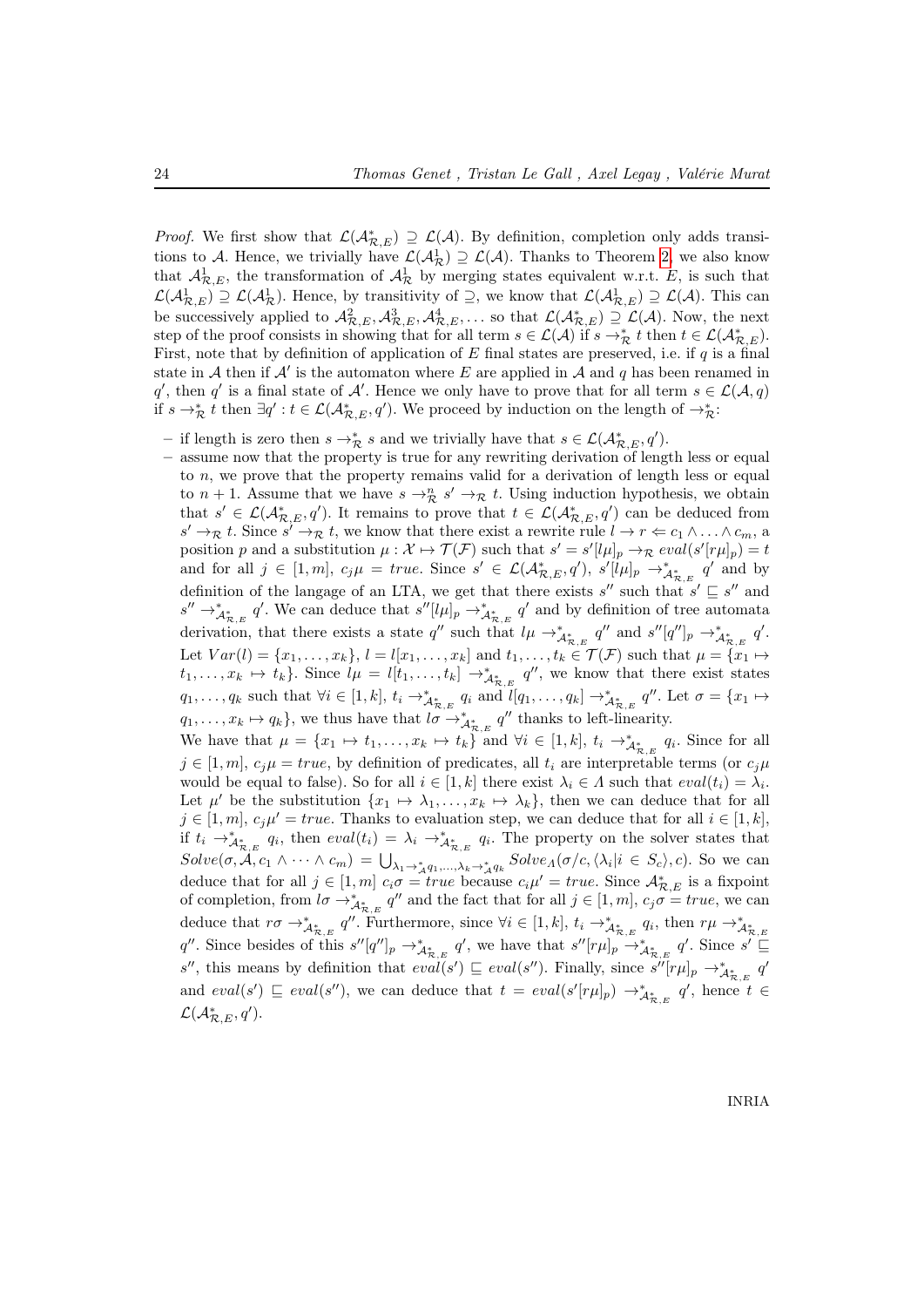Observe that the reverse does not hold as widening in evaluation may introduce overapproximations.

Remark 1. We have two infinite dimensions, the first one due to the state space, and the second one due to infinite domain. The infinite behaviour of the system (infinite state space) is abstracted thanks to the equations, and all the infinite behaviours due to the operations on elements of the lattice (e.g.  $x \to x + 1$ ) are captured by the widening step included in the evaluation step. Indeed, if we have lambda transitions added at each completion step with increasing (or decreasing) elements of the lattice (for example  $[0,2] \rightarrow q$ ,  $[2,4] \rightarrow q$ ,  $[4, 6] \rightarrow q, \ldots$ , we have to perform a widening (here  $[0, +\infty)$ ) to ensure the terminaison of the computation. But an infinite increasing (or decreasing) sequence of lambda transitions is necessarily obtained from a predefined operation of the lattice used in the rewrite rules. For example, the increasing sequence described above is necessarily obtained from a rewrite rule of the form  $u(\ldots, x, \ldots) \to v(\ldots, x + 2, \ldots)$ . If we have the matching  $x \mapsto q_1$ , and the transition  $[2, 2] \rightarrow q_2$ , then it will add the transition  $q_1 + q_2 \rightarrow q_3$ , and since this rewrite rule leads to an infinite behaviour (always adding 2), we would have an infinite sequence  $q_3+q_2 \rightarrow q_4, q_4+q_2 \rightarrow q_5$ , and so on. To solve this problem, it is necessary to use an equation of the form  $x = x + 2$ . Then,  $q_1$  is merged to  $q_3$  and we have a transition  $q_1 + q_2 \rightarrow q_1$  with an infinite evaluation abstracted thanks to the widening step included in the evaluation step. To summarize, an infinite sequence of lambda transitions is necessarily obtained from an operation used in the rewriting system, and since the transitions of an LTA containing operations have to be evaluated, the infinite behavior is always solved during the evaluation step. We can observe this on the example described hereafter in [5.](#page-27-0)

### <span id="page-27-0"></span>5 A running example

Let Z be the concrete domain, the set of intervals on Z be the lattice,  $\mathcal{R} = \{f(x) \rightarrow$  $cons(x, f(x+1)) \Leftarrow x < 3_{(A)}, f(x) \rightarrow cons(x, f(x+2)) \Leftarrow x > 2_{(B)}$  be the TRS,  $\mathcal{A}_0$ the LTA representing the set of initial configurations, with the following set of transitions :  $\Delta_0 = \{[1,2] \rightarrow q_1, f(q_1) \rightarrow q_2\}$ , and  $E = \{x = x + 2 \Leftarrow x > 5\}$  the set of equations. We decide to use the widening operator after three steps of evaluation.

### First step of completion

One step completed automaton: we can apply the rewrite rule  $(A)$  with the substitution  $x \mapsto q_1$ , and so add  $Norm(cons(q_1, f(q_1 + 1)) \to q'_2)$  and  $q'_2 \to q_2$  to  $\Delta_1$ .

So we have  $\Delta_2 = \Delta_1 \cup \{cons(q_1, q_3) \rightarrow q'_2, q'_2 \rightarrow q_2, f(q_4) \rightarrow q_3, q_1 + q_{[1,1]} \rightarrow q_4, [1,1] \rightarrow$  $q_{[1,1]}$ , where  $q_3$  and  $q_4$  are new states induced by normalisation.

Since there is new transitions, we have to perform the evaluation step : transition  $q_1+q_{[1,1]} \rightarrow$  $q_4$  can be evaluated, so  $eval(\Delta_2) = \Delta_2 \cup \{[2,3] \rightarrow q_4\}.$ 

Abstraction by merging states according to equations: we cannot apply the set of equations yet because there is no state recognizing " $x + 2$ " such that  $x > 5$ .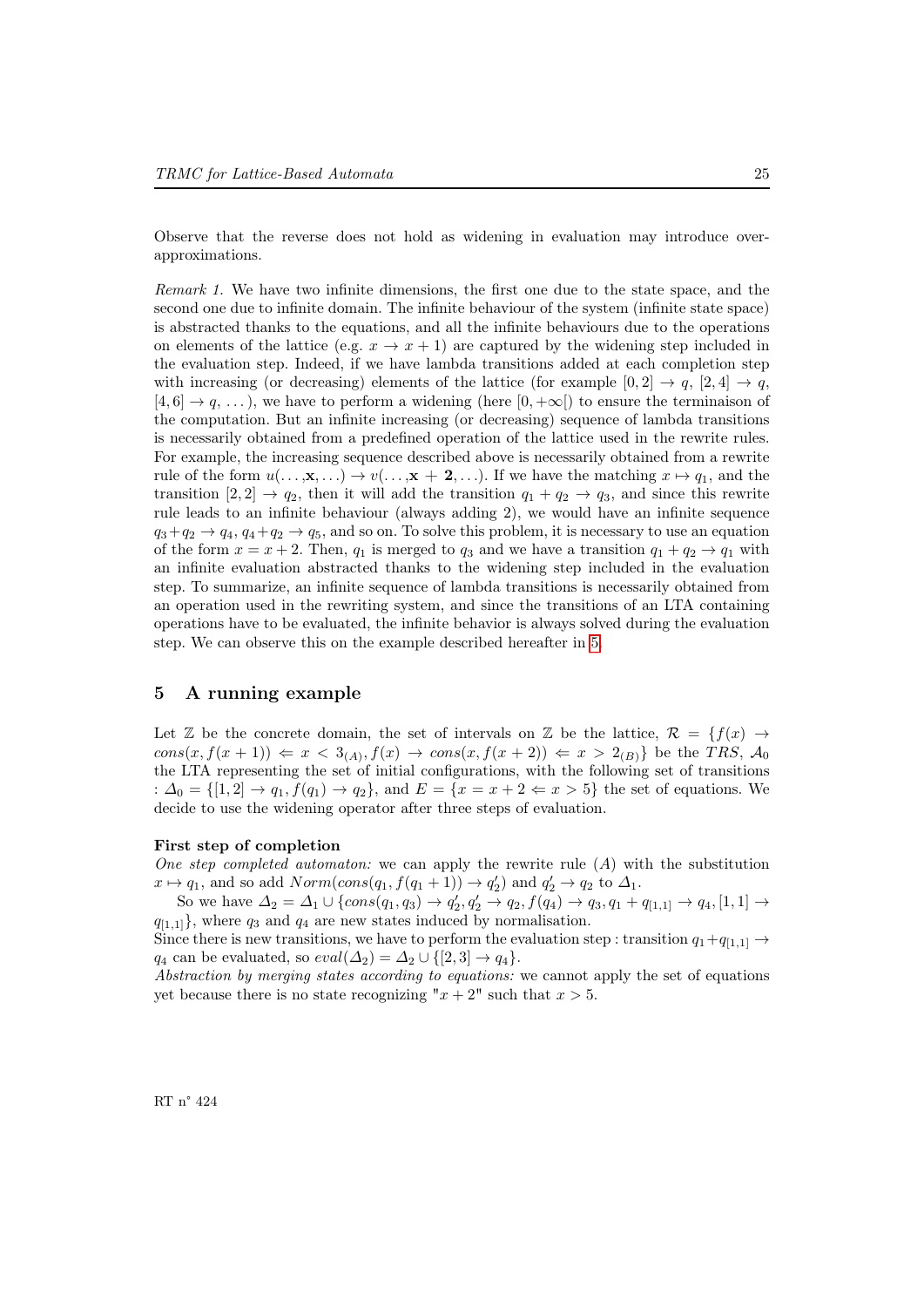### Second step of completion

One step completed automaton: we can apply the rewrite rules  $(A)$  and  $(B)$  with the substitution  $x \mapsto q_4$ , but this will be restricted by the solver. In fact,  $(A)$  will be applied on [2, 2] (condition  $x < 3$ ), and (B) will be applied on [3, 3]. So  $Norm(cons([2, 2], f([2, 2]+1)) \rightarrow q'_3)$ and  $q'_3 \rightarrow q_3$ ,  $Norm(cons([3,3], f([3,3]+2)) \rightarrow q''_3)$  and  $q''_3 \rightarrow q_3$  will be add to  $eval(\Delta_2)$ .

So we have  $\Delta_3 = eval(\Delta_2) \cup \{[2,2] \rightarrow q_{[2,2]}, cons(q_{[2,2]}, q_5) \rightarrow q'_3, q'_3 \rightarrow q_3, f(q_6) \rightarrow$  $q_5, q_{[2,2]} + q_{[1,1]} \rightarrow q_6, [3,3] \rightarrow q_{[3,3]}, cons(q_{[3,3]}, q_7) \rightarrow q''_3, q''_3 \rightarrow q_3, f(q_8) \rightarrow q_7, q_{[3,3]} + q_{[2,2]} \rightarrow$  $q_8$ .

Evaluation step:  $eval(\Delta_2) = \Delta_2 \cup \{[3,3] \rightarrow q_6, [5,5] \rightarrow q_8\}.$ Abstraction step: we cannot apply the set of equations yet.

### Third step of completion

One step completed automaton: we can apply rule  $(B)$  with substitution  $x \mapsto q_6$  : Norm(cons( $q_6$ ,  $f(q_6+$  $(2)$ )  $\rightarrow$   $q'_{5}$ ) has to be add, but  $cons([3,3], f([3,3]+2))$  already belongs to the language of the current automaton, so it does not add any new transitions. We can also apply the rewrite rule (B) with the substitution  $x \mapsto q_8$ . So  $Norm(cons(q_8, f(q_8 + 2)) \rightarrow q'_7)$ , and  $q'_7 \rightarrow q_7$  will be add to  $eval(\Delta_3)$ .

So we have  $\Delta_3 = eval(\Delta_3) \cup \{cons(q_8, q_9) \to q'_7, q'_7 \to q_7, f(q_{10}) \to q_9, q_8 + q_{[2,2]} \to q_{10}\}.$ Evaluation step:  $eval(\Delta_3) = \Delta_3 \cup \{[7,7] \rightarrow q_{10}\}.$ Abstraction step: As long as  $q_8 + q_{[2,2]} \rightarrow q_{10}$ ,  $[5,5] \rightarrow q_8$  and  $\gamma([5,5]) > 4$ ,  $q_8$  and  $q_{10}$  are merged according to the set of equations E.

### Fourth step of completion

Let us see the full automaton at this step. We have  $Merge(eval(\Delta_3), q_8, q_{10})) = \{[1, 2] \rightarrow$  $q_1, f(q_1) \rightarrow q_2, cons(q_1, q_3) \rightarrow q'_2, q'_2 \rightarrow q_2, f(q_4) \rightarrow q_3, q_1 + q_{[1,1]} \rightarrow q_4, q_{[1,1]} \rightarrow [1,1], [2,3] \rightarrow$  $q_4, [2,2] \rightarrow q_{[2,2]}, cons(q_{[2,2]}, q_5) \rightarrow q'_3, q'_3 \rightarrow q_3, f(q_6) \rightarrow q_5, q_{[2,2]} + q_{[1,1]} \rightarrow q_6, [3,3] \rightarrow$  $q_{[3,3]}, cons(q_{[3,3]}, q_{7}) \rightarrow q_{3}'', q_{3}'' \rightarrow q_{3}, f(q_{8}) \rightarrow q_{7}, q_{[3,3]} + q_{[2,2]} \rightarrow q_{8}, [5,5] \rightarrow q_{8}, cons(q_{8},q_{9}) \rightarrow$  $q_7', q_7' \rightarrow q_7, f(q_8) \rightarrow q_9, q_8+q_{[2,2]} \rightarrow q_8, [7,7] \rightarrow q_8$ . Since the transitions have been modified thanks to the equations, we have to perform an evaluation step. We can nottice that evaluation of the transition  $q_8 + q_{[2,2]} \rightarrow q_8$  is infinite. In fact, it will add  $[7,7] \rightarrow q_8$ ,  $[9,9] \rightarrow q_8$ ,  $[11, 11] \rightarrow q_8, \ldots$ , and so on. So we have to perform widening, that is to say, replace all the transitions  $\lambda \to q_8$  by  $[5, +\infty] \to q_8$ .

One step completed automaton: Thanks to the widening performed at the previous evaluation step, no more rule has to be add in the current automaton. We have a fixed-point which is an over-approximation of the set of reachable states, and the completion stops.

### 6 On Improving the Verification of Java Programs by TRMC

We now show how our formalism can simplify the analysis of  $Java$  programs. In [\[11\]](#page-37-6), the authors developed a tool called Copster [\[8\]](#page-37-21), to compile a Java .class file into a Term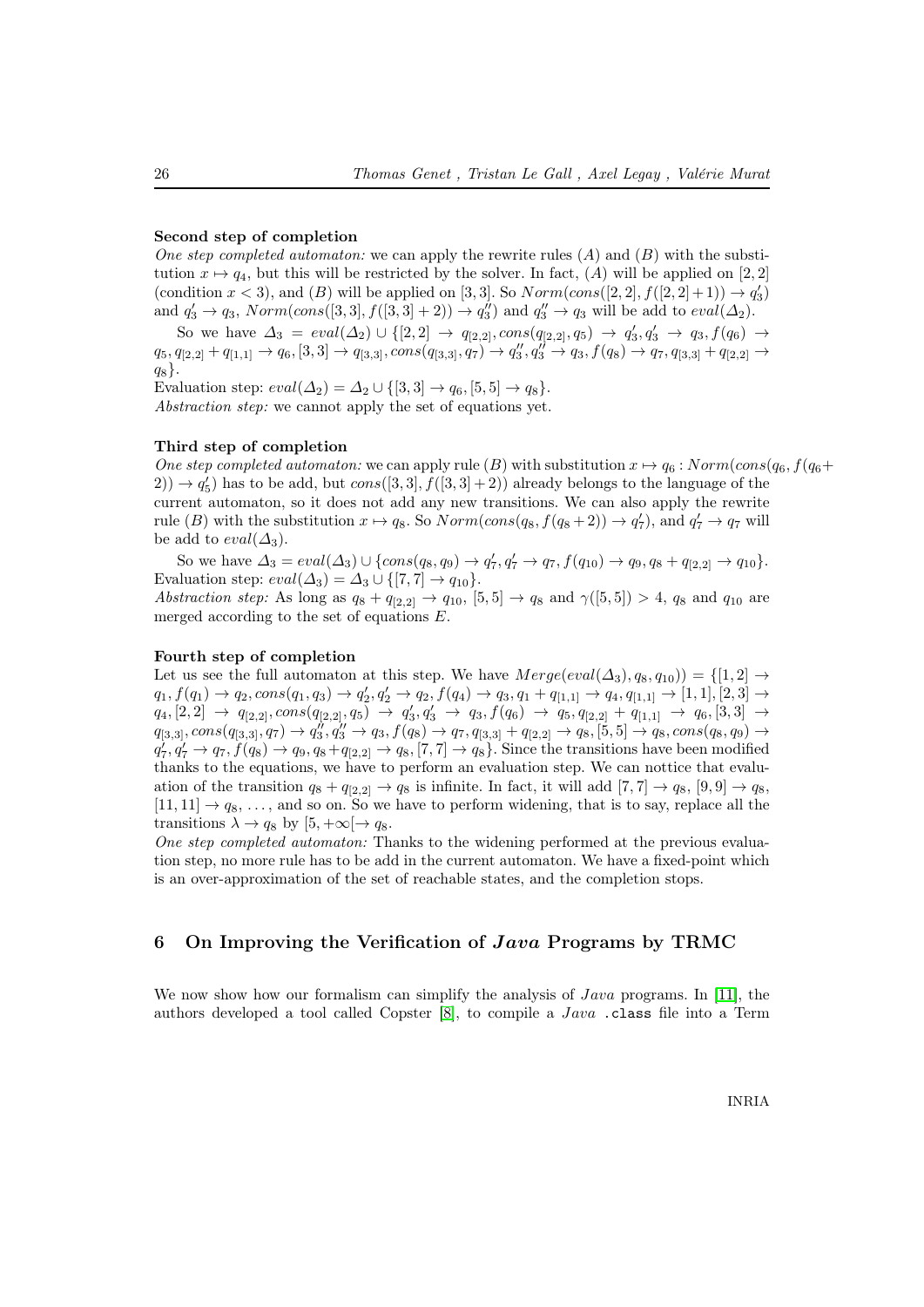Rewriting System (TRS). The obtained TRS models exactly a subset of the semantics<sup>[1](#page-29-0)</sup> of the Java Virtual Machine (JVM) by rewriting a term representing the state of the JVM [\[11\]](#page-37-6). States are of the form  $IO(st, in,out)$  where st is a program state, in is an input stream and out and output stream. A program state is a term of the form  $state(f,fs,h,k)$  where f is the current frame, fs is the stack of calling frames, h a heap and k a static heap. A frame is a term of the form  $frame(m,pc,s,1)$  where m is a fully qualified method name, pc a program counter, s an operand stack and t an array of local variables. The frame stack is the call stack of the frame currently being executed: f. For a given progam point pc in a given method m, Copster builds an xframe term very similar to the original frame term but with the current instruction explicitly stated, in order to compute intermediate steps.

One of the major difficulties of this encoding is to capture and handle the two-side infinite dimension that can arise in *Java* programs. Indeed, in such models, infinite behaviors may be due to unbounded calls to method and object creation, or simply because the program is manipulating unbounded data such as integer variables. While multiple infinite behaviors can be over-approximated with completion (just like  $a^n b^n$  can be approximated by  $a^* b^*$ ), this may require to manipulate structures of large size. As an example, in [\[11\]](#page-37-6), it was decided to encode the structure of configurations in an efficient manner, integer variables being encoded in Peano arithmetic. Not only that this choice has an impact on the size of the automata used to encode sets of configurations, but also each classical arithmetic operation may require the application of several rules.

As an example, let us consider the simple arithmetic operation  $"300 + 400"$ . By using [\[11\]](#page-37-6), this operation is represented by  $xadd(succ^{300}(zero), succ^{400}(zero))$ , which reduces to 5 rewriting rules detailled hereafter that have to be applied 300 times:

 $xadd(zero, zero) \rightarrow result(zero)$  $xadd(succ(var(a)), pred(var(b))) \rightarrow xadd(var(a), var(b))$  $xadd(pred(var(a)), succ(var(b))) \rightarrow xadd(var(a), var(b))$  $xadd(succ(var(a)), succ(var(b))) \rightarrow xadd(succ(succ(var(a))), var(b))$  $xadd(pred(var(a)), pred(var(b))) \rightarrow xadd(pred(pred(var(a))), var(b))$  $xadd(succ(var(a)), zero) \rightarrow result(succ(var(a)))$  $xadd(pred(var(a)), zero) \rightarrow result(pred(var(a)))$  $xadd(zero, succ(var(b))) \rightarrow result(succ(var(b)))$  $xadd(zero, pred(var(b))) \rightarrow result(pred(var(b)))$ 

This means that if at the program point pc of method m there is a bytecode add then we switch to a xframe in order to compute the addition, i.e. apply  $frame(m, pc, s, l) \rightarrow$  $x frame(add, m, pc, s, l)$ . To compute the result of the addition of the two first elements of the stack, we have to apply the rule  $xfname(add, m, pc, stack(b(state(a, s))), l) \rightarrow xfname(xadd(a, b), m, pc, s, l)$ . Once the result is computed thanks to all the rewrite rules of xadd, we can compute the next operation of m, i.e. go to the next program point by applying  $x frame(result(x), m, pc, s, l) \rightarrow$  $frame(m, next(pc), stack(x, s), l).$ 

<span id="page-29-0"></span><sup>&</sup>lt;sup>1</sup> essentially basic types, arithmetic, object creation, field manipulation, virtual method invocation, as well as a subset of the String library.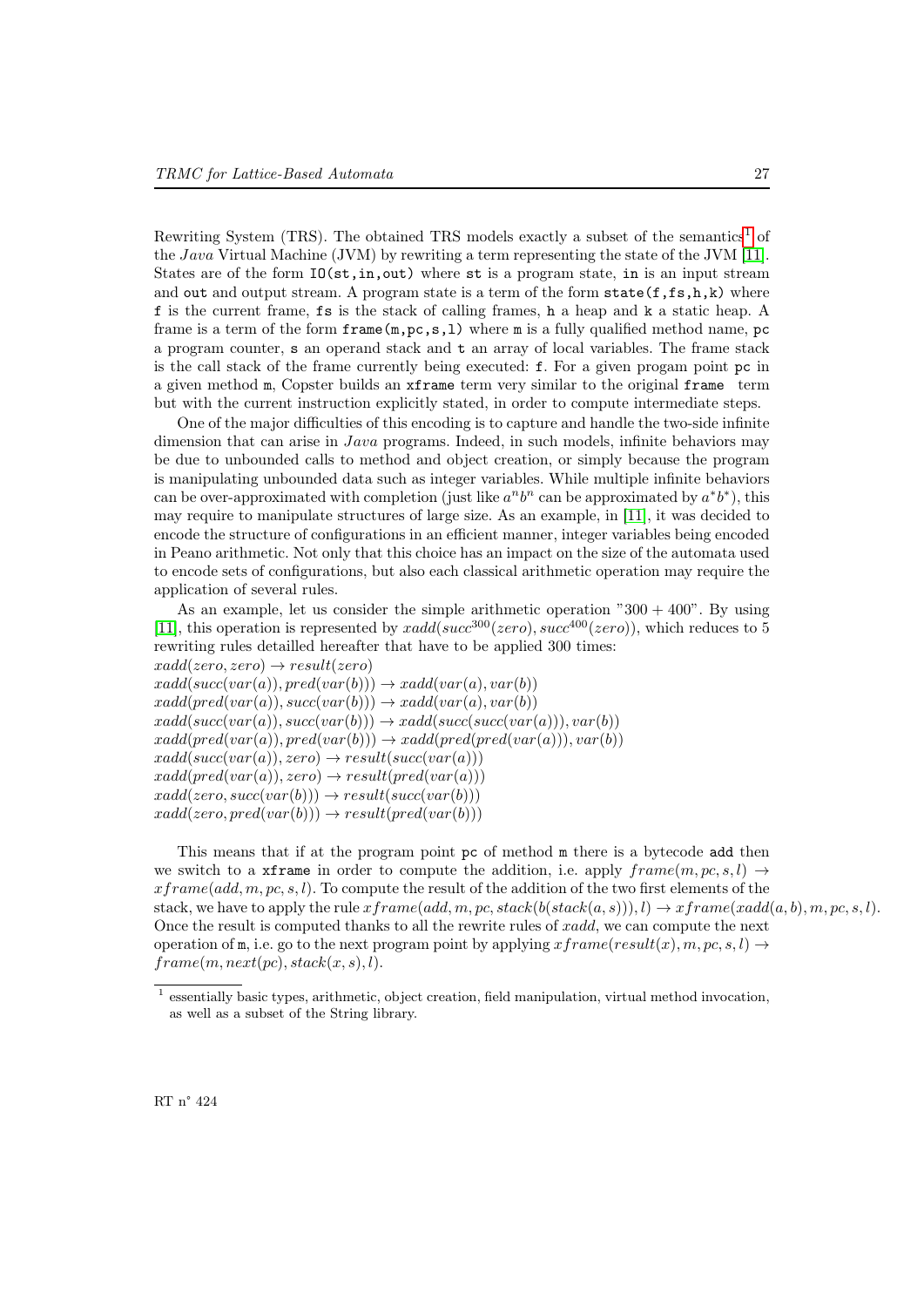The use of LTA can drastically simplify the above operations. Indeed, in our framework, we can encode natural numbers and operations directly in the alpabet of the automaton. In such context, the series of application of the rewritting rules is replaced by a one step evaluation. As an example, the rewrite rule  $x frame(add, m, pc, stack(bstack(a, s))), l) \rightarrow$  $xfname(xadd(a, b), m, pc, s, l)$  and rules xadd encoding addition can be replaced by  $xfname(add, m, pc, stack(b (stack$  $x frame(result(a + b), m, pc, s, l)$ . The evaluation step of LTA completion will compute the result of addition of  $a + b$  and add the resulting term to the language of the automaton.

Other operations such as "if-then-else" can also be drastically simplified by using our formalism. Indeed, with Peano numbers the evaluation of the condition of the instruction "if" requires several rules. As an example, the instruction "if a=b then go to the program point  $x''$  is encoded by the term  $if Eqint(x, a, b)$ , and the following rules will be applied:  $if$ Eqint(x, zero, zero)  $\rightarrow$  ifXx(valtrue, x)  $if$ Eqint $(x, succ(a), pred(b)) \rightarrow ifXx(valfalse, x)$  $if$ Eqint $(x, pred(a), succ(b)) \rightarrow ifXx(valfalse, x)$  $if$ Eqint $(x, succ(a), succ(b)) \rightarrow if$ Eqint $(x, a, b)$  $if$ Eqint $(x, pred(a), pred(b)) \rightarrow if$ Eqint $(x, a, b)$  $if$ Eqint $(x, succ(a), zero) \rightarrow ifXx(val false, x)$  $if$ Eqint $(x, pred(a), zero) \rightarrow if$  $Xx(val false, x)$  $if$ Eqint $(x, zero, succ(b)) \rightarrow ifXx(valfalse, x)$ 

 $if Eqint(x, zero, pred(b)) \rightarrow if Xx(val false, x)$ 

Rules of this type will disappear with LTA because an equality between two elements is directly evaluated, and so are all the predefined predicates.

In Copster, if at the program point pc of the method m we have an "if" where the condition is an equality between two elements, we switch to a xframe where the operation to evaluate is an "if" with a equality condition between the two first elements of the stack, and which go to a program point  $x$  if the condition is true. Then we can apply the rule  $xfname(ifACmpEq(x), m, pc, stack(b, stack(a, s)), l) \rightarrow xframel(fEqint(x, a, b), m, pc, s, l)$ which permits to compute the solution, i.e. calls the  $if$   $Eqint$  rules detailed above.

According to the result returned by these rules, we will go at program point  $x$  if the condition is true or else to the next program point. This is modelised by the two following rules:

 $xfname(ifxx(value,x), m, pc, s, l) \rightarrow frame(m, x, s, l)$  $xfname(ifXx(value, x), m, pc, s, l) \rightarrow frame(m, next(pc), s, l)$ 

In LTA completion, thanks to the fact that predicates are directly evaluated and that we have conditional rules, all this rules are replaced by the two following conditional rules:  $xfname(i fACmpEq(x), m, pc, stack(b, stack(a, s)), l) \rightarrow frame(m, x, s, l) \Leftarrow a = b$  (if  $a = b$ ) we go to program point p)

 $xfname(i fACmpEq(x), m, pc, stack(b, stack(a, s)), l) \rightarrow frame(m, x, s, l) \Leftarrow a \neq b$  (if  $a \neq b$ we go to next program point)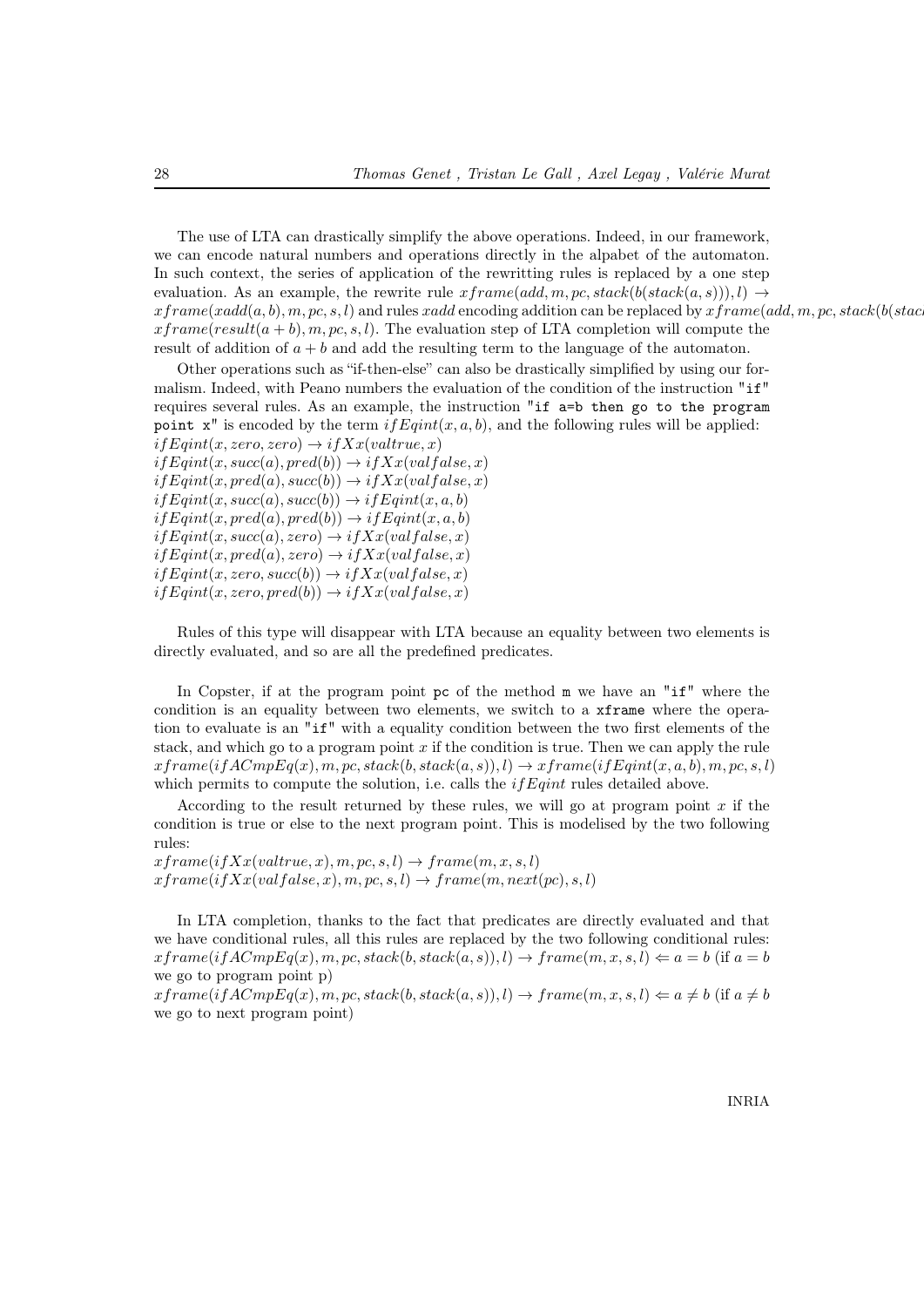### 7 Experiments

We developped a version of Copster  $[8]$  that is abble to compile Java. class files either to TRS or to Conditional TRS with built-ins as defined in Section [4.](#page-18-0) A precise description of this translation can be found in [\[11\]](#page-37-6). We also developped TimbukLTA a version of Timbuk handling LTA completion of Section [4.1.](#page-20-0) Thus, we can prove the same properties on Java programs using either Timbuk or TimbukLTA and compare the efficiency LTA completion w.r.t. standard completion.

### 7.1 An introductory example

To illustrate the use of TimbukLTA, we start by a simple example that is not related to Java programs but whose specification is small enough to be read. Let *filter* be the function filtering out 0 from any list of integers. Here is the corresponding TimbukLTA specification.

```
Ops filter:1 nil:0 cons:2 Vars F X Y Z U Xs
TRS R1
 filter(nil) -> nil
 filter(cons(X,Y)) -> cons(X,filter(Y)) if >(X,0)filter(cons(X,Y)) -> cons(X,filter(Y)) if \langle(X,0)
 filter(cons(X,Y)) -> filter(Y) if = (X, 0)Automaton A0 States qf qln qn Final States qf
Transitions filter(qln)->qf nil->qln cons(qn,qln)->qln [-oo;+oo]->qn
Equations Approx Rules cons(X, Y)=Y
```
The automaton resulting of completion of A0 by R1 is the following:

```
States q0 q1 q2 q3 q4 q6 q7 q8 Final States q0 Transitions
[-oo,+oo]->q6 filter(q2)->q4 cons(q7,q0)->q4 cons(q8,q0)->q4 nil->q2
[-oo,+oo]->q3 filter(q2)->q0 cons(q6,q2)->q2 nil->q1
[-\infty, -1]->q8 [1, +\infty]->q7 cons(q8,q0)->q0 cons(q7,q0)->q0 nil->q0
```
This automaton recognizes all intermediate computations of *filter* and its result: lists of integers in  $[-\infty, 1]$  or in  $[1, +\infty]$  which is the expected result. To prove that there are no  $0$  in lists produced by filter, we could have seached for a *pattern*, *i.e.* a term of the form  $cons(0, \quad)$  and checked that it is not reachable.

### 7.2 An example without arithmetic : "Threads"

The first example deals with a bounded number of object creations, arithmetic operations but deals with several threads and their synchronisation.

```
class T1 extends java.lang.Thread{
   private int l;
   public T1(int l){this.l=l;}
```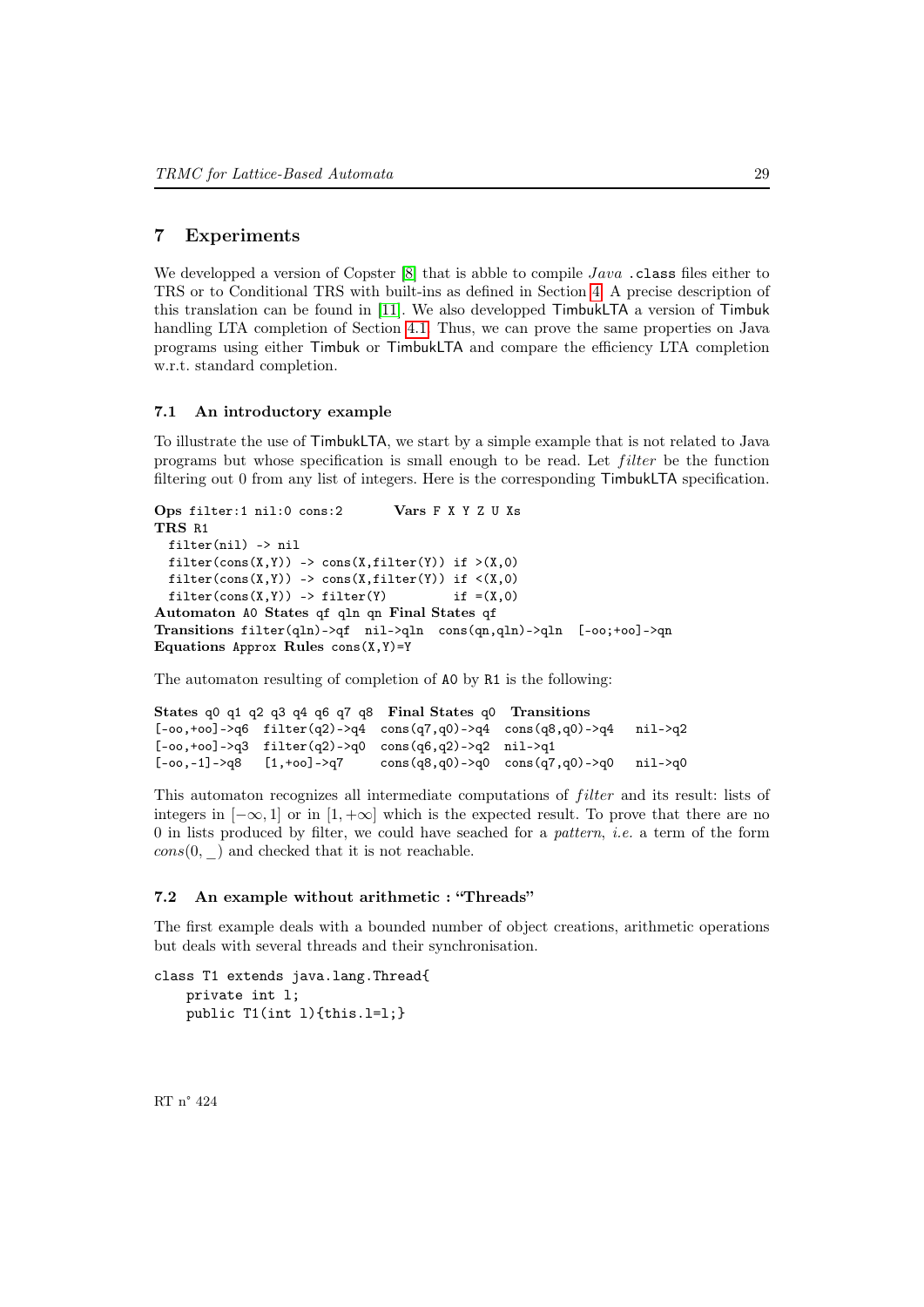```
public void run(){
        while (true){
            synchronized(Top.lock){
                System.out.println(Top.f);
                Top.f=l;
                System.out.println(Top.f);
                Top.f=0;
            }
        }
    }
}
class Top{
    public static Object lock;
    public static int f;
    public static void main(String[] argv){
        int i=1;
        lock = new Object();
        Top.f=0;
        while (i<=2){
            T1 t1 = new T1(i++);
            t1.start();
        }
    }
}
```
From the bytecode of this Java program, Copster produces a TRS of 863 rewrite rules. The objective of the analysis is to prove that whatever the scheduling of threads, in the sequence of printed integers, there cannot be two consecutive 0. In other words, we aim at proving that the critical portion of the code which affects the Top.f shared variable is really protected by the Java synchronize instructions. Initially Top.f is 0. Each thread prints Top.f, set Top.f to the integer identifying the thread, prints it and then sets back Top.f to 0. This is repeated forever. If synchronization fails then several threads may execute this critical code at the same time and we are likely to print several consecutive 0 values. Since threads loop for ever, an approximation equation is necessary. On this simple example, the only term that may grow infinitely is the term representing the output stream. These terms are of the form *outstack* $(x, outstack(y, \ldots))$  representing an output stream whose last printed element is  $x$  and  $y$  was printed immediately before. Hence, a simple approximation equation of the form  $outstack(x,outstack(y,z)) = z$  is enough for the standard completion to terminate in 56s after 306 steps. Then, on  $\mathcal{A}_{\mathcal{R},E}^{306}$  we can easily check that the pattern *outstack*(*zero*, *outstack*(*zero*, )) is not found, meaning that we have no consecutive 0 printed in the output stream. On the same example, the conditional TRS has 788 rules and LTA completion with TimbukLTA terminates in 280s after 328 steps of LTA completion.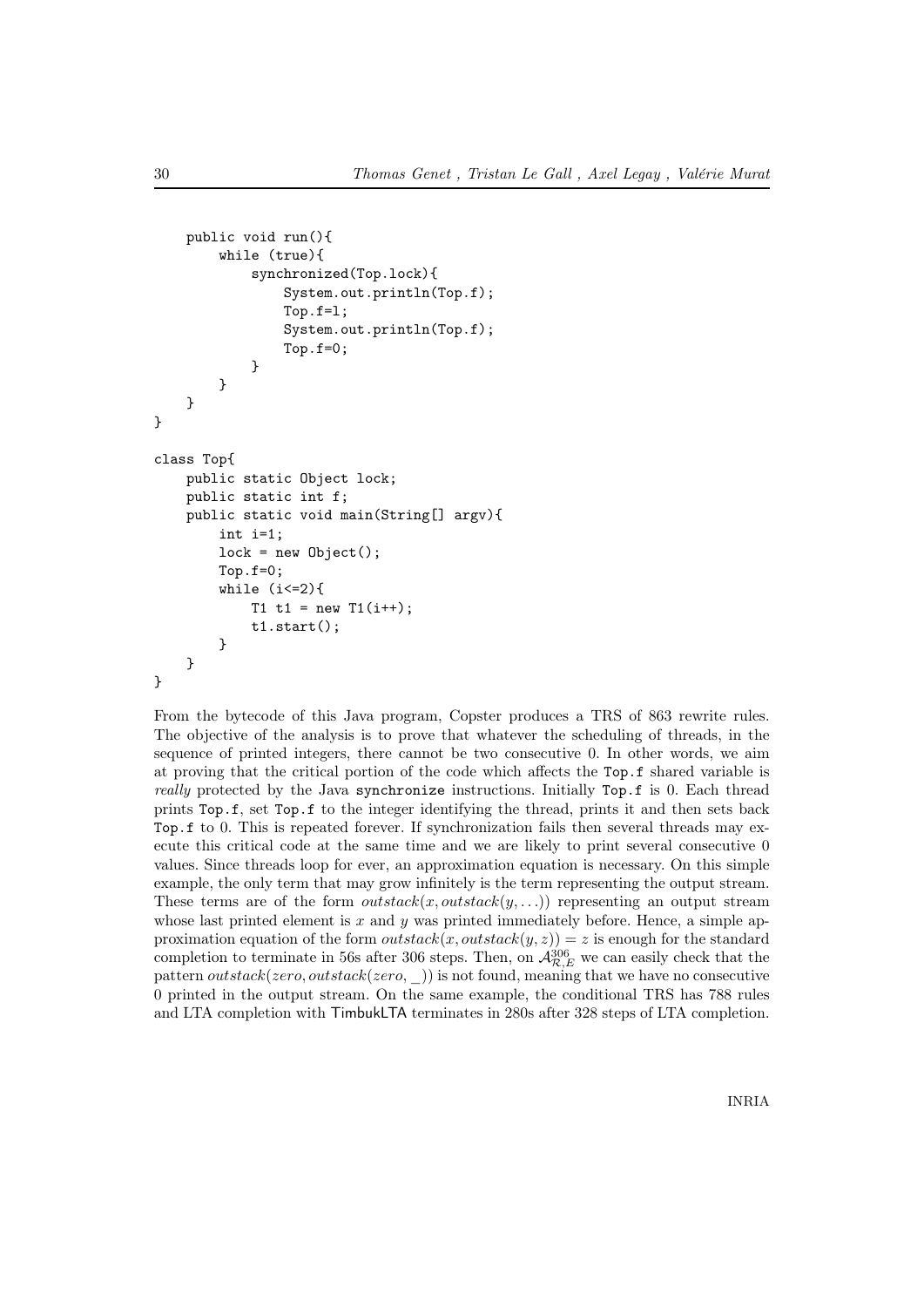We can similarily check on  $\mathcal{A}_{\mathcal{R},E}^{328}$  that no pattern of the form *outstack*(0, *outstack*(0, \_)) is found proving that synchronization was well performed. Thus LTA completion is abble to prove the same property. However, we can also remark that, on this example where arithmetic is not crucial for the analysis, using lattices in completion may reduce its efficiency. This is no longer the case when arithmetic is crucial for the analysis, as shown in the next example.

### 7.3 An example with arithmetic and recursive method calls : "Euclide"

The second example only deals with arithmetic and recursive method calls. This example shows that LTA-completion is more efficient that regular completion as soon as some subterms deal with numbers and arithmetic operations. From the bytecode of this Java program, Copster produces a CTRS of 793 rewrite rules.

```
public class ExEuclide {
    static int my_div( int a, int b) {//returns a/b
if (a < b)return 0;
else
    return 1+my_div(a-b,b);
}
    static int my_mod (int a, int b){
if (a < b)return a;
else
    return my_mod(a-b,b);
}
public static void main (String[] args){
    int i,j,k;
    for (i=1; i<=5; i++){
     j=my_div(10*i,7);
     k=my_model(10*i, 7);System.out.println(k);
    }
  }
}
```
On this example, no approximation is needed and we can prove that the output stream only contains value in the interval  $[1, 6]$  which is true for the remainders of the divisions of the integers 10 to 50 by the integer 7. We can prove the same result with standard and LTA completion. However, LTA completion only needs 727 steps and 14s where standard completion needs 2019 steps and 59s.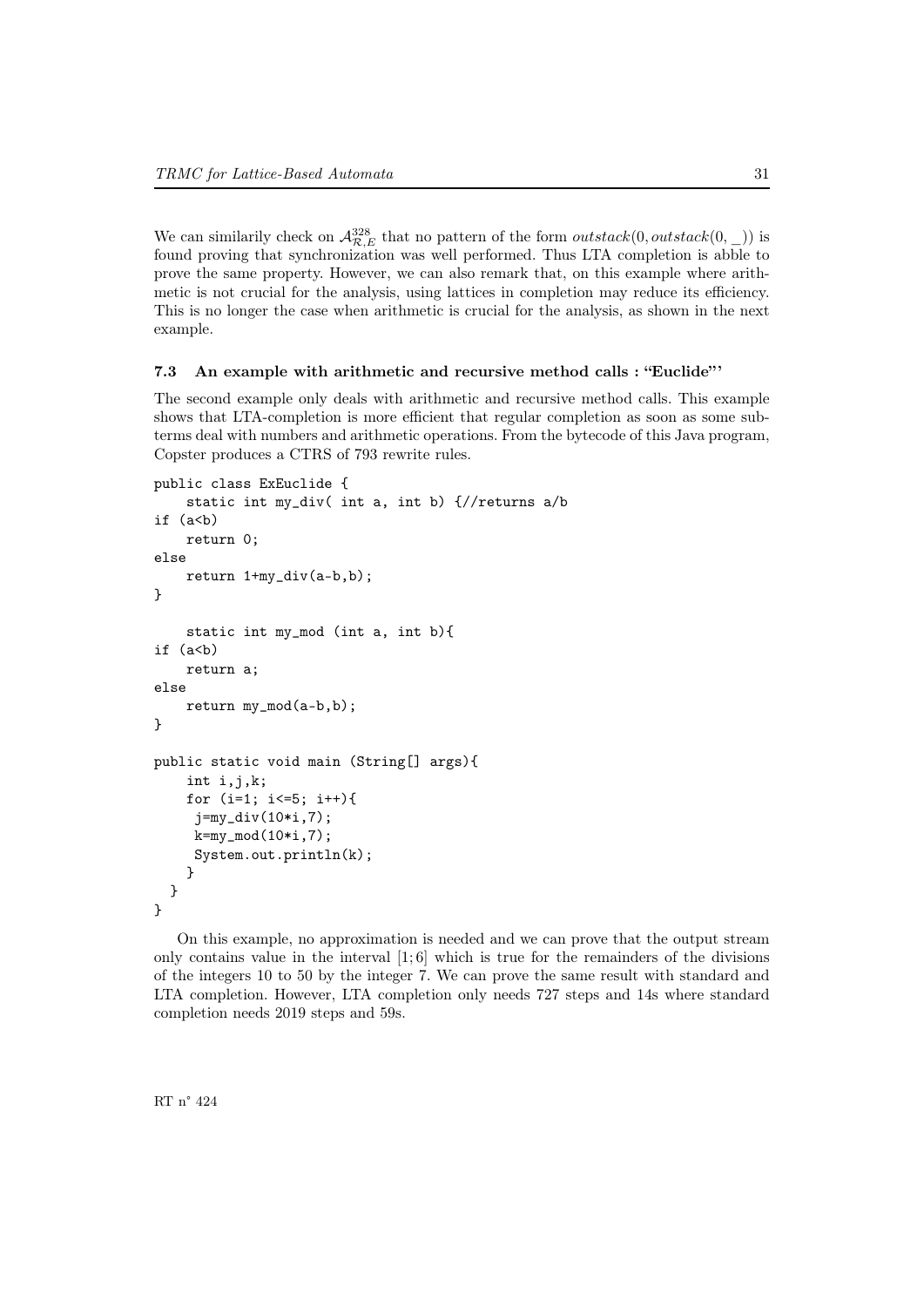### 7.4 An example with arithmetic and object allocation: "FactoList"

The third example deals with object creations and some arithmetic. This example confirms that LTA-completion is more efficient that regular completion when arithmetic is concerned. From the bytecode of this Java program, Copster produces a CTRS of 805 rewrite rules.

```
class List{
    List next;
    int val;
    public List(int elt, List l){
        next =l;
        val= elt;
    }
    public void printList(){
        List l=this;
        while (l!=\text{null}){
                System.out.println(l.val);
                 l=l.next;
        }
    }
}
public class FactoList {
        public static int factorial(int i){
                int res=1;
                for (int j=2; j \le i; j++){
                         res=res*j;
                 }
                return res;
        }
        public static void main(String arg[]){
                 List 1s= null;
                  int x=0;
                  while (x>=0) {
                          try {x=System.in.read();} catch(java.io.IOException e){};
                          if (x>=0) ls=new List(factorial(x), ls);
                 }
                 ls.printList();
        }
}
```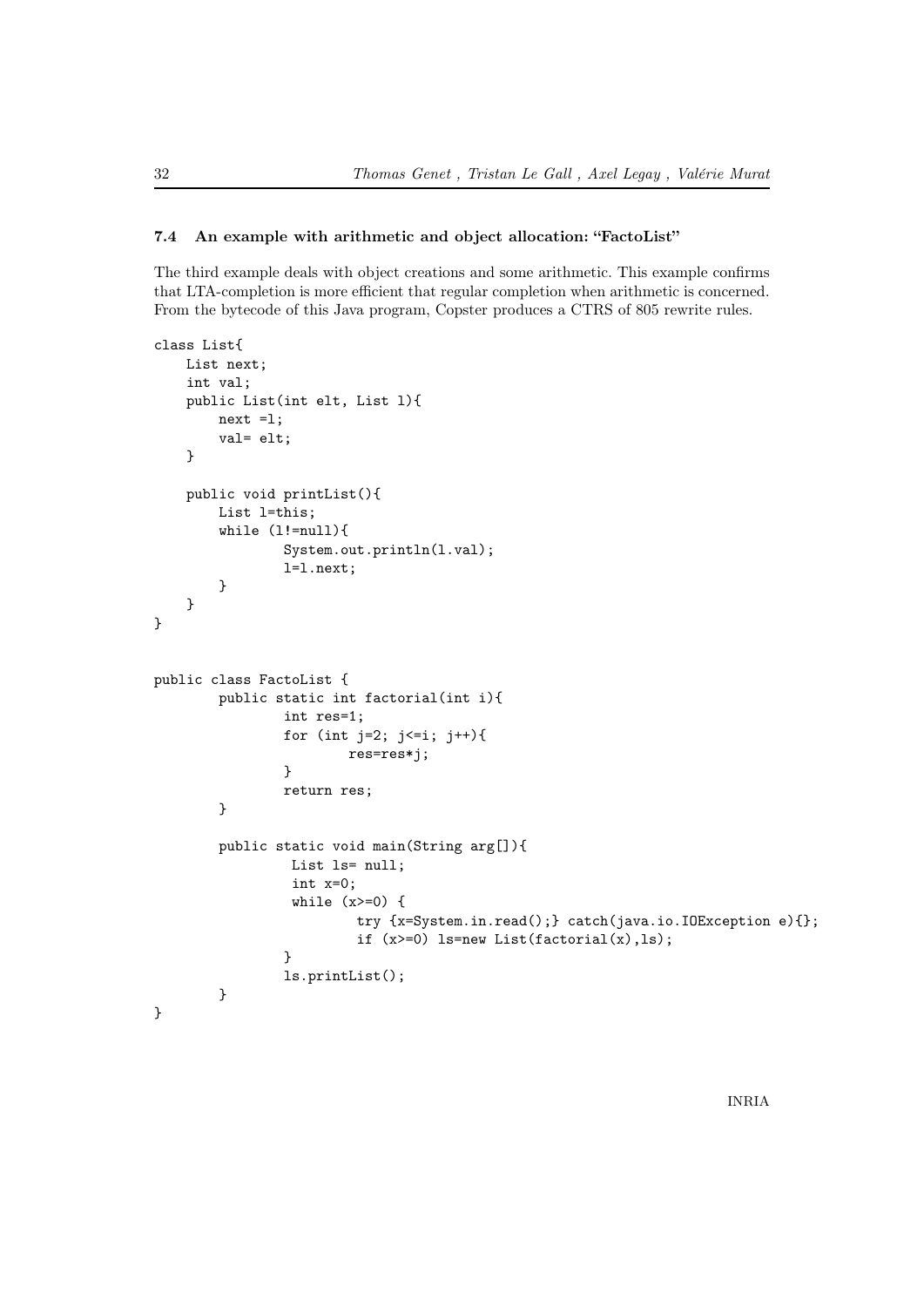In this program, integers are read on the input channel and their factorial value is stored into a singly linked list. In the end, the content of the list is printed using the printList method. Completion can be used to show, for instance, that no integer lesser than 1 is printed out on the output channel whatever the integer read on the input channel may be. This time we need equations to over-approximate the integers, the heap (that may contain infinitely many objects) and the output channel that can contain infinitely many integers. This is done using three simple equations. The equation *outstack*( $x, y$ ) = y merges infinite out stack terms together in a single equivalence class. The equation  $stack1(_,\_,\_)$ stack1 $($ ,  $)$  merges together all objects of class List (that are stored into terms rooted by the stack1 symbol in the generated TRS). Finally, the equations  $succ(succ(x)) = succ(x)$ and  $pred(pred(x)) = pred(x)$  merge all integers into three distinct equivalence classes, *i.e.* 0, 1 or more and −1 or less. Using those equations, in 20 seconds and 467 completion steps, standard completion produces an automaton  $\mathcal{A}_{\mathcal{R},E}^{467}$  that does not contain any term of the form  $outstack(zero, )$  or  $outstack(pred(.), )$  meaning that no integer lesser than 1 has been printed on the output stream. For LTA completion, the necessary equations are similar to approximate the heap and the output channel. Equations are slightly different to approximate the integers. Indeed, infinitely increasing integers values are automatically approximated using the widening described in section [4.3.](#page-24-2) However, terms built on built-in symbols may be infinite. Using the previous Java program, the infinite built-in terms that are likely to be built are of the form  $+ (+(+(-, 1), 1), 1)$  because of the j<sup>++</sup> instruction and of the form  $*(\ ,\ast(\ ,\ast(\ ,\ )))$  because of the factorial operation. These two kinds of terms can be approximated using the following equations:  $+(x, 1) = x$  and  $*(x, y) = y$ . In 40 seconds and 349 completion steps we can obtain a fixpoint by LTA completion. The same property, *i.e.* that no integer lesser than 1 is printed, can be proven on  $\mathcal{A}_{\mathcal{R},E}^{349}$ . Since the approximation of integers is strong and simple: only three equivalence classes, standard completion with peano integers still behave well w.r.t. LTA completion. However, as soon as more precision is needed on integers (requiring more equivalence classes on peano integers) then LTA completion outperforms standard completion.

If we restrict the values of the integers on the input stream then we can prove a more precise property on the values of the integers on the output stream. If we restrict input integers to values in the interval  $[2; +\infty]$  (or  $-1$  for the loop to stop), then we can prove that integers on the output stream are all greater to 1. For this, we also need to refine approximation equations on integers and approximate integers into 4 different equivalence classes −1 or less, 0, 1 and 2 or more. This is done by hand but could be automatized using a CEGARcompletion as in [\[10\]](#page-37-22). Then, the property can be proved using standard completion in 21 seconds and 468 completion steps. LTA completion needs 14 seconds and 430 completion steps. If we restrict the interval of input values to  $[3, +\infty]$  and prove that output values are greater to 5 then standard completion needs 953 completion steps and 320 seconds where LTA completion is more stable and needs 467 completion steps and 15 seconds. With a set of input values restricted to  $[4; +\infty]$  then standard completion exhausts memory and had to be stopped after 1500 completion steps and 2 hours. However, LTA completion answers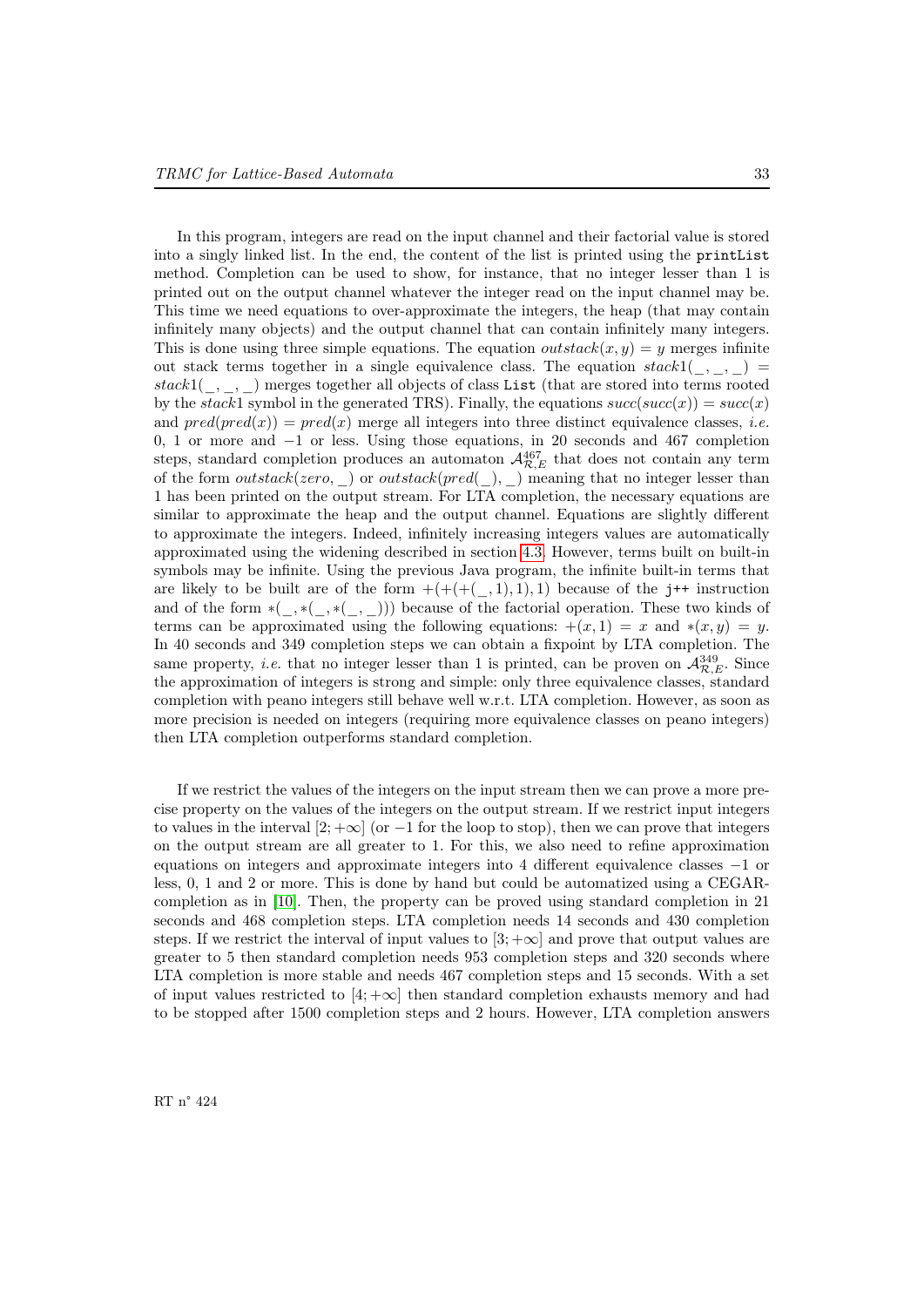| $\frac{1}{2}$                  |                     |            |                                                          |      |
|--------------------------------|---------------------|------------|----------------------------------------------------------|------|
|                                | Standard completion |            | LTA completion                                           |      |
| Example   H#                   |                     |            | $Completion   Completion   \# Completion   Completion  $ |      |
| Name                           | steps               | time       | steps                                                    | time |
| Threads                        | 306                 | 56s        | 328                                                      | 280s |
| Euclide                        | 2019                | 59s        | 727                                                      | 14s  |
| FactoList                      |                     |            |                                                          |      |
| inputs in $[-\infty; +\infty]$ | 467                 | 20s        | 349                                                      | 40s  |
| FactoList                      |                     |            |                                                          |      |
| inputs in [2; $+\infty$ ]      | 468                 | 21s        | 430                                                      | 14s  |
| FactoList                      |                     |            |                                                          |      |
| inputs in [3; $+\infty$ ]      | 953                 | 320s       | 467                                                      | 15s  |
| FactoList                      |                     |            |                                                          |      |
| inputs in [4; $+\infty$ ]      | >1500               | $> 7200$ s | 641                                                      | 32s  |

in 32 seconds and 641 completion steps and proves that no integer lesser than 24 are printed on the output stream.

This table shows that integration of LTA in completion may reduce its efficiency when the TRS to verify does not rely on arithmetic. On the opposite, unlike standard completion, LTA completion scales up when arithmetic is used in the analysis. This is illustrated on the "FactoList" example. The complete analysis of the TRS encoding the semantics of this program only deals with a few arithmetic operation. However, even for this limited number of arithmetic operation, when precision on the numerical values is expected, using lattices in completion is necessary to succeed.

### 8 Conclusion and Future work

We have proposed LTA, a new extension of tree automata for tree regular model checking of infinite-state systems whose configurations can be represented with interpreted terms. One of our main contributions is the development of a new completion algorithm for such automata. We also shown that our encoding can drastically improve the verification of TRS relying on arithmetic. This has been illustrated on the verification of Java programs translated into conditional TRS using TimbukLTA an implementation of the LTA completion. As LTA completion is not dedicated to the specific abstract domain of intervals of integers, we would like to plug several other abstract domains in TimbukLTA such as abstract domains for strings and reals. This is ongoing work.

### <span id="page-36-0"></span>References

- <span id="page-36-2"></span>1. P. A. Abdulla, B. Jonsson, P. Mahata, and J. d'Orso. Regular tree model checking. In CAV, volume 2404 of LNCS. Springer, 2002.
- <span id="page-36-1"></span>2. P. A. Abdulla, B. Jonsson, M. Nilsson, and J. d'Orso. Algorithmic improvements in regular model checking. In CAV, volume 2725 of LNCS. Springer, 2003.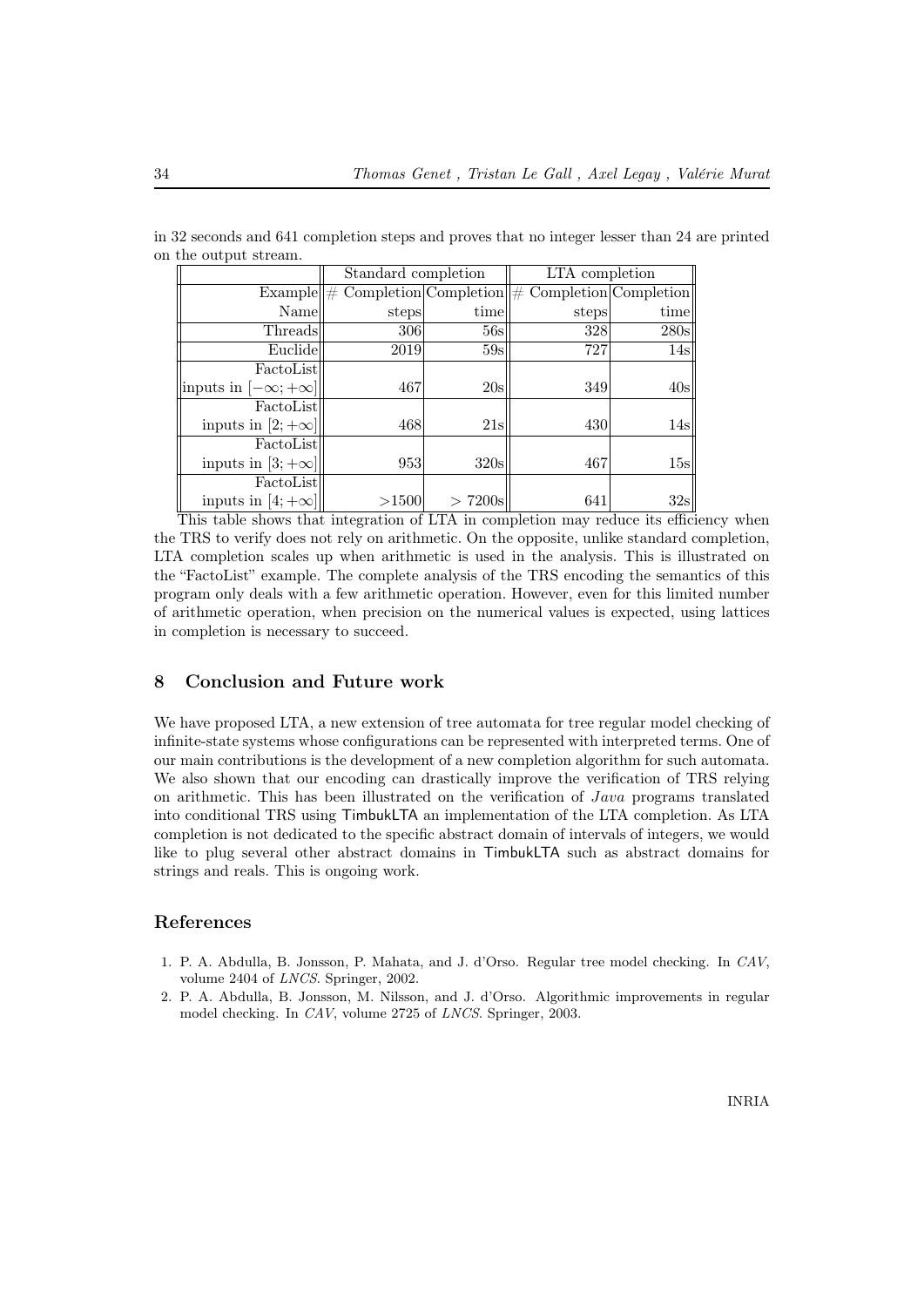- <span id="page-37-3"></span>3. P. A. Abdulla, A. Legay, A. Rezine, and J. d'Orso. Simulation-based iteration of tree transducers. In TACAS, volume 3440 of LNCS. Springer, 2005.
- <span id="page-37-8"></span>4. Parosh Aziz Abdulla, Giorgio Delzanno, and Ahmed Rezine. Parameterized verification of infinite-state processes with global conditions. In CAV, 2007.
- <span id="page-37-9"></span>5. Parosh Aziz Abdulla, Noomene Ben Henda, Giorgio Delzanno, Frédéric Haziza, and Ahmed Rezine. Parameterized tree systems. In FORTE, 2008.
- <span id="page-37-5"></span>6. Avispa – a tool for Automated Validation of Internet Security Protocols. [http://www.](http://www.avispa-project.org) [avispa-project.org](http://www.avispa-project.org).
- <span id="page-37-16"></span>7. F. Baader and T. Nipkow. Term Rewriting and All That. Cambridge University Press, 1998.
- <span id="page-37-21"></span>8. N. Barré, F. Besson, T. Genet, L. Hubert, and L. Le Roux. Copster homepage, 2009. [http:](http://www.irisa.fr/celtique/genet/copster) [//www.irisa.fr/celtique/genet/copster](http://www.irisa.fr/celtique/genet/copster).
- <span id="page-37-11"></span>9. S Bauer, U. Fahrenberg, L. Juhl, K.G. Larsen, A. Legay, and C. Thrane. Quantitative refinement for weighted modal transition systems. In MFCS, volume 6907 of lncs. springer, 2011.
- <span id="page-37-22"></span>10. Y. Boichut, B. Boyer, T. Genet, and A. Legay. Equational Abstraction Refinement for Certified Tree Regular Model Checking. In ICFEM'12, volume 7635 of LNCS. Springer, 2012.
- <span id="page-37-6"></span>11. Y. Boichut, T. Genet, T. Jensen, and L. Leroux. Rewriting Approximations for Fast Prototyping of Static Analyzers. In RTA, LNCS. Springer Verlag, 2007.
- <span id="page-37-19"></span>12. Yohan Boichut, Benoît Boyer, Thomas Genet, and Axel Legay. Fast Equational Abstraction Refinement for Regular Tree Model Checking. Technical report, INRIA, July 2011. [http:](http://hal.inria.fr/inria-00501487) [//hal.inria.fr/inria-00501487](http://hal.inria.fr/inria-00501487).
- <span id="page-37-18"></span>13. Yohan Boichut, Pierre-Cyrille Héam, and Olga Kouchnarenko. Approximation-based tree regular model-checking. Nord. J. Comput., 14(3):216–241, 2008.
- <span id="page-37-0"></span>14. B. Boigelot, A. Legay, and P. Wolper. Iterating transducers in the large (extended abstract). In CAV, LNCS. Springer, 2003.
- <span id="page-37-1"></span>15. B. Boigelot, A. Legay, and P. Wolper. Omega-regular model checking. In TACAS, volume 2988 of LNCS. Springer, 2004.
- <span id="page-37-4"></span>16. A. Bouajjani, P. Habermehl, A. Rogalewicz, and T. Vojnar. Abstract rmc of complex dynamic data structures. In SAS, LNCS. Springer, 2006.
- <span id="page-37-2"></span>17. A. Bouajjani and T. Touili. Extrapolating tree transformations. In CAV, volume 2404 of LNCS. Springer, 2002.
- <span id="page-37-10"></span>18. Ahmed Bouajjani, Peter Habermehl, Adam Rogalewicz, and Tomáš Vojnar. Abstract regular tree model checking. Electron. Notes Theor. Comput. Sci., 149:37–48, February 2006.
- <span id="page-37-15"></span>19. H. Comon, M. Dauchet, R. Gilleron, C. Löding, F. Jacquemard, D. Lugiez, S. Tison, and M. Tommasi. Tree automata techniques and applications, 2007.
- <span id="page-37-20"></span>20. Pichardie David. Interprétation abstraite en logique intuitionniste : extraction d'analyseurs Java certifiés. PhD thesis, Université Rennes 1, 2005. In french.
- <span id="page-37-14"></span>21. Zoltán Ésik and Guangwu Liu. Fuzzy tree automata. Fuzzy Sets Syst., 158:1450–1460, July 2007.
- <span id="page-37-17"></span>22. G. Feuillade, T. Genet, and V. Viet Triem Tong. Reachability Analysis over Term Rewriting Systems. JAR, 33 (3-4):341–383, 2004.
- <span id="page-37-12"></span>23. Diego Figueira, Luc Segoufin, and Luc Segoufin. Bottom-up automata on data trees and vertical xpath. In STACS, 2011.
- <span id="page-37-7"></span>24. Tristan Le Gall and Bertrand Jeannet. Lattice automata: A representation for languages on infinite alphabets, and some applications to verification. In SAS, 2007.
- <span id="page-37-13"></span>25. Blaise Genest, Anca Muscholl, Zhilin Wu, and Zhilin Wu. Verifying recursive active documents with positive data tree rewriting. In FSTTCS, 2010.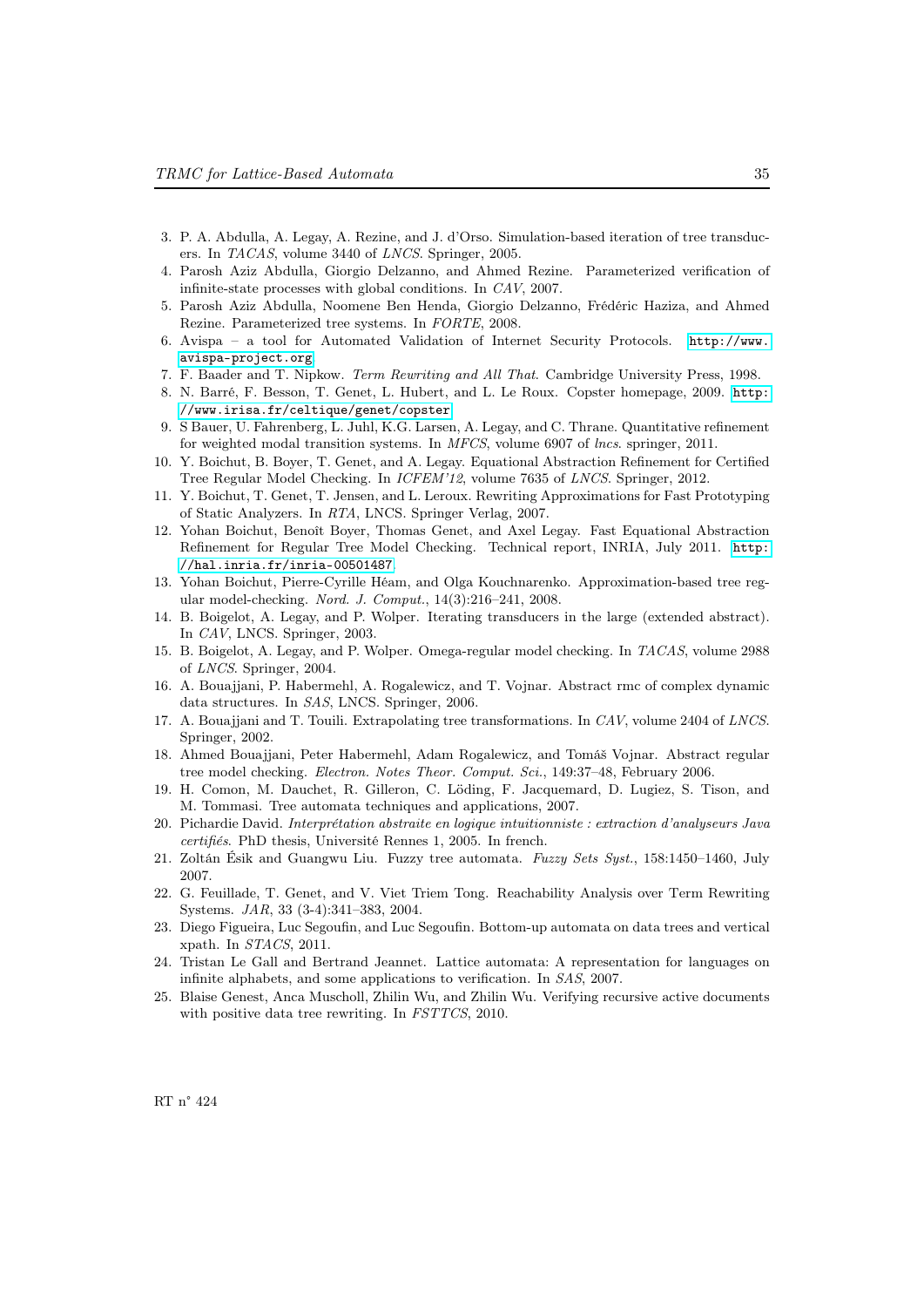- <span id="page-38-2"></span>26. T. Genet and F. Klay. Rewriting for Cryptographic Protocol Verification. In cade, volume 1831 of lnai. sv, 2000.
- <span id="page-38-3"></span>27. Th. Genet and V. Rusu. Equational approximations for tree automata completion. Journal of Symbolic Computation, 45(5):574–597, May 2010.
- <span id="page-38-4"></span>28. Stéphane Kaplan and Christine Choppy. Abstract rewriting with concrete operations. In RTA, pages 178–186, 1989.
- <span id="page-38-1"></span>29. Y. Kesten, O. Maler, M. Marcus, A. Pnueli, and E. Shahar. Symbolic model checking with rich assertional languages. In CAV, LNCS. Springer, 1997.
- <span id="page-38-5"></span>30. Orna Kupferman and Yoad Lustig. Lattice automata. In VMCAI, 2007.
- <span id="page-38-7"></span>31. J. Meseguer, M. Palomino, and N. Marti $\chi^1_2$ -Oliet. Equational Abstractions. In Proc. 19th CADE Conf., Miami Beach (Fl., USA), volume 2741 of LNCS, pages 2–16. Springer, 2003.
- <span id="page-38-6"></span>32. C. Otto, M. Brockschmidt, C. von Essen, and J. Giesl. Automated termination analysis of java bytecode by term rewriting. In RTA, LIPIcs. Dagstuhl, 2010.
- <span id="page-38-0"></span>33. P. Wolper and B. Boigelot. Verifying systems with infinite but regular state spaces. In CAV, volume 1427 of LNCS. Springer-Verlag, 1998.